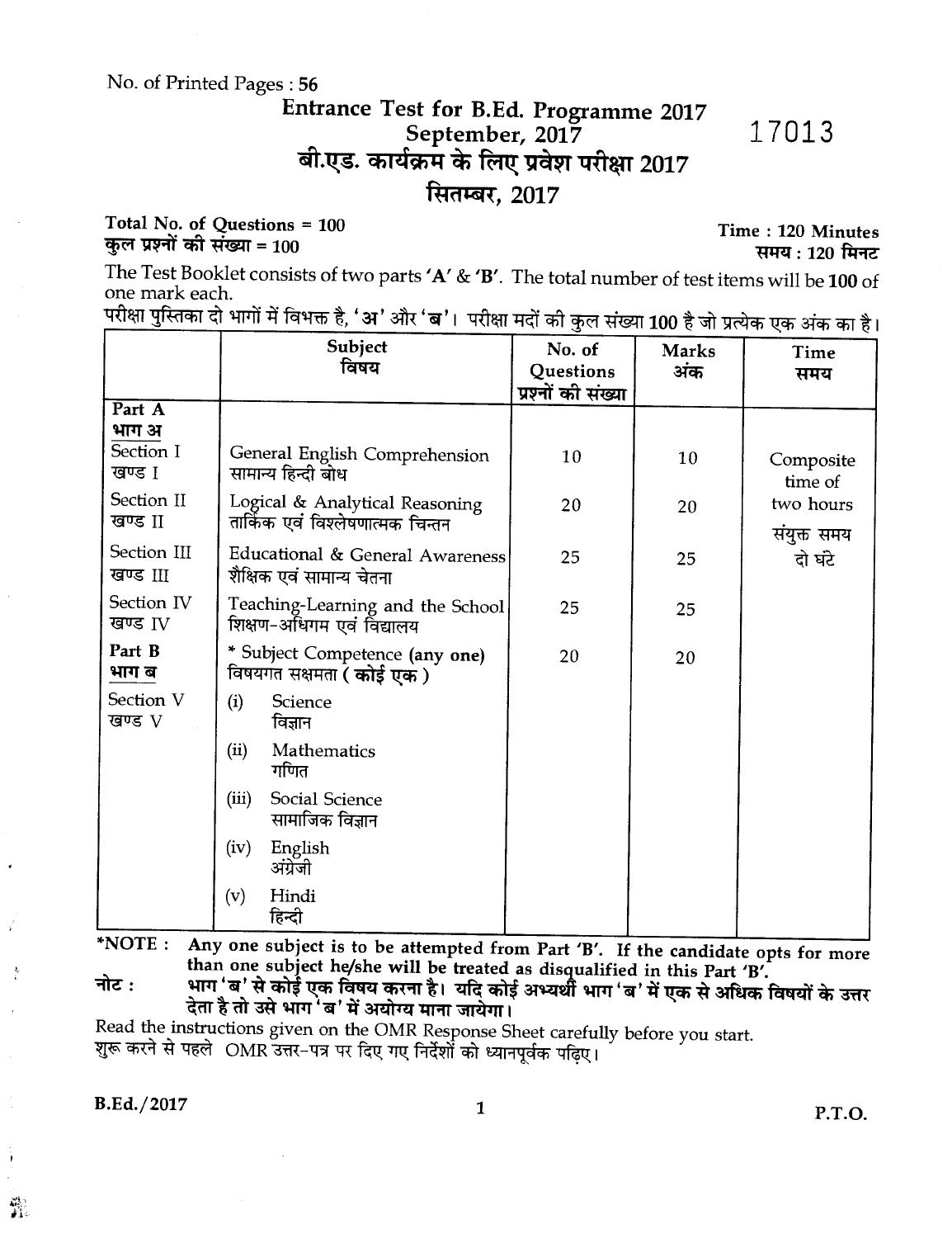## **SPACE FOR ROUGH WORK 77 Wzi \* fa7 ,<sup>311</sup>**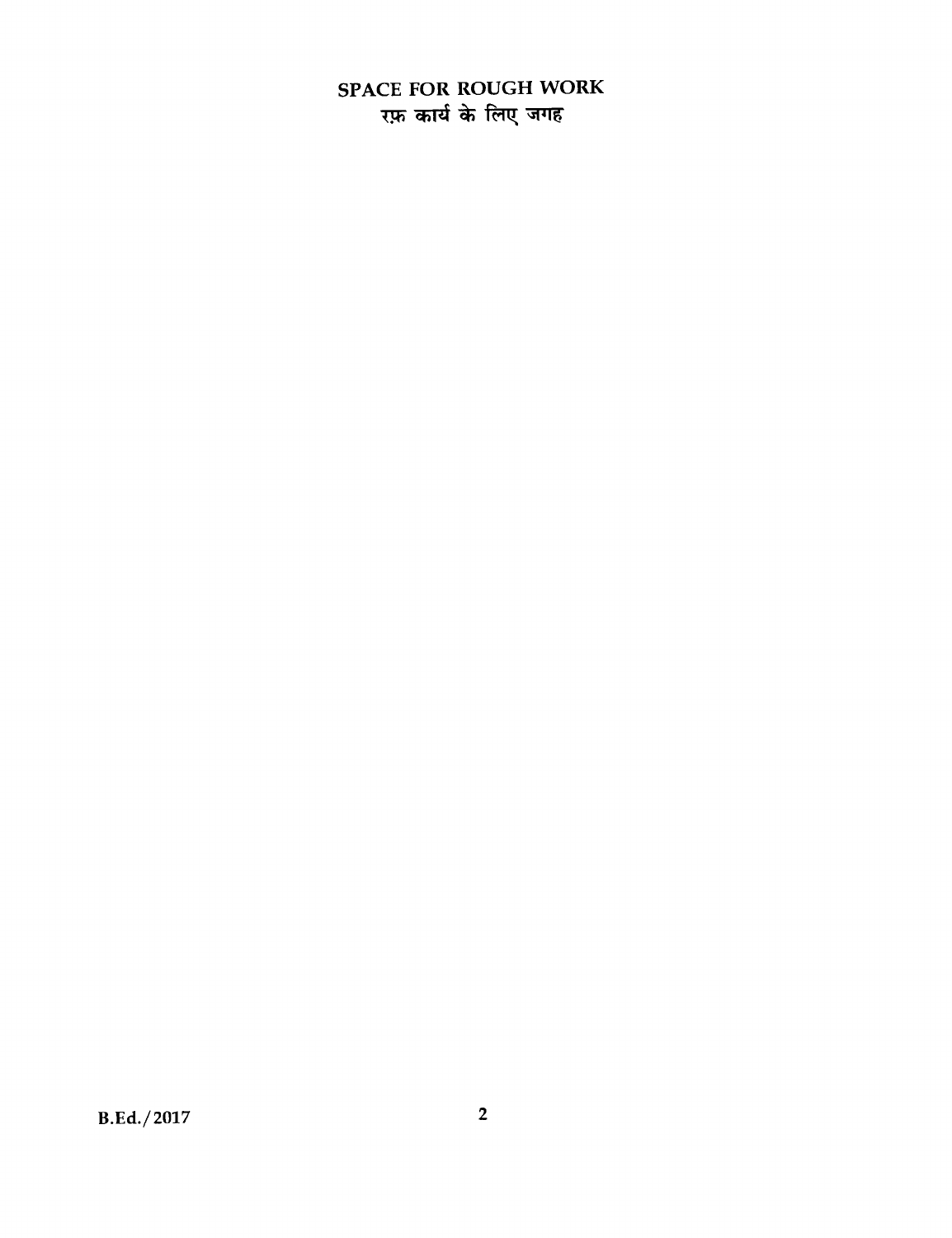# HOW TO FILL UP THE INFORMATION ON THE OMR RESPONSE SHEET (EXAMINATION ANSWER SHEET) OMR उत्तर-पत्र पर सूचना भरने के निर्देश

- 1. Write your complete Enrolment No. in 9 digits. Also write your correct name, address with Pin Code in the space provided. Put your signatures on the OMR Response Sheet with date. Ensure that the Invigilator in your examination hall also puts his signatures with date on the OMR Response Sheet at the space provided. You should use HB Pencil. अपनी पूरी नामांकन संख्या (एनरोलमेंट नम्बर) 9 अंकों में लिखिए। दिये गये स्थान में अपना सही नाम व पिन कोड सहित पता भी लिखिए। OMR उत्तर-पत्र पर तिथि सहित अपने हस्ताक्षर कीजिए। यह भी सुनिश्चित कर लीजिए कि आपके परीक्षा कक्ष के निरीक्षक ने OMR उत्तर-पत्र पर दिए गये स्थान पर तिथि सहित हस्ताक्षर कर दिये हैं। आपको HB पेंसिल का प्रयोग करना चाहिए।
- All information is to be filled up with HB Pencil. The circles corresponding to the digit  $2.$ are to be darkened with an HB pencil. पूरी सूचना HB पेंसिल द्वारा भरी जानी चाहिए। अंकों के संगत वृत्तों को HB पेंसिल से ही काला करना है।
- 3. Do not make any stray remarks on this OMR Response Sheet. इस OMR उत्तर-पत्र पर कोई अवांछित टिप्पणियाँ या निशान नहीं लगाइए।
- Write correct information in numerical digit in Enrolment No. and Examination Centre 4. Code columns. The corresponding circles should be dark enough and should be filled in completely.

नामांकन संख्या और परीक्षा केन्द्र कोड वाले कॉलमों में अंकों में सही सूचना लिखिए। संगत वृत्त पर्याप्त गहरे होने चाहिए और पूरी तरह से भरे हुए होने चाहिए।

Each question is followed by four (or less) probable answers, which are numbered 1, 2, 3 5. and 4. You should select and show only one answer to each question considered by you as the most appropriate or the correct answer. Select the most appropriate answer. Then by using HB pencil, blacken the circle bearing the correct answer number against the serial number of the question. If you find that the answer to any question is none of the four alternatives given under the question, you should darken the circle '0'.

 $B.Ed. / 2017$ 

 $\mathbf{I}$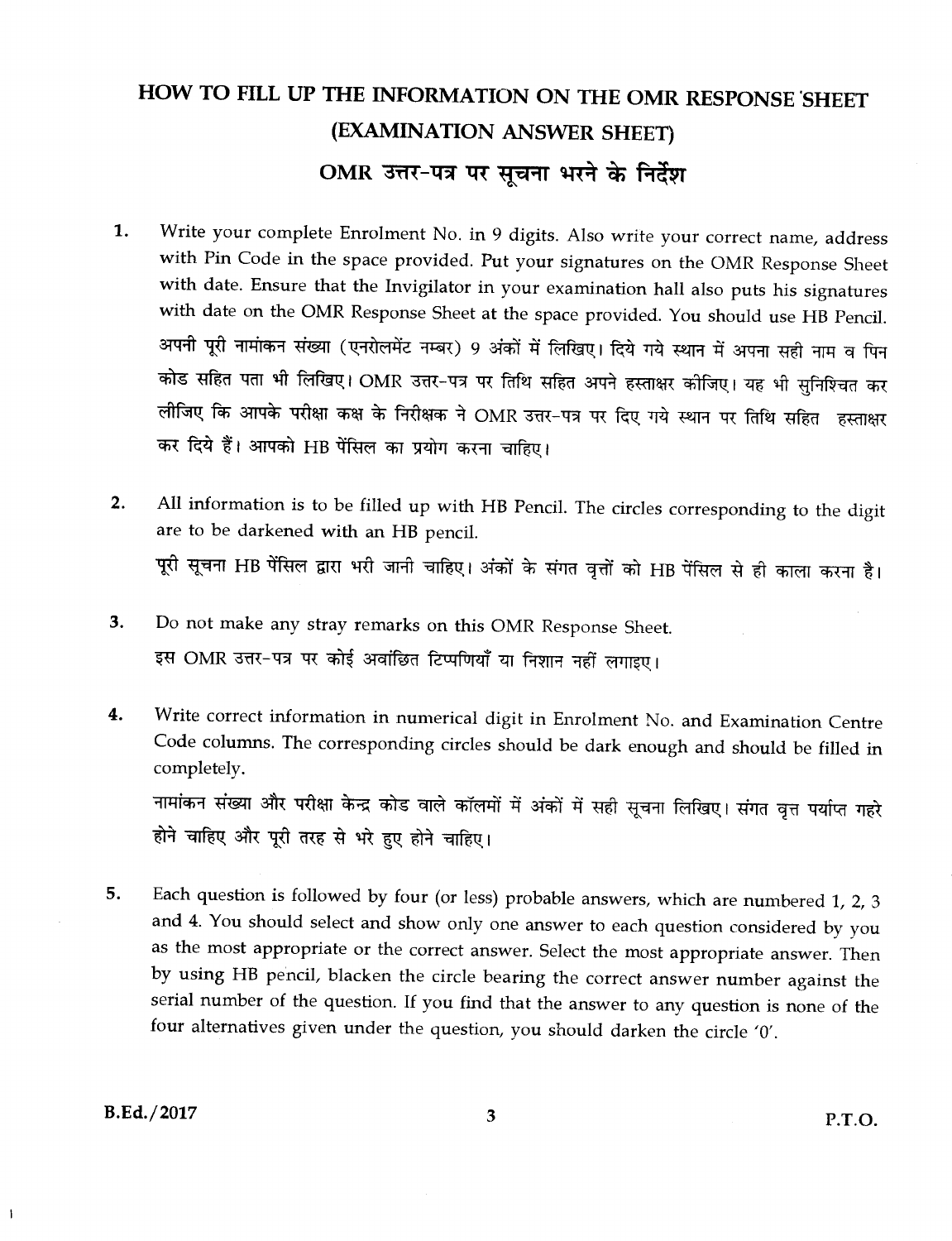प्रत्येक प्रश्न के बाद चार (या कम) संभावित उत्तर हैं, जो 1, 2, 3 तथा 4 द्वारा निरूपित किये गये हैं। प्रत्येक प्रश्न के लिए आपको केवल एक उत्तर चयनित करके निर्दिष्ट करना चाहिए जिसे आप सर्वाधिक उचित या सही उत्तर मानते हैं। सर्वाधिक उपयुक्त उत्तर चुनिए। तत्पश्चात् HB पेंसिल के प्रयोग द्वारा प्रश्न के क्रमांक के सामने सही उत्तर संख्या वाले वृत्त को काला कीजिए। यदि आप पाते हैं कि प्रश्न के नीचे दिये चार विकल्पों में से कोई भी सही उत्तर नहीं है तो आपको वृत्त '0' को काला करना चाहिए।

If you wish to change your answer, ERASE completely the already darkened circle by 6. using a good quality eraser and then blacken the circle bearing your revised answer number. If incorrect answer is not erased completely, smudges will be left on the erased circle and the question will be read as having two answers and will be ignored for giving any credit.

यदि आप किसी उत्तर को बदलना चाहें, तो पहले से ही काले किये वृत्त को एक अच्छी गुणवत्ता वाले रबर से पूरी तरह **मिटा दीजिए** और संशोधित उत्तर संख्या वाले वृत्त को काला कीजिए। यदि गलत उत्तर को पूरी तरह नहीं मिटाया गया, तो मिटाये गये वृत्त में कुछ निशान रह जायेंगे और प्रश्न के दो उत्तर दिये हुए माने जायेंगे और अंक गिनते समय वह अस्वीकार किया जायेगा।

- No credit will be given if more than one answer is given for one question. Therefore, you 7. should select the most appropriate answer. यदि एक प्रश्न के लिये एक से अधिक उत्तर दिया जायेगा तो कोई अंक नहीं दिये जायेंगे। इसलिए आपको सर्वाधिक उचित उत्तर का चयन करना चाहिए।
- You should not spend too much time on any one question. If you find any particular 8. question difficult, leave it and go to the next. If you have time left after answering all the questions, you may go back to the unanswered ones. किसी एक प्रश्न पर अधिक समय नहीं लगाइए। यदि आपको कोई विशिष्ट प्रश्न कठिन लगता है, तो उसे छोड़कर अगले पर जाइए। पूरे प्रश्नों का उत्तर देने के बाद यदि आपके पास समय है, तो आप उन प्रश्नों पर वापस जा सकते हैं जिसका आपने उत्तर नहीं दिया है।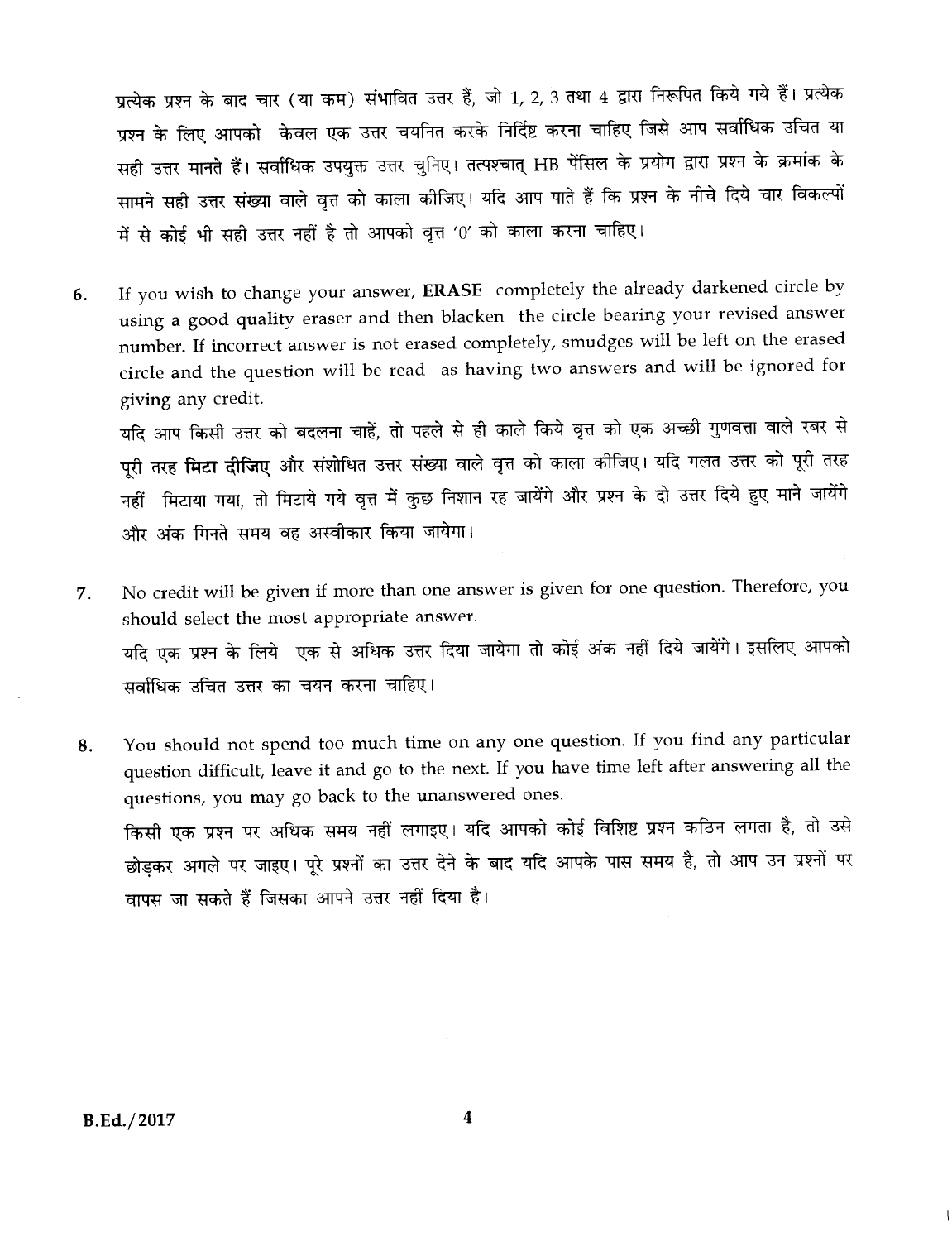**9. Only one subject is to be attempted from PART 'B'. %TM `W' 14 4)citi 7W \* ftErer wt.-4r I- <sup>1</sup>** You will attempt the questions as under : आपको प्रश्न निम्नानुसार करने हैं:

| Sl. No.<br>क्रमांक | Subject<br>विषय                   | No. of Questions<br>प्रश्नों की संख्या         |
|--------------------|-----------------------------------|------------------------------------------------|
| (i)                | Science<br>विज्ञान                | Q. Nos. 81 to 100<br>प्रश्न संख्या 81 से 100   |
| (ii)               | <b>Mathematics</b><br>गणित        | Q. Nos. 101 to 120<br>प्रश्न संख्या 101 से 120 |
| (iii)              | Social Science<br>सामाजिक विज्ञान | Q. Nos. 121 to 140<br>प्रश्न संख्या 121 से 140 |
| (iv)               | English<br>अंग्रेजी               | Q. Nos. 141 to 160<br>प्रश्न संख्या 141 से 160 |
| (v)                | Hindi<br>हिन्दी                   | Q. Nos. 161 to 180<br>प्रश्न संख्या 161 से 180 |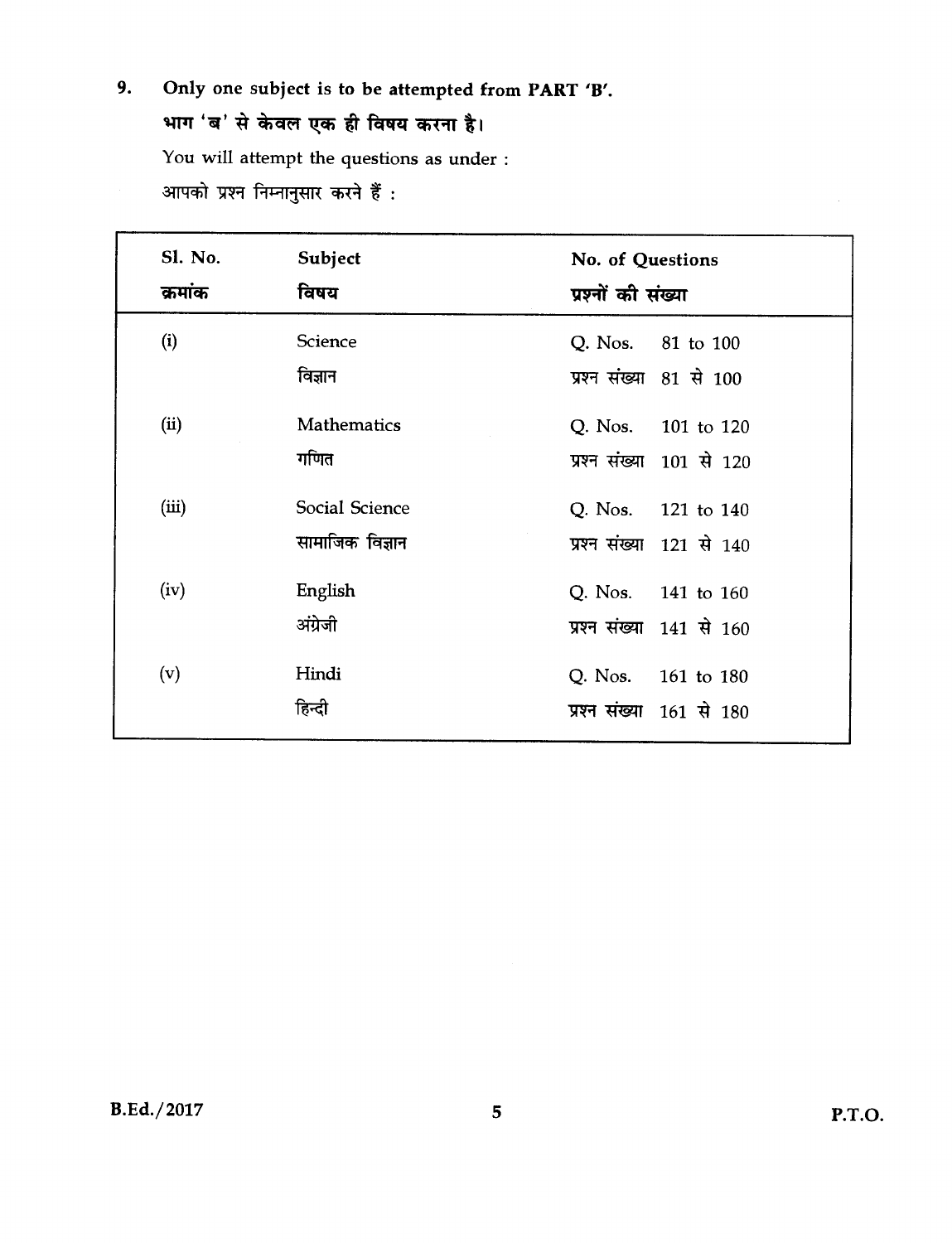# **GENERAL INSTRUCTIONS** सामान्य निर्देश

- No cell phones, calculators, books, slide-rules, note-books or written notes, etc. will be 1. allowed inside the examination hall. परीक्षा कक्ष के अन्दर कोई सेल फोन, कैल्कुलेटर, पुस्तकें, स्लाइड-रूल, नोट-बुक या लिखित नोट, इत्यादि लाने की अनुमति नहीं है।
- You should follow the instructions given by the Centre Superintendent and by the  $2.$ Invigilator at the examination venue. If you violate the instructions you will be disqualified. परीक्षा स्थल पर आपको केन्द्र अधीक्षक और निरीक्षक द्वारा दिये गये निर्देशों का पालन करना है। यदि आप

उनके निर्देशों का उल्लंघन करेंगे तो आपको अयोग्य घोषित किया जायेगा।

- Any candidate found copying or receiving or giving assistance in the examination will be 3. disqualified. परीक्षा में यदि कोई परीक्षार्थी नकल करते हुए या सहायता देते हुए या प्राप्त करते हुए पाया गया तो उसे अयोग्य घोषित किया जायेगा।
- The Test Booklet and the OMR Response Sheet (Answer Sheet) would be supplied to you  $\boldsymbol{4}$ . by the Invigilators. After the examination is over, you should hand over the OMR Response Sheet to the Invigilator before leaving the examination hall. Any candidate who does not return the OMR Response Sheet will be disqualified and the University may take further action against him/her.

आपको निरीक्षकों द्वारा परीक्षा पुस्तिका और OMR उत्तर-पत्र दिये जायेंगे। परीक्षा के समाप्त होने पर परीक्षा कक्ष छोड़ने से पहले आपको OMR उत्तर-पत्र निरीक्षक को सौंप देना चाहिए। जो परीक्षार्थी अपने OMR उत्तर-पत्र को नहीं लौटाता है, उसे अयोग्य घोषित किया जायेगा और विश्वविद्यालय उसके विरूद्ध आगे कार्यवाही करेगा।

All rough work is to be done on the Test Booklet itself and not on any other paper. Scrap 5. paper is not permitted. For arriving at answers you may work in the margins, make some markings or underline in the Test Booklet itself. सभी रफ कार्य परीक्षा पुस्तिका पर ही किया जायेगा और किसी अन्य कागज पर नहीं। कागज के कोई अन्य टुकड़ों की अनुमति नहीं है। उत्तरों तक पहुँचने के लिये आपको परीक्षा पुस्तिका में मार्जिनों में काम करने, कुछ निशान लगाने या उसमें रेखांकित करने की अनुमति है।

B.Ed./2017

6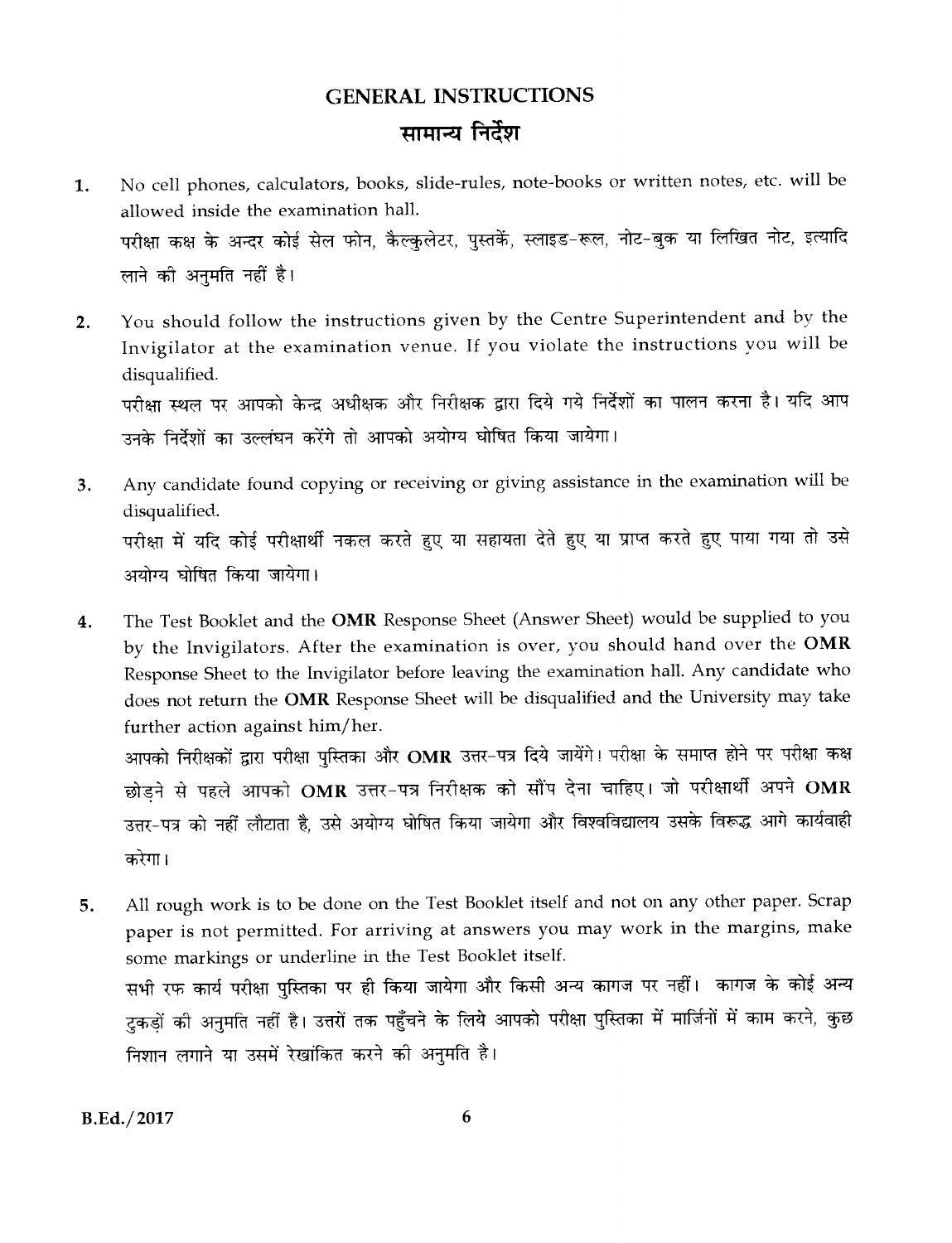The University reserves the right to cancel scores of any candidate who impersonates or 6. uses/adopts other malpractices or uses any unfair means. The examination is conducted under uniform conditions. The University would also follow a procedure to verify the validity of scores of all examinees uniformly. If there is substantial indication that your performance is not genuine, the University may cancel your score.

विश्वविद्यालय किसी ऐसे परीक्षार्थी के प्राप्तांक निरस्त करने का अधिकार रखती है जो छद्मरूप धारण करता है या कोई अन्य दुराचार अपनाता है या प्रयोग करता है या अनुचित साधन प्रयोग करता है। परीक्षा एकसमान स्थितियों के अधीन संचालित की जा रही है। विश्वविद्यालय सभी परीक्षार्थियों के प्राप्तांकों की मान्यता एकसमान रूप से जाँचने की क्रियाविधि अपनायेगी। यदि पर्याप्त संकेत है कि आपका निष्पादन असली नहीं है, तो विश्वविद्यालय आपके प्राप्तांक निरस्त कर सकती है।

7. Candidates should bring their hall tickets duly issued by the Registrar. In the event of your qualifying the Entrance Test, this hall ticket should be enclosed with your admission form while submitting it to the University for seeking admission in B.Ed. Programme along with your testimonials and programme fee. Admission forms received without hall ticket in original will be summarily rejected.

परीक्षार्थियों को कुल सचिव द्वारा जारी किया गया हाल टिकट लाना चाहिए। यदि आप प्रवेश परीक्षा में योग्य घोषित किये जाते हैं, तो बी.एड. कार्यक्रम में प्रवेश हेतु विश्वविद्यालय में अपने प्रमाण-पत्र व प्रोग्राम शुल्क देते हुए आपको प्रवेश फॅार्म के साथ इस हाल टिकट को संलग्न करना चाहिए। जो प्रवेश फॉर्म बिना मूल हाल टिकट के प्राप्त किये जायेंगे उन्हें सरसरी तौर पर निरस्त कर दिया जायेगा।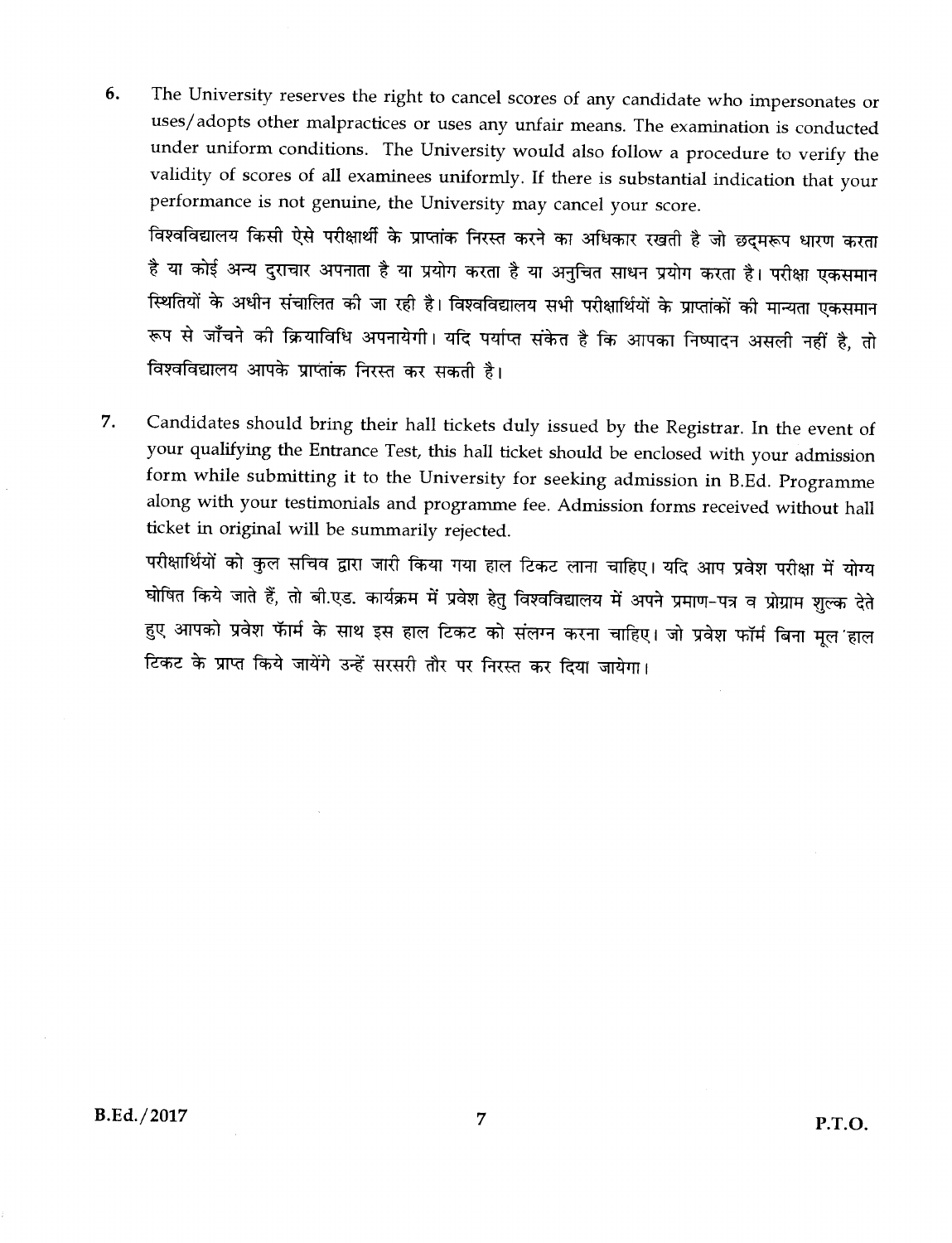## **PART - A**

# **SECTION - I GENERAL ENGLISH COMPREHENSION**

*Read the following passage carefully and choose the best answer out of the four choices given after each question that follows. Directions :* 

White cement is the basic raw material for producing cement tiles and cement paint which are used extensively in building construction. The main consumers of white cement are, therefore, cement tile and cement paint manufacturing units. These consumers, mostly in the small scale sector, are today facing a major crisis because of a significant increase in the price of white cement during a short period. The present annual licensed production capacity of white and grey cement in the country is approximately 3.5 lakh tonnes. The average demand is 2-2.5 tonnes. This means that there is idle capacity to the tune of one lakh tonnes or more. The price rise is, therefore, not a phenomenon arising out of inadequate production capacity but evidently because of artificial scarcity created by the manufacturers in their self-interest.

The main reason for the continuing spurt in cement price is its decontrol. As it is, there is stiff competition in the cement paint and tile manufacturing business. Any further price revision at this stage is bound to have a severe adverse impact on the market conditions. The Government should take adequate steps to ensure that suitable controls are brought in. Else it should allow import of cement.

- **1.** Why is the price of white cement going up ?
	- (1) Because the government is controlling the quota.
	- (2) Because of export of white cement.
	- (3) Because of the large usage of white cement.
	- (4) None of the above
- **2.** Which of the following statements is **false** according to the passage ?
	- (1) Price rise in white cement would increase the price of cement paint.
	- (2) White cement is a controlled product.
	- (3) Increase in price of white cement is not because of production problem.
	- (4) Price rise in white cement would upset cement tile market.
- **3.** What is the crisis being faced by the cement tile manufacturers as described in the passage ?
	- (1) White cement is priced very low. (2) White cement is not of good quality.
	- (3) White cement usage is high. (4) White cement prices are very high.
- **4.** Which of the following words has the same meaning as the word 'idle' as used in the passage ?
	- (1) Lazy (2) Clumsy (3) Large (4) Excess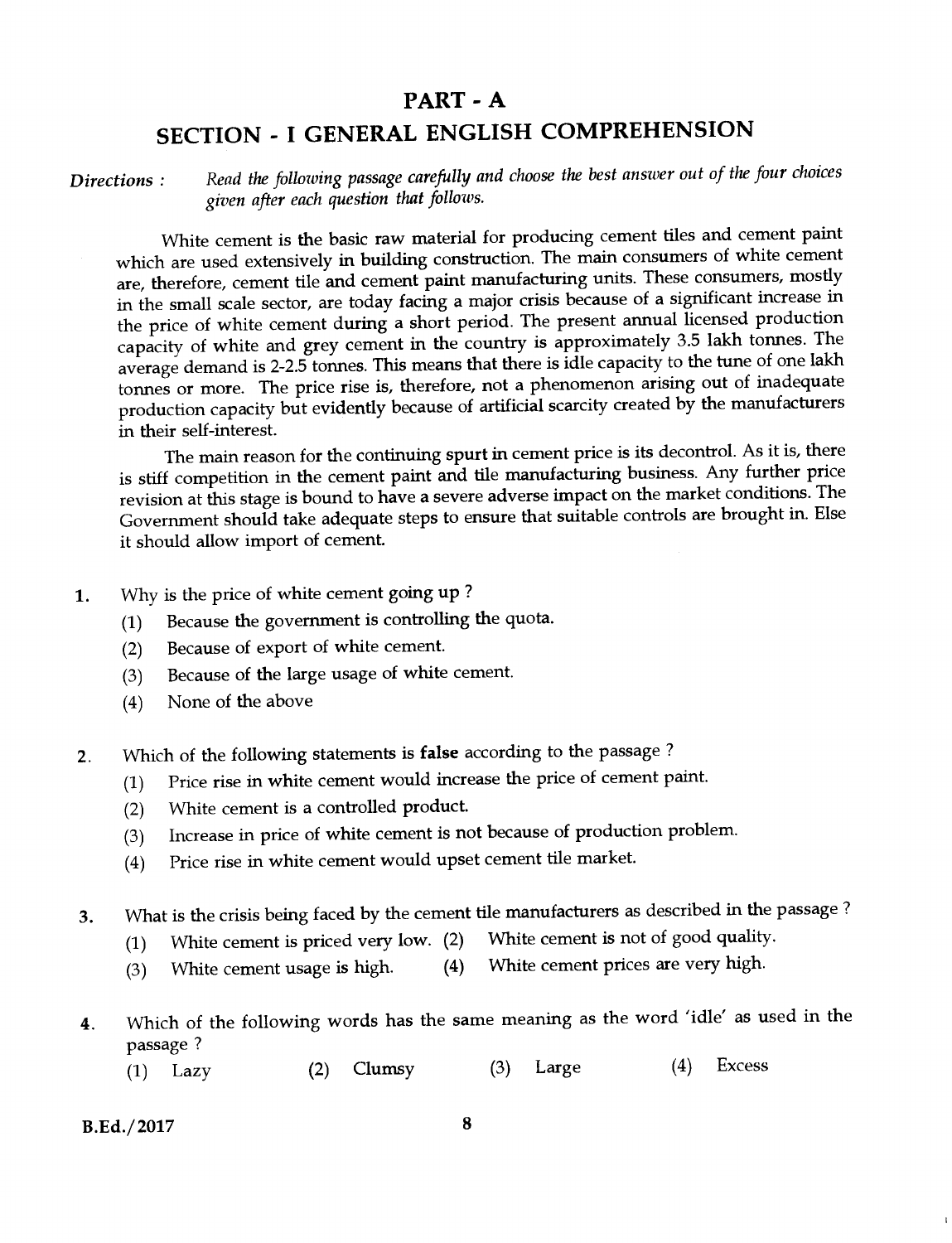#### भाग-अ

## खण्ड-I: सामान्य हिन्दी बोध

#### निर्देश : निम्नलिखित गद्यांश को ध्यानपूर्वक पढ़िए और प्रश्न में दिए गए चार विकल्पों में से सर्वोत्तम उत्तर चुनिए।

भवन निर्माण में अत्यधिक प्रयोग होने वाली सीमेंट-टाइलों और सीमेंट-पेंट के निर्माण के लिए सफेद सीमेंट आधार भूत कच्ची सामग्री है। इसलिए सफेद सीमेंट के मुख्य उपभोक्ता सीमेंट टाइल और सीमेंट पेंट की विनिर्माण इकाइयाँ हैं। ये उपभोक्ता जो अधिकांशत: छोटे पैमाने के क्षेत्रों से हैं। अल्पकाल में ही सीमेंट की कीमतों में अत्यधिक वृद्धि के कारण संकट का सामना कर रहे हैं। देश में सफेद और सलेटी सीमेंट का वर्तमान वार्षिक लाइसेंस-प्राप्त उत्पादन लगभग 3.5 लाख टन है और इसकी औसत माँग 2-2.5 टन है। इसका मतलब एक लाख टन या उससे अधिक उत्पादन अतिरिक्त क्षमता है। अत: कीमत में वृद्धि अपर्याप्त उत्पादन क्षमता के कारण उत्पन्न होने वाली समस्या नहीं बल्कि विनिर्माता द्वारा अपने हित में सुजित की गई दिखावटी कमी है।

सीमेंट की कीमत में निरंतर तीव्र वृद्धि का मुख्य कारण इसका विनियंत्रण है। सीमेंट-टाइल और सीमेंट-पेंट विनिर्माण व्यवसाय में कड़ी प्रतिस्पर्धा भी है। इस स्थिति में आगे कीमतों को संशोधित करने से बाज़ार-स्थितियों पर गंभीर प्रतिकूल प्रभाव पड़ सकते हैं। सरकार को उपयुक्त नियंत्रण सुनिश्चित करने के लिए पर्याप्त कदम उठाने चाहिए। अन्यथा इसे सीमेंट के आयात की अनुमति देनी चाहिए।

- 1. सफेद सीमेंट की कीमतें क्यों बढ रही हैं?
	- क्योंकि सरकार सीमेंट के कोटे (नियतांश) को नियंत्रित कर रही है।  $(1)$
	- सफेद सीमेंट के निर्यात के कारण।  $(2)$
	- सफेद सीमेंट का बहुतायत में प्रयोग होने के कारण।  $(3)$
	- उपर्युक्त में से कोई नहीं।  $(4)$
- गद्यांश के अनुसार निम्नलिखित में से कौन सा कथन सही नहीं है?  $2.$ 
	- सफेद सीमेंट की कीमतों में बढ़ोतरी से सीमेंट पेंट की कीमत में वृद्धि होगी।  $(1)$
	- $(2)$ सफेद सीमेंट नियंत्रित उत्पाद है।
	- सफेद सीमेंट की कीमत में वृद्धि उत्पादन समस्या के कारण नहीं है।  $(3)$
	- सफेद सीमेंट की कीमत बढ़ाने से सीमेंट टाइल का बाज़ार गड़बड़ा जाएगा।  $(4)$
- गद्यांश में वर्णित के अनुसार सीमेंट टाइल विनिर्माता किस संकट का सामना कर रहे हैं ? 3.
	- सफेद सीमेंट की कीमत बहुत कम है। (2)  $(1)$ सफेद सीमेंट अच्छी क्वालिटी का नहीं है।
	- सफेद सीमेंट का उपयोग बहुत अधिक है। (4) सफेद सीमेंट की कीमतें बहुत ज्यादा हैं।  $(3)$
- निम्नलिखित में से कौन-सा शब्द गद्यांश में प्रयुक्त 'अतिरिक्त' शब्द का समानार्थी है?  $4.$ 
	- $(1)$ आलसी  $(2)$ सुस्त बड़ा  $(3)$  $(4)$ अत्यधिक

#### B.Ed./2017

**P.T.O.** 

9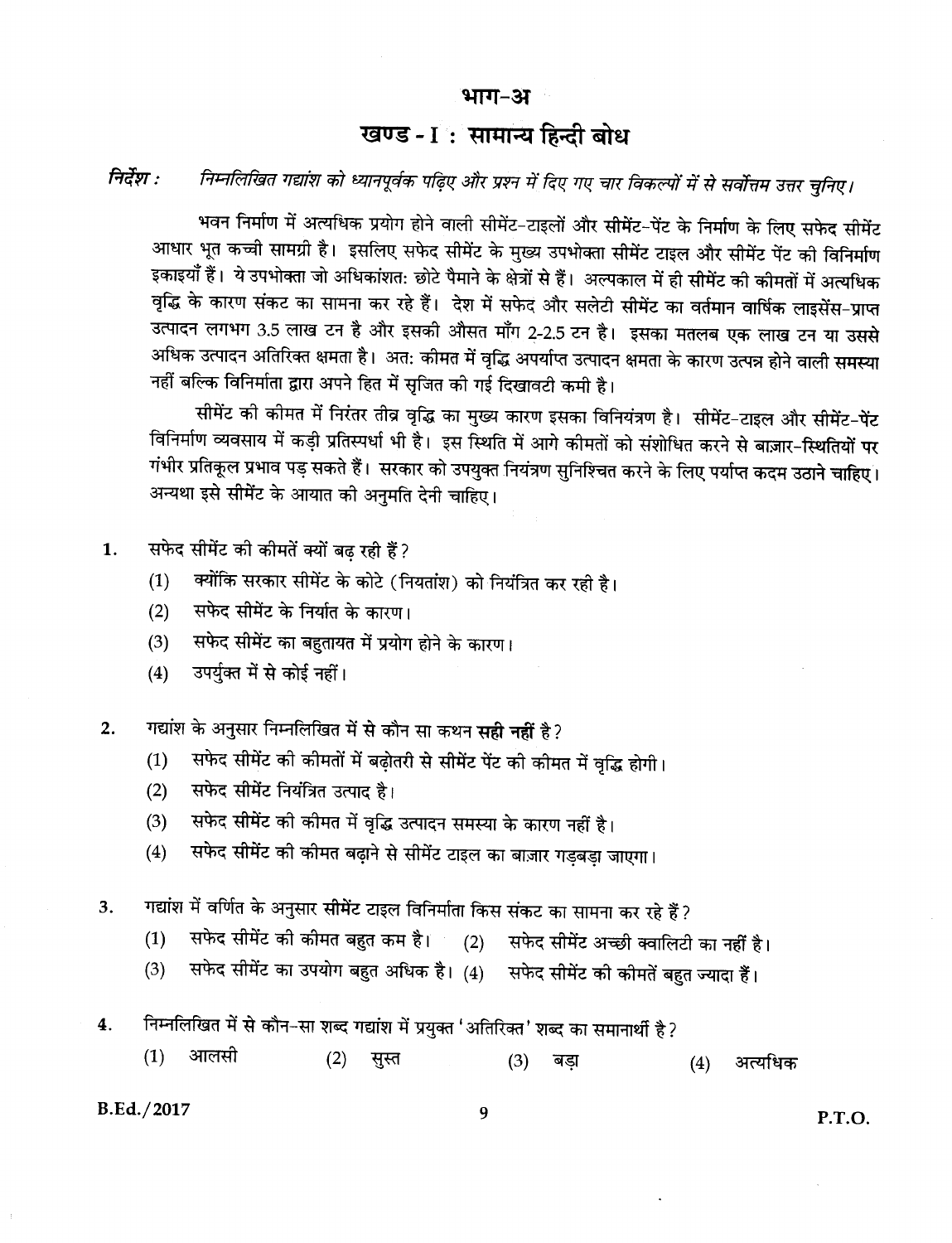- 5. Which of the following is correct according to the passage ?
	- (1) White cement is not used in the manufacture of paint.
	- (2) White cement forms a minor part of tile manufacturing.
	- (3) White cement is very important for tile manufacturing.
	- (4) White cement is used only for making paints.
- 6. Which of the following words has the same meaning as the word 'artificial' as used in the passage ?
	- (1) Unnatural (2) Prolonged (3) Deliberate (4) Practical
- 7. What is the author's suggestion to bring down prices ?
	- (1) Government should control the white cement market.
	- (2) Production capacity should be increased.
	- (3) Usage of white cement in other areas should be reduced.
	- (4) Competition among manufactures of cement paints and tiles should be reduced.
- 8. Which of the following words has the opposite meaning as the word 'basic' as used in the passage ?
	- (1) Vital (2) Unimportant (3) Acidic (4) Last
- 9. Which of the following is correct according to the passage ?
	- (1) Cement production capacity is more than usage.
	- (2) Cement production capacity is less than usage.
	- (3) Cement production capacity is equal to usage.
	- (4) Cement production capacity is twice than usage.
- 10. What can be presumed from the passage regarding foreign trade in cement ?
	- (1) The country is exporting cement at present.
	- (2) The country is importing cement at present.
	- (3) The country is exporting and importing cement at present.
	- (4) The country is neither exporting nor importing cement at present.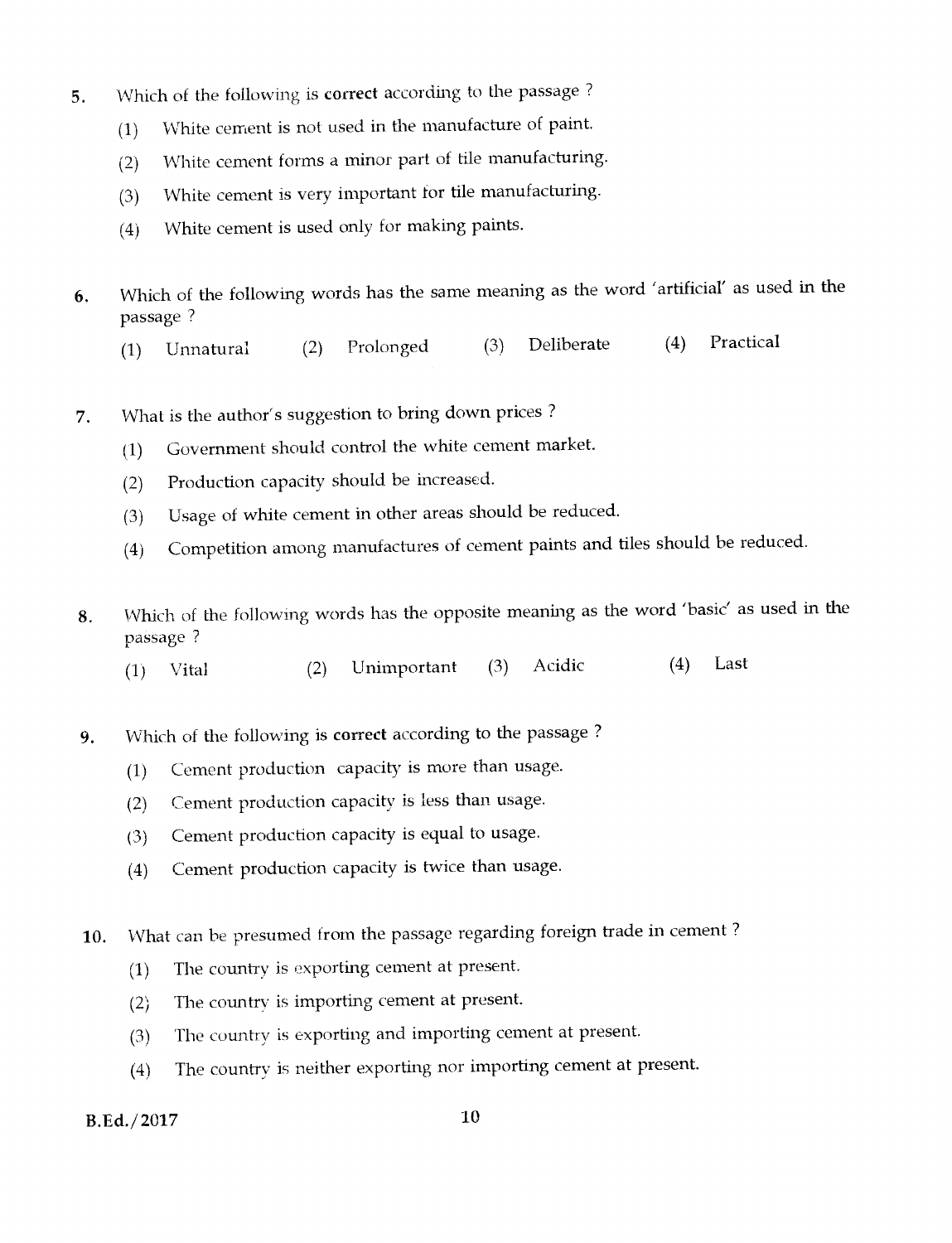- गद्यांश के अनुसार निम्नलिखित में से कौन-सा सही है? 5.
	- पेंट के विनिर्माण में सफेद सीमेंट का प्रयोग नहीं होता।  $(1)$
	- सफेद सीमेंट टाइल विनिर्माण का गौण भाग है।  $(2)$
	- टाइल निर्माण के लिए सफेद सीमेंट अत्यंत महत्वपूर्ण है।  $(3)$
	- सफेद सीमेंट का इस्तेमाल केवल पेंट बनाने के लिए होता है।  $(4)$
- निम्नलिखित में से कौन-सा शब्द गद्यांश में प्रयुक्त 'दिखावटी' शब्द का समानार्थी है ? 6.
	- अप्राकृतिक  $(1)$  $(2)$ दीर्घकालीन  $(3)$ जान-बूझकर  $(4)$ व्यावहारिक
- कीमतें कम करने के लिए लेखक का क्या सुझाव है? 7.
	- सरकार का सफेद सीमेंट बाज़ार पर नियंत्रण होना चाहिए।  $(1)$
	- उत्पादन क्षमता को बढ़ाया जाना चाहिए।  $(2)$
	- अन्य क्षेत्रों में सफेद सीमेंट के प्रयोग को घटा देना चाहिए।  $(3)$
	- सीमेंट पेंट और टाइलों के विनिर्माताओं के बीच की प्रतियोगिता को कम करना चाहिए।  $(4)$
- निम्नलिखित में से कौन-सा शब्द गद्यांश में वर्णित 'आधारभूत' शब्द का विपरीतार्थक है ? 8.
	- $(1)$ सजीव  $(2)$ अमहत्वपूर्ण  $(3)$ अम्लीय अंतिम  $(4)$
- गद्यांश के अनुसार निम्नलिखित में से कौन-सा सही है? 9.
	- सीमेंट उत्पादन क्षमता उसके उपयोग की तुलना में ज्यादा है।  $(1)$
	- सीमेंट उत्पादन क्षमता उसके उपयोग की तुलना में कम है।  $(2)$
	- $(3)$ सीमेंट उत्पादन क्षमता उसके उपयोग के बराबर है।
	- सीमेंट उत्पादन क्षमता उसके उपयोग की तुलना में दुगुनी है।  $(4)$
- सीमेंट के विदेशों में व्यापार के संबंध में गद्यांश से क्या अनुमान लगाया जा सकता है ? 10.
	- वर्तमान में देश सीमेंट का निर्यात कर रहा है।  $(1)$
	- वर्तमान में देश सीमेंट का आयात कर रहा है।  $(2)$
	- वर्तमान में देश सीमेंट का आयात व निर्यात दोनों कर रहा है।  $(3)$
	- वर्तमान में देश सीमेंट का न आयात कर रहा है और न निर्यात।  $(4)$

#### B.Ed./2017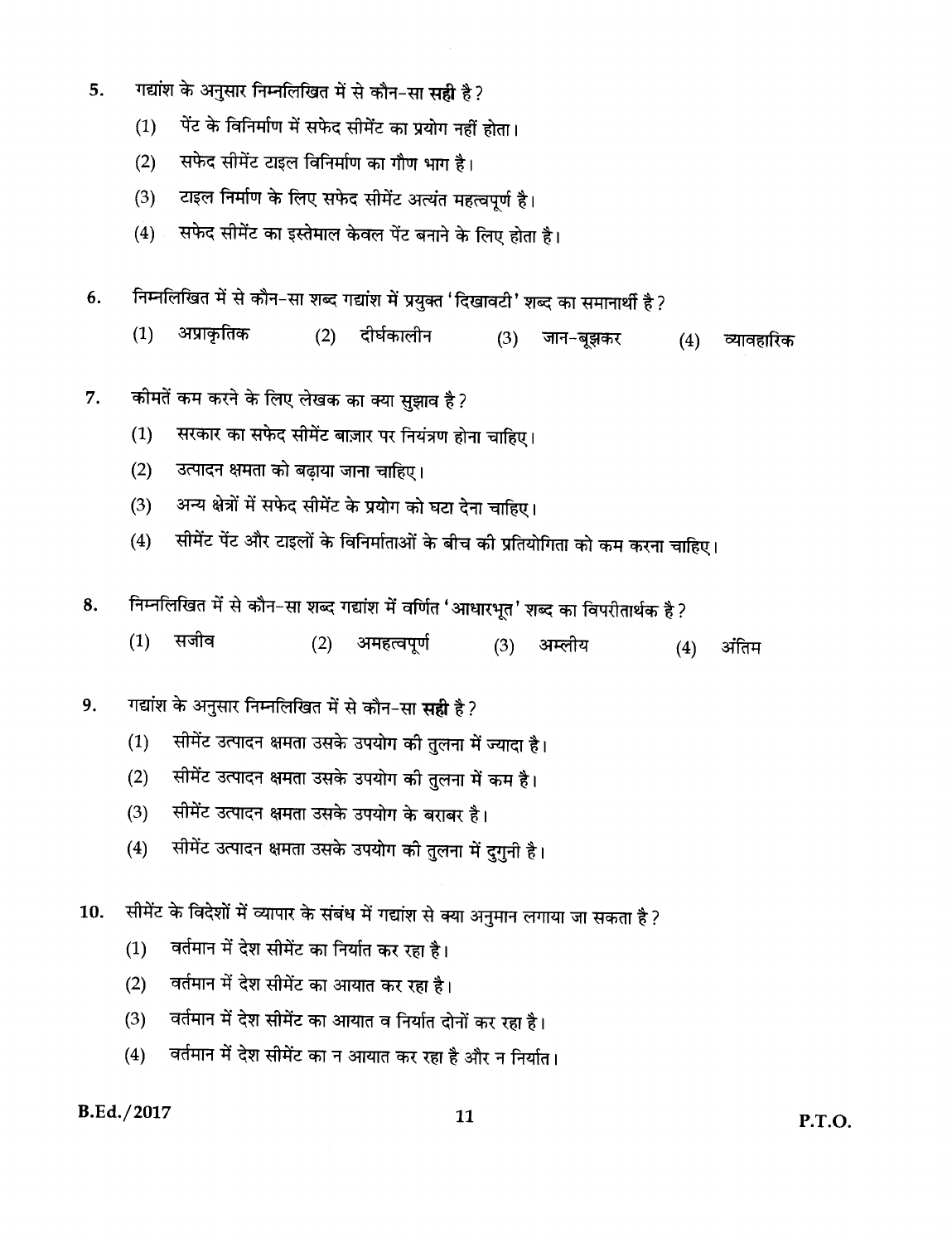## **PART-A**

# **SECTION-II : LOGICAL AND ANALYTICAL REASONING**

#### *Directions (Q.Nos. 11 - 14) :*

*Study the following information carefully and answer the questions that follow.* 

There are six members M, N, 0, P, Q and R in a family. There are two married couples in family ; N is the businessman and father of Q ; R is the grandfather of 0 ; and is a property dealer ; P is the grandmother of Q and is a housewife ; O is daughter of M ; There are one businessman, one property dealer, one lady lecturer and two students in the family.

| 11. |     | Who is father in law of $M$ ?   |     |                                                  |     |             |     |                                                                                                             |
|-----|-----|---------------------------------|-----|--------------------------------------------------|-----|-------------|-----|-------------------------------------------------------------------------------------------------------------|
|     | (1) | $\mathbf P$                     | (2) | $\mathbb R$                                      | (3) | $\mathbf N$ | (4) | $\circ$                                                                                                     |
| 12. |     | What is the profession of M?    |     |                                                  |     |             |     |                                                                                                             |
|     | (1) | Housewife                       | (2) | Student                                          | (3) | Lecturer    | (4) | Property dealer                                                                                             |
| 13. |     | Who is sister of $Q$ ?          |     |                                                  |     |             |     |                                                                                                             |
|     | (1) | $\circ$                         | (2) | $\mathbf P$                                      | (3) | M           | (4) | N                                                                                                           |
| 14. |     |                                 |     | Which of the following are two married couples ? |     |             |     |                                                                                                             |
|     | (1) | MO and QR                       | (2) | MN and PR                                        | (3) | PR and OQ   | (4) | MN and QR                                                                                                   |
| 15. |     | Find the missing number :       |     |                                                  |     |             |     |                                                                                                             |
|     |     | 3                               | 8   | 9                                                |     |             |     |                                                                                                             |
|     | 7   | 10<br>40<br>$\overline{4}$      | 24  | $\ddot{?}$<br>5<br>6                             | 4   |             |     |                                                                                                             |
|     | (1) | 46                              | (2) | 32                                               | (3) | 20          | (4) | 16                                                                                                          |
|     |     | Directions $(Q.Nos. 16 - 19)$ : |     |                                                  |     |             |     |                                                                                                             |
|     |     | the missing term.               |     |                                                  |     |             |     | In the following questions a series is being given select from the alternatives the correct term to fill in |

**16.** 7, 21, 43, <u>2</u>, 111, 157, 211 (1) 73 (2) 71 (3) 75 (4) 77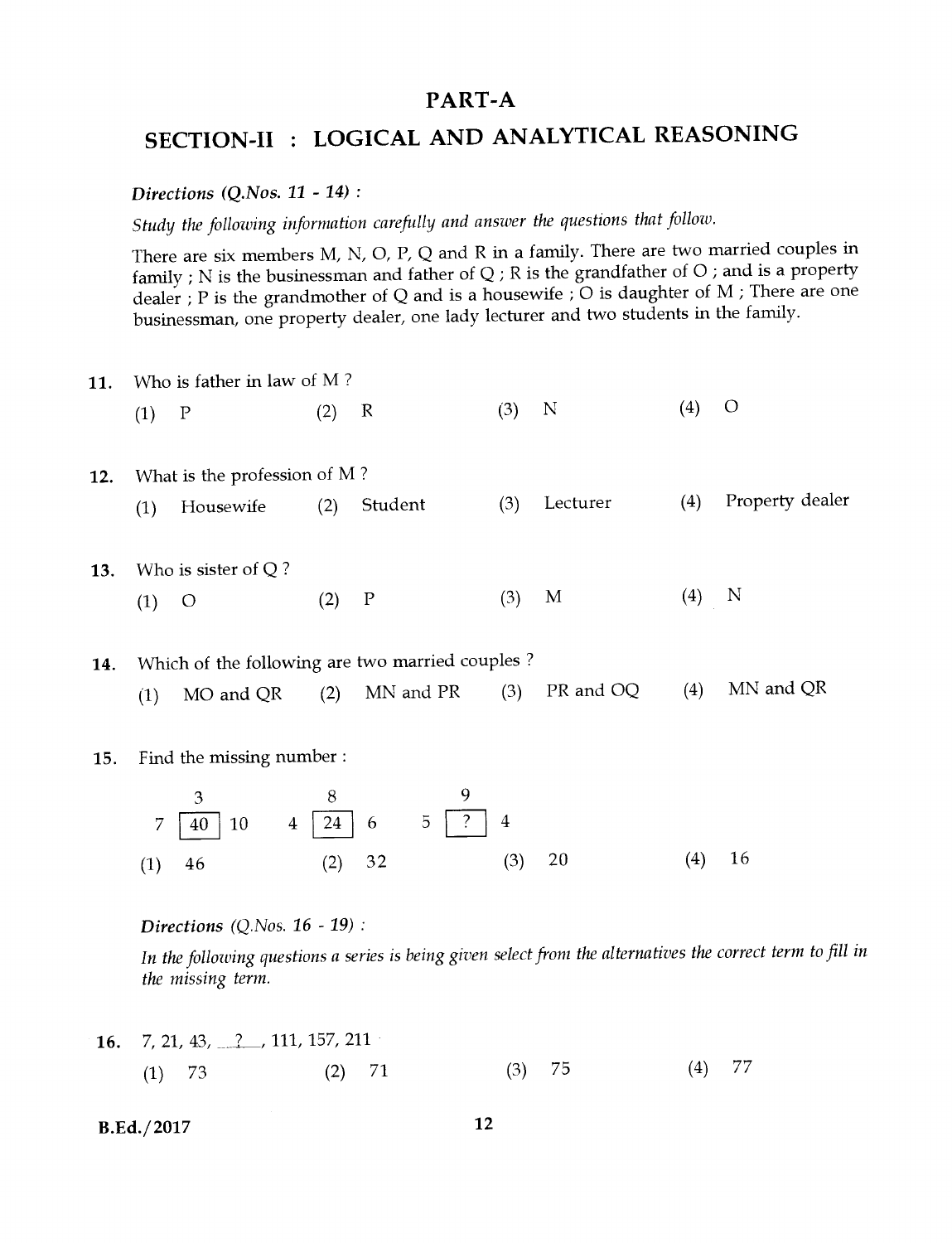#### भाग-अ

## खण्ड - II : तार्किक एवं विश्लेषणात्मक चिन्तन

## निर्देश (प्रश्न संख्या 11 - 14 ) :

निम्नलिखित जानकारी को ध्यान से पढ़े एवं दिए गए प्रश्नों के उत्तर दें।

एक परिवार में M, N, O, P, Q तथा R छ: सदस्य हैं। परिवार में दो शादीशुदा जोड़े हैं। N एक व्यवसायी है तथा Q का पिता है। R, O का दादा है तथा प्रापर्टी डीलर है। P, Q की दादी है और एक गृहिणी है। O, M की बेटी है। परिवार में एक व्यवसायी, एक प्रापर्टी डीलर, एक महिला प्रवक्ता तथा 2 विद्यार्थी हैं।

M का ससुर कौन है? 11.  $(1)$  P  $(2)$  $\mathbb R$  $(3)$  N  $(4)$  O M का क्या व्यवसाय है? 12.  $(1)$  गृहिणी विद्यार्थी  $(2)$  $(3)$ प्रवक्ता  $(4)$ प्रापर्टी डीलर Q की बहन कौन है?  $13.$  $(1)$  O  $(2)$   $P$  $(3)$  $\mathbf{M}$  $(4)$  N निम्न में कौन 2 शादीशुदा जोड़े हैं ? 14.  $(1)$  MO एवं QR MN एवं PR  $(2)$ PR एवं OQ  $(3)$ MN एवं QR  $(4)$ विलुप्त संख्या ज्ञात कीजिए : 15. 3 8  $\overline{7}$ 40  $\vert$  10  $24$  $6\phantom{1}6$  $5^{\circ}$  $\overline{4}$  $\overline{4}$  $(1)$ 46  $(2)$ 32  $(3)$ 20  $(4)$ 16 निर्देश : (प्रश्न संख्या16 - 19) : निम्नलिखित प्रश्नों में एक अंक क्रम है। दिए गए विकल्पों में से 'विलुप्त अंक' ज्ञात कीजिए। 16.  $7, 21, 43, 7, 111, 157, 211$  $(1)$  73  $(2)$ 71  $(3)$ 75  $(4)$  77

B.Ed./2017

P.T.O.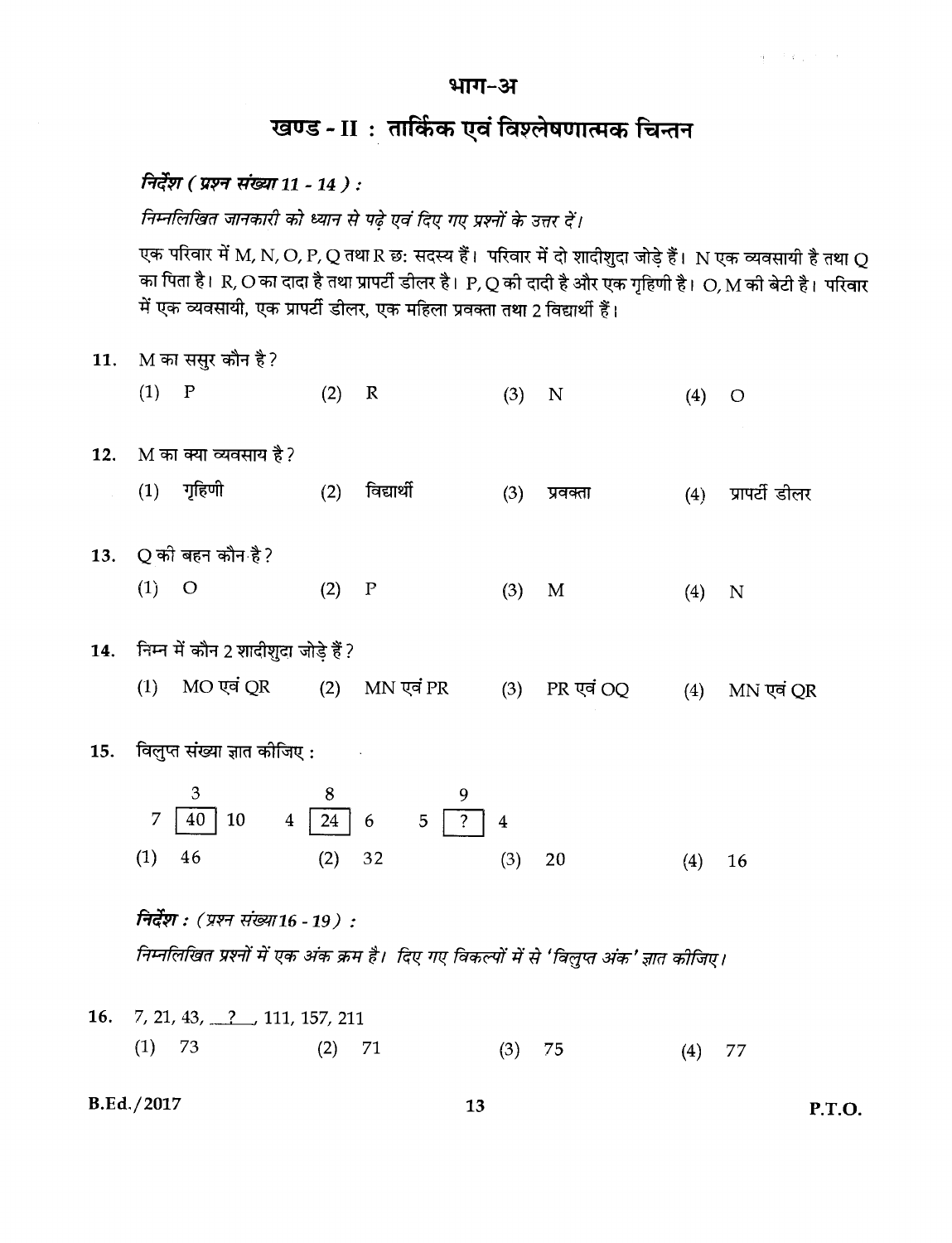|     |     | 17. 6, 24, 60, 114, 186, $\frac{?}{?}$ |     |                                                              |     |                                                                                             |     |               |
|-----|-----|----------------------------------------|-----|--------------------------------------------------------------|-----|---------------------------------------------------------------------------------------------|-----|---------------|
|     | (1) | 276                                    | (2) | 290                                                          | (3) | 272                                                                                         | (4) | 280           |
| 18. |     | 7, 13, 21, 31, 43, $\frac{2}{1}$       |     |                                                              |     |                                                                                             |     |               |
|     |     | (1) 53                                 | (2) | 55                                                           | (3) | 57                                                                                          | (4) | 59            |
| 19. |     | 3, 15, 35, 63, 2                       |     |                                                              |     |                                                                                             |     |               |
|     |     | $(1)$ 69                               | (2) | 79                                                           | (3) | 89                                                                                          | (4) | 99            |
| 20. |     |                                        |     | If PUZZLE is coded as LEPUZZ, then MENTAL will be coded as : |     |                                                                                             |     |               |
|     | (1) | ZZOPEM                                 | (2) |                                                              |     | ZENSOM (3) ALMENT (4)                                                                       |     | <b>MOSNET</b> |
| 21. |     |                                        |     |                                                              |     | If CONFRONTATION is coded as 5931793484693, then TORONTO will be coded as                   |     |               |
|     | (1) | 4797347                                | (2) | 4393743                                                      |     | $(3)$ 4898348 $(4)$                                                                         |     | 4979349       |
|     |     |                                        |     |                                                              |     | $14.1 + 1 = 1$ $10.2 + 10.1$ $10.2 + 10.2 + 10.2$ $10.2 + 10.2 + 10.2$ $10.2 + 10.2 + 10.2$ |     |               |

22. Which pair is different in some way from the others in the following ?

(1) Town - Shandy (2) Village - Mall (3) City - Market (4) Arcade - Shop

*Directions (Q.Nos. 23 to* 26) :

*Read the paragraph and answer the questions that follow.* 

Geeta, Sita, Promila, Bhavana and Nafisa are five friends. Each one of has six balls : Gita gives 3 balls to Nafisa who gives 4 balls to Promila. Bhavana gives 2 balls to Sita who gives 3 balls to Geeta. Promila gives 4 balls to Bhavana who gives 2 balls each to Nafisa and Geeta.

- 23. How many balls does Nafisa have ?
	- $(1)$  4  $(2)$  5  $(3)$  6  $(4)$  7
- How many balls does Sita have ? **24.**
	- $(1)$  4  $(2)$  5  $(3)$  6  $(4)$  7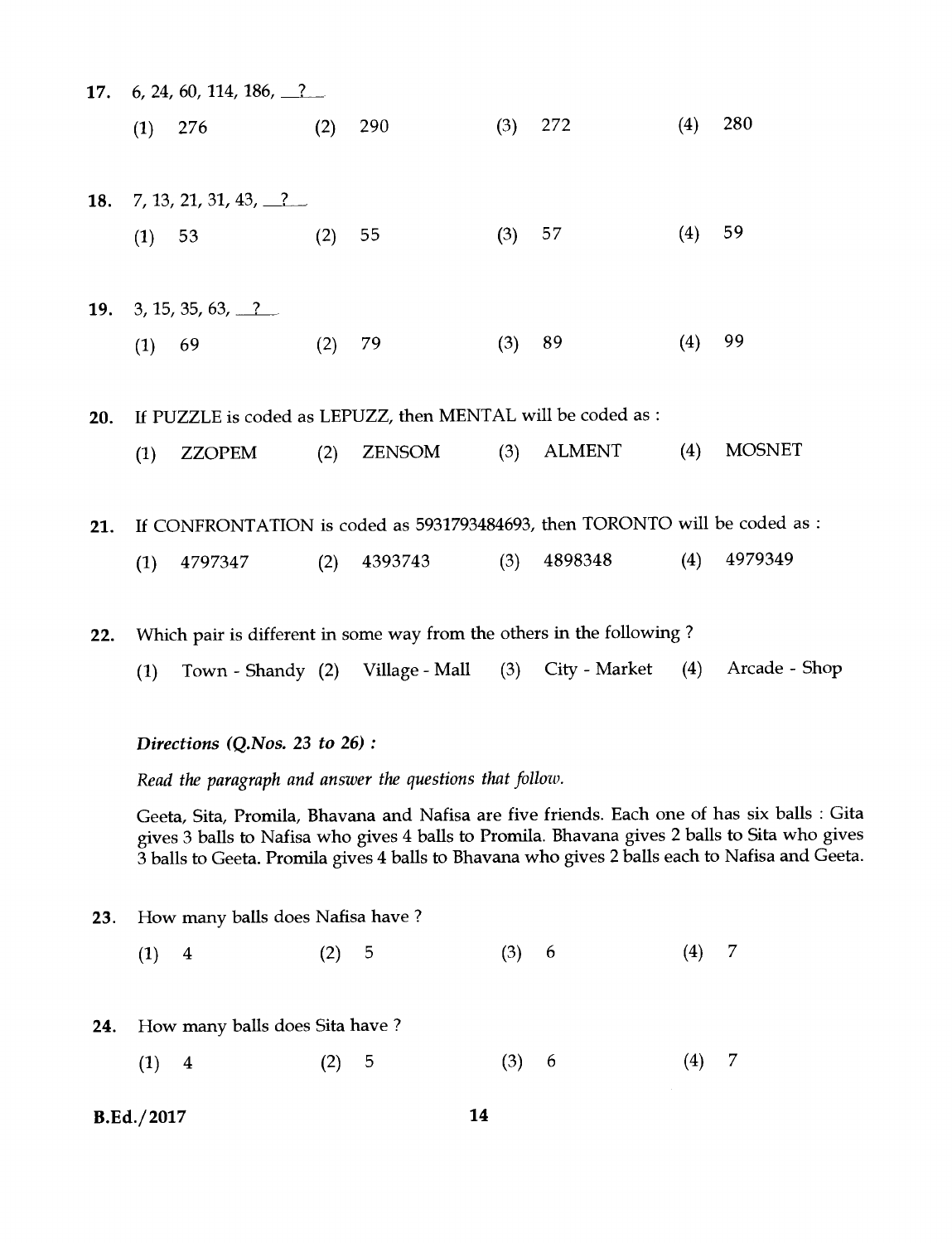| 17. |            | 6, 24, 60, 114, 186, $\frac{?}{?}$                            |     |          |     |                 |     |                                                                                                                                                                                                                                                        |
|-----|------------|---------------------------------------------------------------|-----|----------|-----|-----------------|-----|--------------------------------------------------------------------------------------------------------------------------------------------------------------------------------------------------------------------------------------------------------|
|     | (1)        | 276                                                           | (2) | 290      | (3) | 272             | (4) | 280                                                                                                                                                                                                                                                    |
| 18. |            | 7, 13, 21, 31, 43, $\frac{2}{1}$                              |     |          |     |                 |     |                                                                                                                                                                                                                                                        |
|     | (1)        | 53                                                            | (2) | 55       | (3) | 57              | (4) | 59                                                                                                                                                                                                                                                     |
| 19. |            | 3, 15, 35, 63, 2                                              |     |          |     |                 |     |                                                                                                                                                                                                                                                        |
|     | (1)        | 69                                                            | (2) | 79       | (3) | 89              | (4) | 99                                                                                                                                                                                                                                                     |
| 20. |            | यदि PUZZLE का कूट LEPUZZ है तो MENTAL का कूट होगा :           |     |          |     |                 |     |                                                                                                                                                                                                                                                        |
|     | (1)        | <b>ZZOPEM</b>                                                 | (2) | ZENSOM   | (3) | <b>ALMENT</b>   | (4) | <b>MOSNET</b>                                                                                                                                                                                                                                          |
| 21. |            | CONFRONTATION का कूट 5931793484693 है तो TORONTO का कूट होगा: |     |          |     |                 |     |                                                                                                                                                                                                                                                        |
|     | (1)        | 4797347                                                       | (2) | 4393743  | (3) | 4898348         | (4) | 4979349                                                                                                                                                                                                                                                |
| 22. |            | कौन-सा युग्म अन्य से किसी एक प्रकार से भिन्न है?              |     |          |     |                 |     |                                                                                                                                                                                                                                                        |
|     | (1)        | कस्बा-शैंडी                                                   | (2) | गाँव–मॉल |     | (3) नगर-मार्केट | (4) | आर्केड-दुकान                                                                                                                                                                                                                                           |
|     |            | निर्देश ( प्रश्न संख्या 23 से 26 ) :                          |     |          |     |                 |     |                                                                                                                                                                                                                                                        |
|     |            | निम्नलिखित खण्ड को पढ़कर दिए गए प्रश्नों के उत्तर दीजिए।      |     |          |     |                 |     |                                                                                                                                                                                                                                                        |
|     |            | र्दी जिसने 2-2 गेंदें नफीसा और गीता को दे दीं।                |     |          |     |                 |     | गीता, सीता, प्रमीला, भावना और नफीसा पांच मित्र हैं।  प्रत्येक के पास छ: (6) गेंदें हैं।  गीता ने 3 गेंदें नफीसा को दीं<br>जिसने 4 गेंदें प्रमीला को दे दीं। भावना ने दो गेंदें सीता को दीं जिसने 3 गेंदें गीता को दे दीं। प्रमीला ने 4 गेंदें भावना को |
| 23. |            | नफीसा के पास कितनी गेंदें हैं?                                |     |          |     |                 |     |                                                                                                                                                                                                                                                        |
|     | (1)        | $\overline{\mathbf{4}}$                                       | (2) | 5        | (3) | -6              | (4) | 7                                                                                                                                                                                                                                                      |
| 24. |            | सीता के पास कितनी गेंदें हैं?                                 |     |          |     |                 |     |                                                                                                                                                                                                                                                        |
|     | (1)        | $\overline{\mathbf{4}}$                                       | (2) | 5        | (3) | -6              | (4) | 7                                                                                                                                                                                                                                                      |
|     | B.Ed./2017 |                                                               |     | 15       |     |                 |     | P.T.O.                                                                                                                                                                                                                                                 |

 $\bar{f}$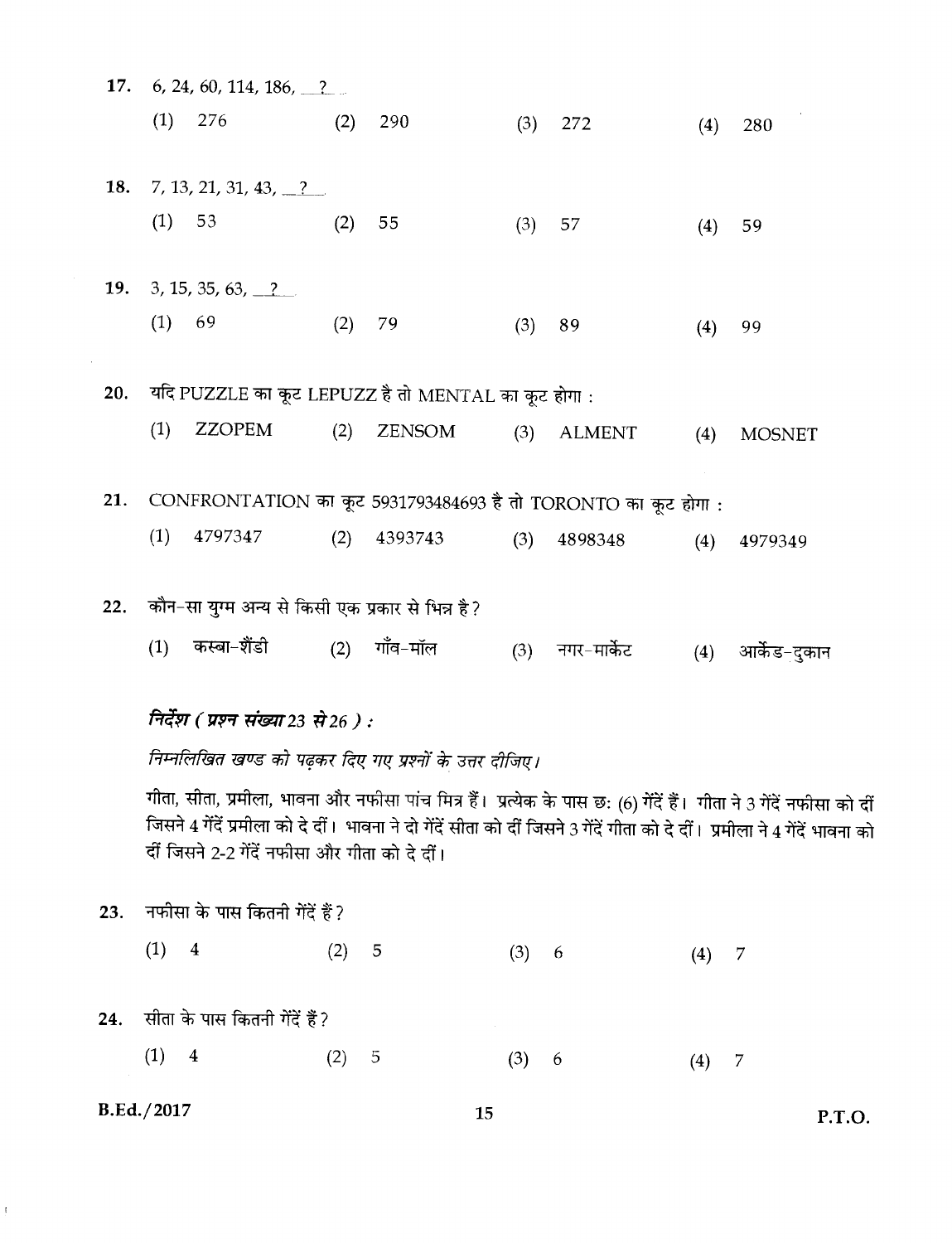- 25. Who has the minimum number of balls ?
	- (1) Bhavana (2) Nafisa (3) Sita (4) Promila

26. Who has the maximum number of balls ?

(1) Promila (2) Nafisa (3) Sita (4) Geeta

#### *Directions (Q.Nos.* 27 - 30) :

*Read the paragraph and answer the questions that follow.* 

A and B play Cricket and Hockey, B and D play Tennis, A and C play Volley-Ball and Tennis, C and D and E play Football.

27. Who plays Cricket, Hockey and Volley-ball ?

(1) A (2) B (3) C (4) D

#### Who plays only Football ? 28.

- (1) A (2) B (3) D (4) E
- Who plays Tennis and Football ? 29.
	- (1) A (2) B (3) C (4) D
- Who plays Volley-ball and Football ? 30.
	- (1) A (2) B (3) C (4) D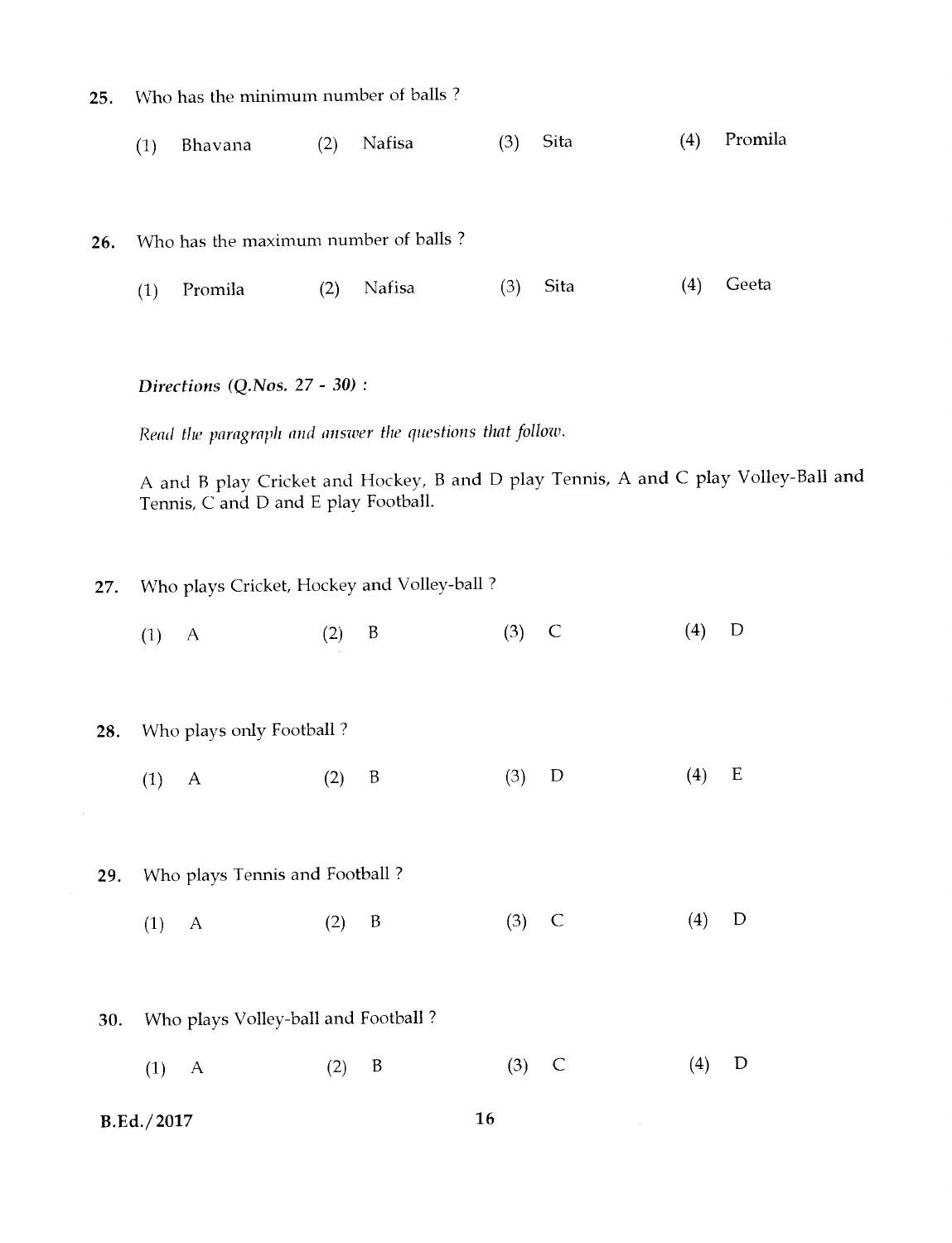- किसके पास सबसे कम गेंदें हैं?  $25.$ 
	- $(1)$ (2) नफीसा  $(3)$  सीता  $(4)$  प्रमीला भावना

26. किसके पास सबसे ज्यादा गेंदें हैं?

 $(1)$  प्रमीला (2) नफीसा  $(3)$ सीता गीता  $(4)$ 

निर्देश (प्रश्न संख्या 27 - 30 ) :

निम्नलिखित खंड पढ़ें तथा दिए गए प्रश्नों के उत्तर दें।

A तथा B क्रिकेट एवं हॉकी खेलते हैं। B तथा D टेनिस खेलते हैं। A तथा C वॉलीबॉल एवं टेनिस खेलते हैं। C तथा D तथा E फुटबॉल खेलते हैं।

P.T.O.

27. कौन क्रिकेट, हॉकी तथा वॉलीबॉल खेलता है?

|     | B.Ed./2017                           |          | 17       |                  |
|-----|--------------------------------------|----------|----------|------------------|
|     | (1)<br>$\mathbf{A}$                  | (2)<br>B | $(3)$ C  | (4)<br>D         |
|     | 30. कौन वॉलीबॉल तथा फुटबॉल खेलता है? |          |          |                  |
|     | $(1)$ A                              | (2)<br>B | $(3)$ C  | (4)<br>D         |
|     | 29. कौन टेनिस तथा फुटबॉल खेलता है?   |          |          |                  |
|     | $(1)$ A                              | (2)<br>B | (3)<br>D | (4)<br>${\bf E}$ |
| 28. | कौन केवल फुटबॉल खेलता है?            |          |          |                  |
|     | $(1)$ A                              | $(2)$ B  | $(3)$ C  | (4)<br>D         |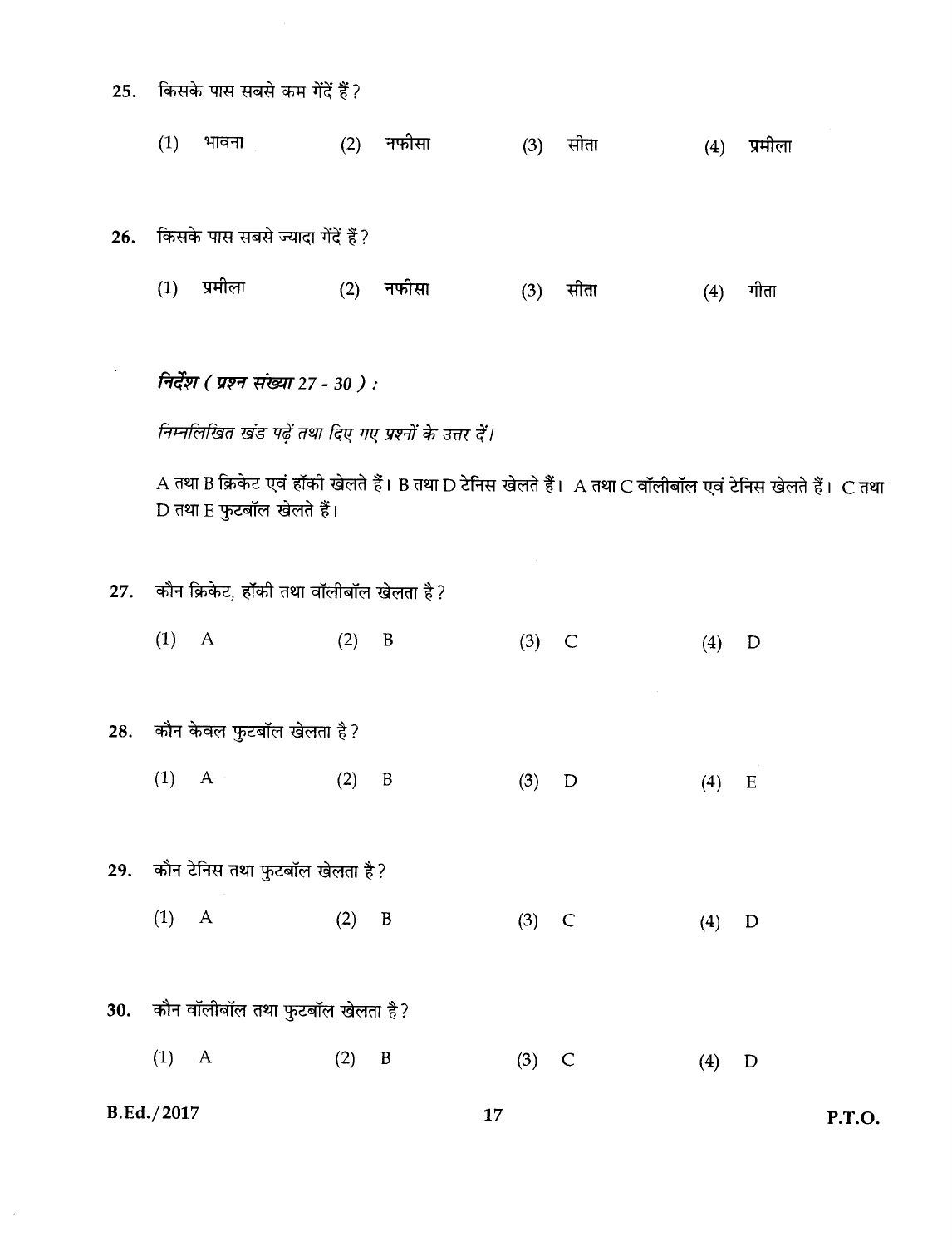## PART-A

# SECTION - III : EDUCATIONAL AND GENERAL AWARENESS

| 31. |                   | World Population day is celebrated on :                                                   |     |              |     |              |                      |     |                                                                                        |
|-----|-------------------|-------------------------------------------------------------------------------------------|-----|--------------|-----|--------------|----------------------|-----|----------------------------------------------------------------------------------------|
|     | (1)               | 19 July                                                                                   | (2) | 11 July      |     | (3)          | 15 July              | (4) | $17$ July                                                                              |
| 32. |                   | Gandhiji made a dramatic bid for temple entry rights for untouchables in the year :       |     |              |     |              |                      |     |                                                                                        |
|     | (1)               | 1940                                                                                      | (2) | 1935         |     | (3)          | 1930                 | (4) | 1920                                                                                   |
| 33. |                   | National Repository of Open Educational Resources (NROER) is being managed by :           |     |              |     |              |                      |     |                                                                                        |
|     | (1)               | <b>IGNOU</b>                                                                              |     |              | (2) | <b>NCERT</b> |                      |     |                                                                                        |
|     | (3)               | <b>UGC</b>                                                                                |     |              | (4) |              | <b>NUEPA</b>         |     |                                                                                        |
| 34. |                   | Who was the Editor of the Revolutionary Paper 'Bande Matram'?                             |     |              |     |              |                      |     |                                                                                        |
|     | (1)               | Shyamji Krishan Verma                                                                     |     |              | (2) |              | Bhikaji Cama         |     |                                                                                        |
|     | (3)               | V. D. Sarvarkar                                                                           |     |              | (4) |              | G. D. Sarvarkar      |     |                                                                                        |
| 35. |                   | How many Nations had signed the charter of United Nations on 26 <sup>th</sup> June 1945 ? |     |              |     |              |                      |     |                                                                                        |
|     | (1)               | 64                                                                                        | (2) | 61           |     | (3)          | 52                   | (4) | 51                                                                                     |
| 36. |                   |                                                                                           |     |              |     |              |                      |     | Who among the following has termed Indian Federalism as "Co - Operative Federalism"?   |
|     | (1)               | K.C. Wheare                                                                               | (2) | Morris Jones |     | (3)          | Granville Austin (4) |     | Jennings                                                                               |
| 37. | All'?             |                                                                                           |     |              |     |              |                      |     | By which year, the Union Cabinet on June 17, 2015 has proposed to provide 'Housing for |
|     | (1)               | 2030                                                                                      | (2) | 2025         |     | (3)          | 2022                 | (4) | 2018                                                                                   |
| 38. |                   | 17 Sep, 2015 ?                                                                            |     |              |     |              |                      |     | Which country topped the Global Innovation index (GIL) 2015 that was released on       |
|     | (1)               | Switzerland                                                                               |     | (2)          |     |              | United Kingdom       |     |                                                                                        |
|     | (3)               | Sweden                                                                                    |     | (4)          |     |              | The Netherlands      |     |                                                                                        |
| 39. |                   | The United Nations Children's Fund (UNICEF) is head quartered in :                        |     |              |     |              |                      |     |                                                                                        |
|     | (1)               | Paris (France)                                                                            |     |              | (2) |              | Vienna (Austria)     |     |                                                                                        |
|     | (3)               | New York City (USA)                                                                       |     |              | (4) |              | Brussels (Belgium)   |     |                                                                                        |
|     | <b>B.Ed./2017</b> |                                                                                           |     |              | 18  |              |                      |     |                                                                                        |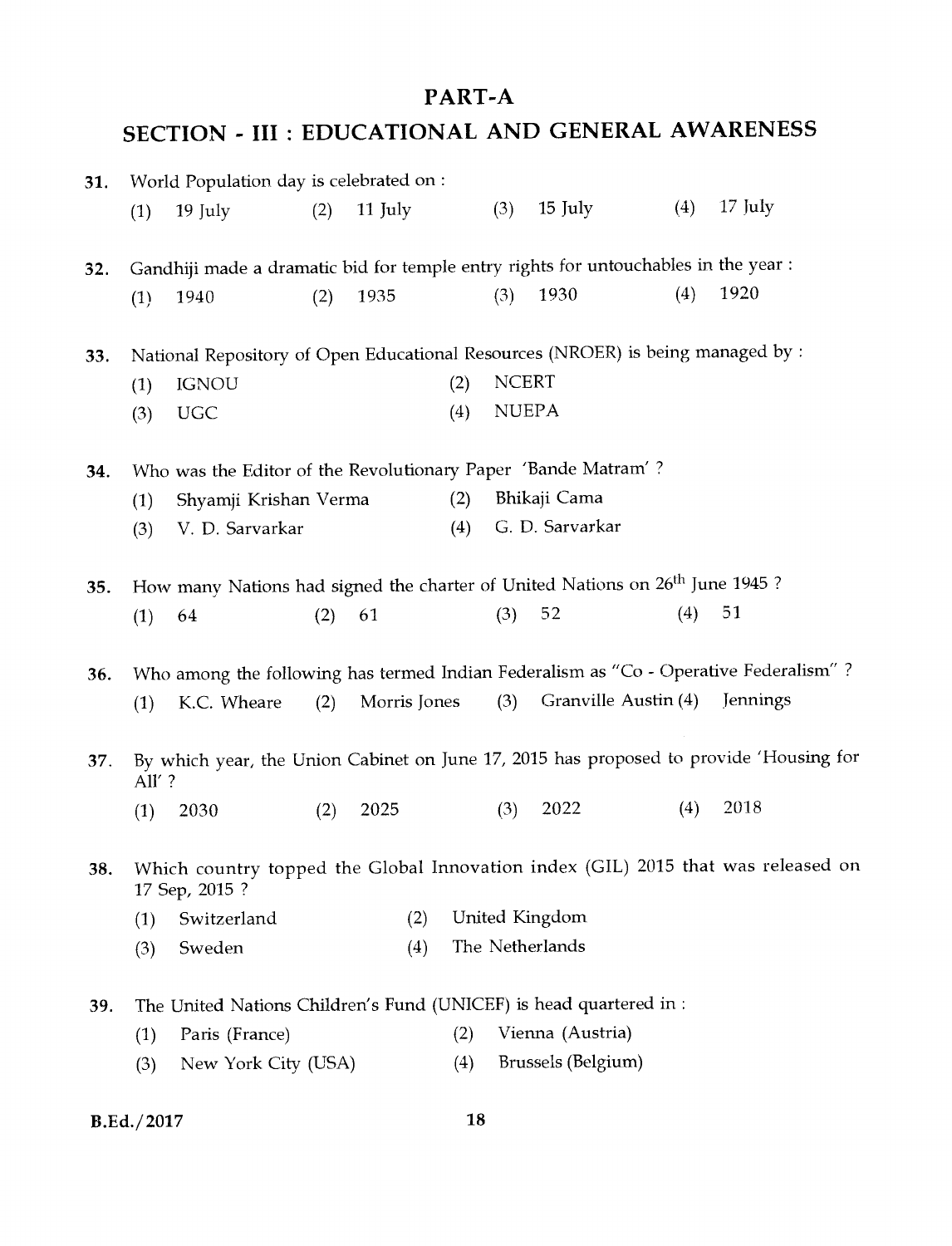भाग-अ

खण्ड - III : शैक्षिक एवं सामान्य चेतना

| 31. |     | विश्व जनसंख्या दिवस मनाया जाता है :                                                                    |     |              |     |               |                       |     |          |
|-----|-----|--------------------------------------------------------------------------------------------------------|-----|--------------|-----|---------------|-----------------------|-----|----------|
|     | (1) | 19 जुलाई                                                                                               |     | (2) 11 जुलाई |     |               | (3) 15 जुलाई          | (4) | 17 जुलाई |
| 32. |     | गांधीजी ने अछूतों के मंदिर में प्रवेश के अधिकार के लिए नाटकीय प्रयास किया :                            |     |              |     |               |                       |     |          |
|     | (1) | 1940 में                                                                                               | (2) | 1935 में     |     | (3)           | 1930 में              | (4) | 1920 में |
| 33. |     | मुक्त शैक्षणिक संसाधनों के राष्ट्रीय कोष (NROER) का प्रबन्धन किया जा रहा है :                          |     |              |     |               |                       |     |          |
|     | (1) | इग्नू द्वारा                                                                                           |     |              | (2) |               | एन.सी.ई.आर.टी. द्वारा |     |          |
|     | (3) | यू.जी.सी. द्वारा                                                                                       |     |              | (4) | न्यूपा द्वारा |                       |     |          |
| 34. |     | 'बन्दे मात्रम' नामक क्रान्तिकारी पत्र के संपादक कौन थे ?                                               |     |              |     |               |                       |     |          |
|     | (1) | श्यामजी कृष्ण वर्मा                                                                                    |     |              | (2) |               | भीकाजी कामा           |     |          |
|     | (3) | वी.डी. सारवरकर                                                                                         |     |              | (4) |               | जी.डी. सारवरकर        |     |          |
| 35. |     | 26 जून, 1945 को कितने देशों ने संयुक्तराष्ट्र घोषणापत्र पर हस्ताक्षर किए:                              |     |              |     |               |                       |     |          |
|     | (1) | 64                                                                                                     | (2) | 61           |     | (3)           | 52                    | (4) | 51       |
| 36. |     | निम्न में से किसने ''भारतीय संघवाद'' को ''सहकारी संघवाद'' कहा ?                                        |     |              |     |               |                       |     |          |
|     | (1) | के.सी. व्हेरे                                                                                          | (2) | मॉरिस जोन्स  |     | (3)           | ग्रानविल आस्टिन       | (4) | जेनिंग्स |
| 37. |     | 17 जून, 2015 को राष्ट्रीय मंत्रिपरिषद ने 'सभी के घर' कब तक उपलब्ध कराना प्रस्तावित किया ?              |     |              |     |               |                       |     |          |
|     | (1) | 2030                                                                                                   | (2) | 2025         |     | (3)           | 2022                  | (4) | 2018     |
| 38. |     | 17 सितम्बर, 2015 को जारी वैश्विक नवाचार सूचकांक (GIL) 2015 में कौन से देश ने शीर्षस्थान प्राप्त किया ? |     |              |     |               |                       |     |          |
|     | (1) | स्वीट्जरलैंड                                                                                           |     |              | (2) |               | यूनाइटेड किंगडम       |     |          |
|     | (3) | स्वीडन                                                                                                 |     |              | (4) | नीदरलैंड      |                       |     |          |
| 39. |     | संयुक्त राष्ट्र बाल कोश (यूनीसेफ) का मुख्यालय स्थित है:                                                |     |              |     |               |                       |     |          |
|     | (1) | पेरिस (फ्रांस)                                                                                         |     |              | (2) |               | वियना (आस्ट्रिया)     |     |          |
|     | (3) | न्यूयार्क सिटी (अमेरिका)                                                                               |     |              | (4) |               | ब्रूसेल्स (बेल्जियम)  |     |          |
|     |     |                                                                                                        |     |              |     |               |                       |     |          |

## **B.Ed./2017**

 $\frac{2}{3}$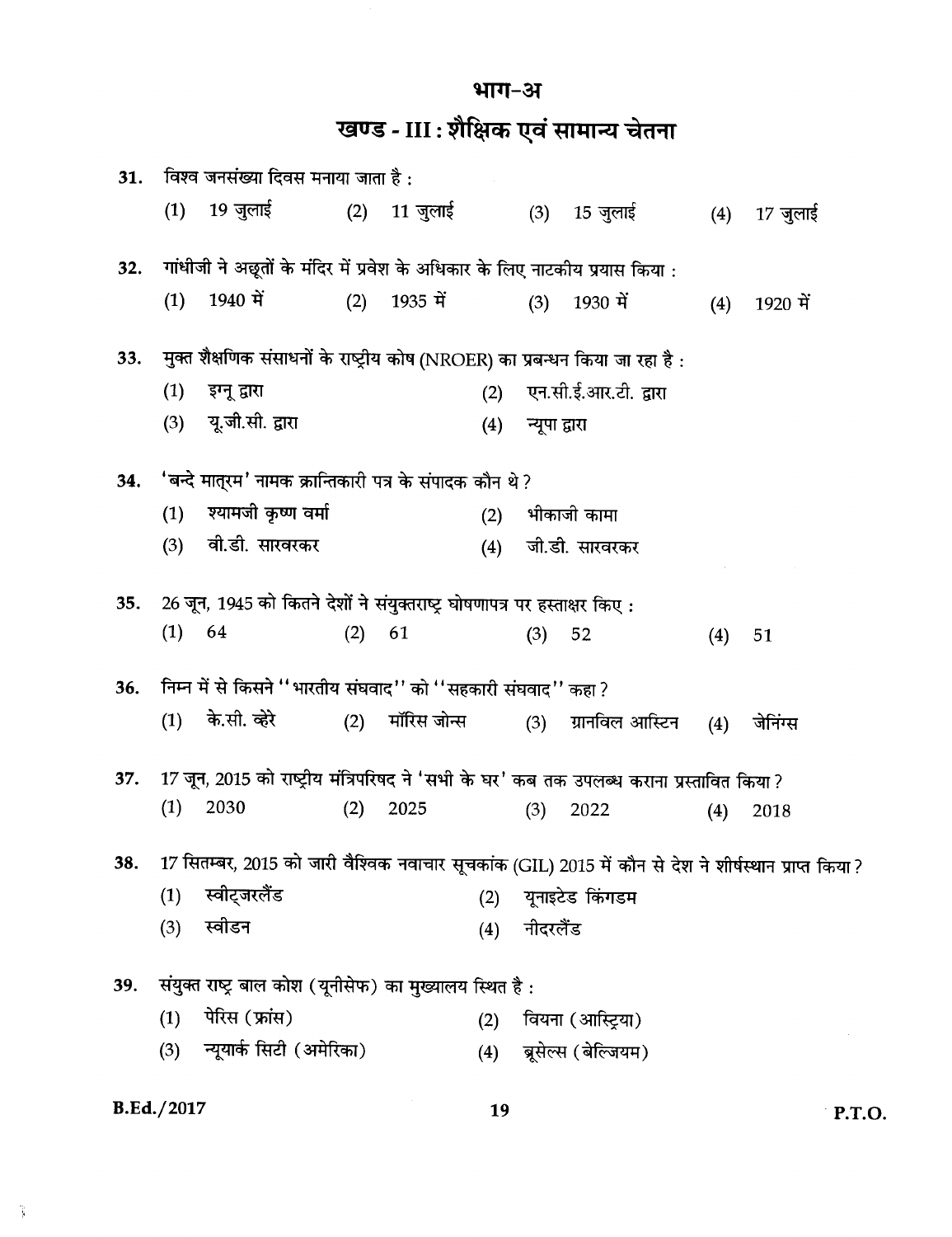| 40. |  |  |  |  |  |  | <sup>2</sup> Which city is hosting the 2016 Olympic games? |  |  |
|-----|--|--|--|--|--|--|------------------------------------------------------------|--|--|
|-----|--|--|--|--|--|--|------------------------------------------------------------|--|--|

| (1) Seoul |  | (2) Barcelona |
|-----------|--|---------------|
|-----------|--|---------------|

(3) Rio - De - Janerio (4) Los Angeles

# 41. The main objective of 'Sakshar Bharat' is : (1) to promote 'education for all' (2) to promote adult education (3) to promote vocational education (4) to promote education for women 42. Under which article of the Constitution the President of India has been empowered to promulgate ordinance ? (1) Article 356 (2) Article 360 (3) Article 200 (4) Article 123 43. Right to Education Act, 2009 is mainly concerned with : (1) Higher Education (2) Elementary Education (3) Secondary Education (4) Higher Secondary Education 44. Who is the author of the Book 'Fundamental Unity of India'? (1) Radhakumud Mukherji (2) Jawaharlal Nehru  $(3)$ ) Rajani Kothari (4) Max Weber 45. In which year state reorganisation commission gave its report on the basis of language ? (1) 1953 (2) 1954 (3) 1955 (4) 1956 46. According to United Nations Report released in July 2015, which of the following countries will become the world's most populous country by 2022? (1) India (2) China (3) Pakistan (4) Bangladesh 47. During September 2015, which of the following countries has published first report written by a 'robot journalist' ?

(1) Japan (2) China (3) Germany (4) Switzerland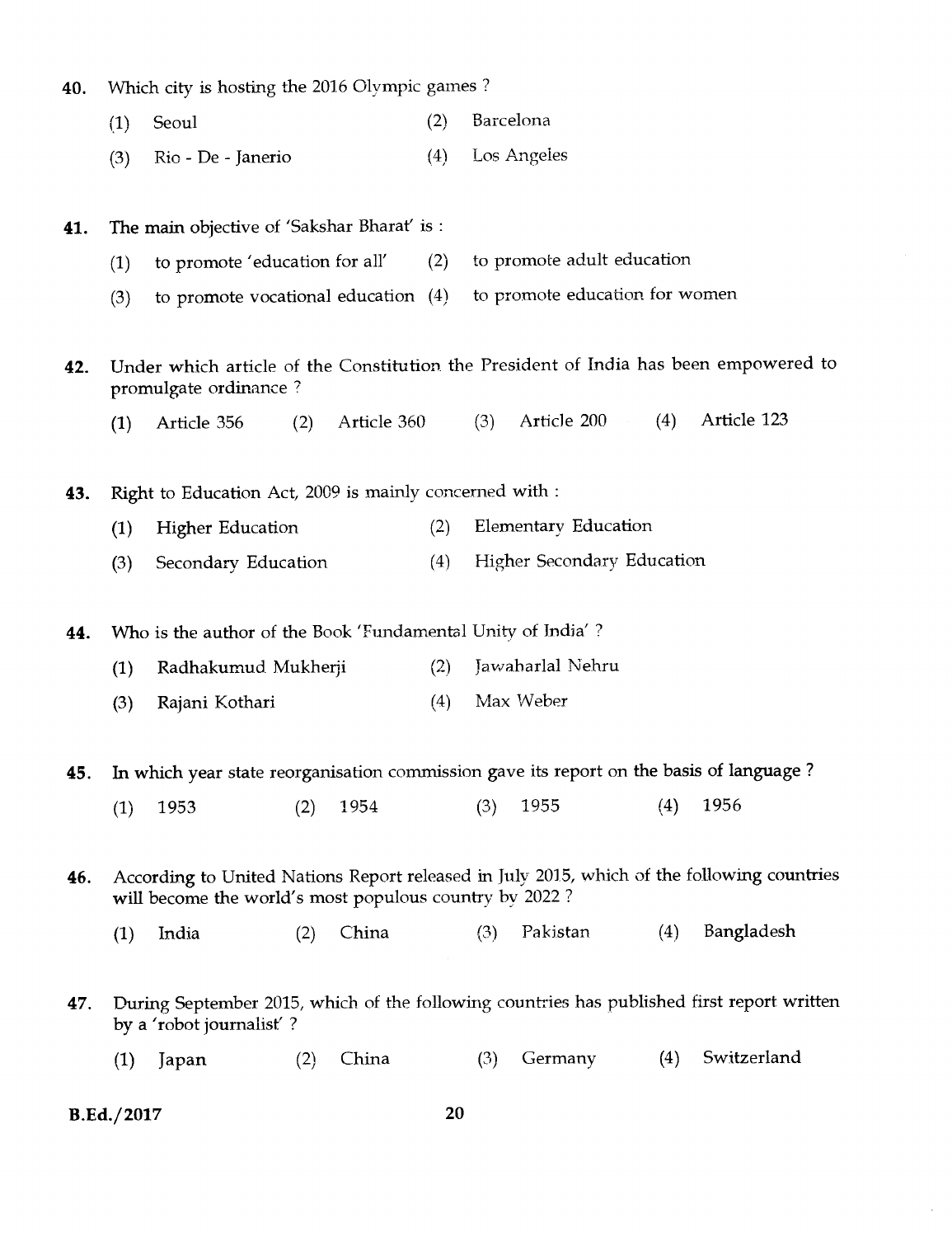| 40. |            | 2016 के ओलम्पिक खेल किस नगर में हो रहे हैं?                                                                   |     |          |     |            |                                 |     |                  |        |  |
|-----|------------|---------------------------------------------------------------------------------------------------------------|-----|----------|-----|------------|---------------------------------|-----|------------------|--------|--|
|     | (1)        | सियोल                                                                                                         |     |          | (2) | बार्सीलोना |                                 |     |                  |        |  |
|     | (3)        | रियो-द-जिनेरियो                                                                                               |     |          | (4) |            | लॉस एजिंल्स                     |     |                  |        |  |
|     |            | 41. 'साक्षर-भारत' का मुख्य लक्ष्य है?                                                                         |     |          |     |            |                                 |     |                  |        |  |
|     | (1)        | 'सभी के लिए शिक्षा' को प्रोत्साहन                                                                             |     |          | (2) |            | प्रौढ़शिक्षा को प्रोत्साहन      |     |                  |        |  |
|     |            | (3) व्यवसायिक शिक्षा को प्रोत्साहन                                                                            |     |          | (4) |            | महिलाओं की शिक्षा को प्रोत्साहन |     |                  |        |  |
| 42. |            | संविधान को किस धारा के अनुसार, राष्ट्रपति को अध्यादेश जारी करने का अधिकार है?                                 |     |          |     |            |                                 |     |                  |        |  |
|     | (1)        | धारा 356                                                                                                      | (2) | धारा 360 |     | (3)        | धारा 200                        | (4) | धारा 123         |        |  |
| 43. |            | शिक्षा का अधिकार अधिनियम, 2009 मुख्यत: सम्बन्धित है:                                                          |     |          |     |            |                                 |     |                  |        |  |
|     | (1)        | उच्च शिक्षा                                                                                                   |     |          | (2) |            | प्राथमिक शिक्षा                 |     |                  |        |  |
|     | (3)        | माध्यमिक शिक्षा                                                                                               |     |          | (4) |            | उच्चतर माध्यमिक शिक्षा          |     |                  |        |  |
| 44. |            | ''फंडामेंटल यूनिटी ऑफ इन्डिया'' पुस्तक के लेखक हैं :                                                          |     |          |     |            |                                 |     |                  |        |  |
|     | (1)        | राधाकुमुद मुखर्जी                                                                                             |     |          | (2) |            | जवाहरलाल नेहरू                  |     |                  |        |  |
|     | (3)        | रजनी कोठारी                                                                                                   |     |          | (4) |            | मैक्स वेबर                      |     |                  |        |  |
| 45. |            | भाषा के आधार राज्य पुनर्गठन आयोग ने अपना प्रतिवेदन किस वर्ष दिया ?                                            |     |          |     |            |                                 |     |                  |        |  |
|     | (1)        | 1953                                                                                                          | (2) | 1954     |     | (3)        | 1955                            | (4) | 1956             |        |  |
| 46. |            | ़जुलाई, 2015 में जारी संयुक्त राष्ट्र की रिपोर्ट के अनुसार 2022 तक विश्व में सर्वाधिक जनसंख्यावाला देश होगा ? |     |          |     |            |                                 |     |                  |        |  |
|     | (1)        | भारत                                                                                                          | (2) | चीन      |     | (3)        | पाकिस्तान                       | (4) | बांग्लादेश       |        |  |
| 47. |            | सितम्बर, 2015 में एक 'रोबोट पत्रकार' द्वारा लिखी पहला रिपोर्ट किस देश में प्रकाशित हुयी ?                     |     |          |     |            |                                 |     |                  |        |  |
|     | (1)        | जापान                                                                                                         | (2) | चीन      |     | (3)        | जर्मनी                          |     | (4) स्वीट्जरलैंड |        |  |
|     | B.Ed./2017 |                                                                                                               |     |          | 21  |            |                                 |     |                  | P.T.O. |  |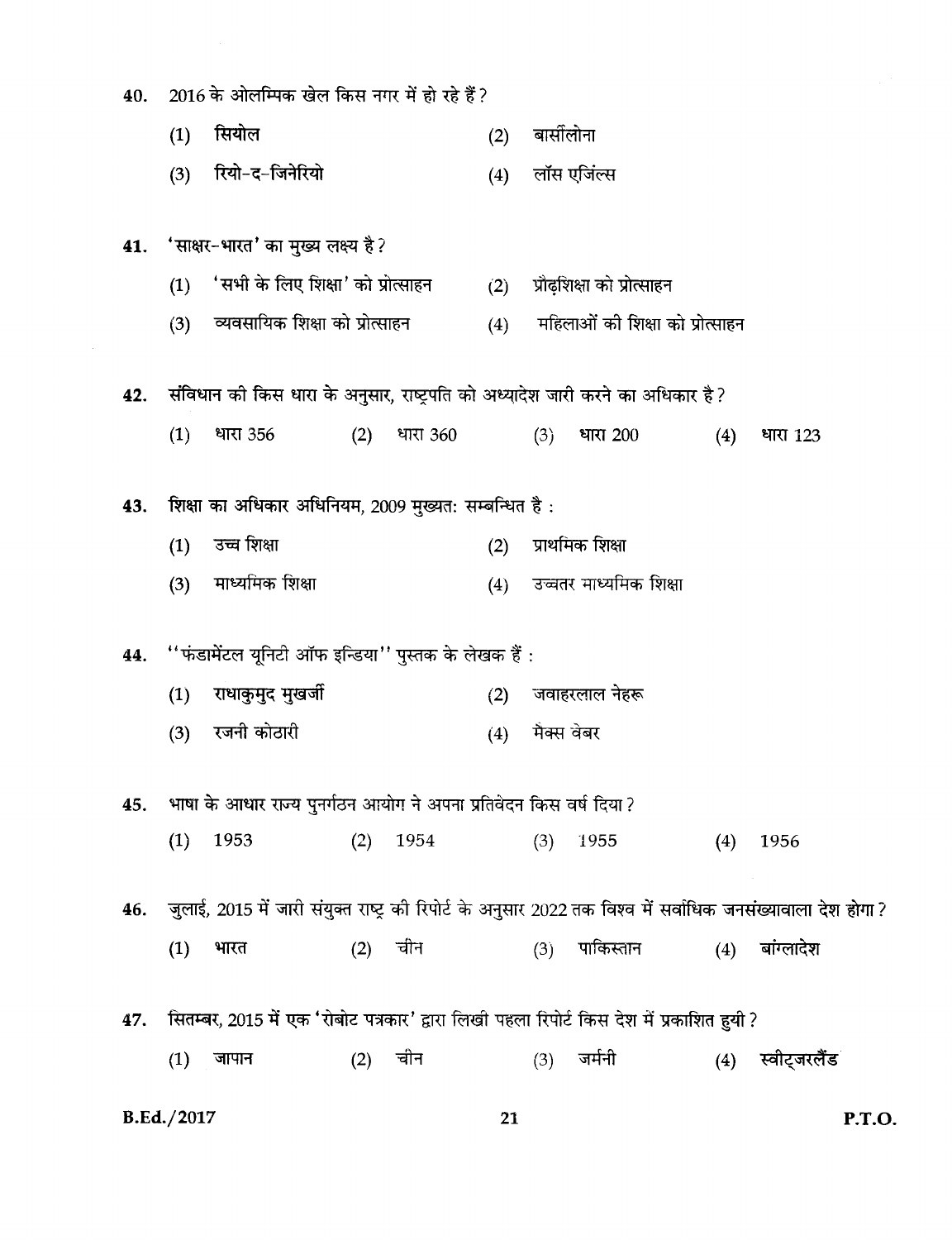- **48.** Where did Madam Cama hoist the first tricolour Flag in 1907 ?
	- (1) London (2) Paris (3) Moscow (4) Stuttgart

**49.** Which committee/commission gave its specific recommendations to improve the conditions of Teacher Education in India ?

- (1) Hansa Mehta Committee (2) Radha Krishnan Commission
- (3) Justice Verma Commission (4) National Knowledge Commission

**50.** "IEDSS" stands for :

- (1) International Education for Disadvantaged at Social Stage
- (2) Integrated Education for Disabled at Secondary Stage
- (3) Inclusive Education for Disadvantaged at Secondary Stage
- (4) Inclusive Education for Disabled at Secondary Stage

**51.** Who among the following shall preside over the joint sitting at two houses of Parliament ?

- (1) President (2) Prime Minister
- (3) Chairman of Rajya Sabha (4) Speaker of Lok Sabha

**52.** Which article of the Constitution defines the duties of Chief Minister ?

- (1) 162 (2) 164 (3) 165 (4) 167
- **53.** Light from the Sun reaches earth in :
	- (1) 8 minutes (2) 2 minutes (3) 6 minutes (4) 4 minutes

**54.** Which one of the following was the last step in the Gandhian strategy of Satyagraha ?

- (1) Boy Cott (2) Picketing (3) Fast (4) Strike
- **55.** Finances are distributed between the centre and the state on the recommendation of :
	- (1) Planning Commission (2) Public Accounts Committee
	- (3 ) Finance Commission (4) National Development Council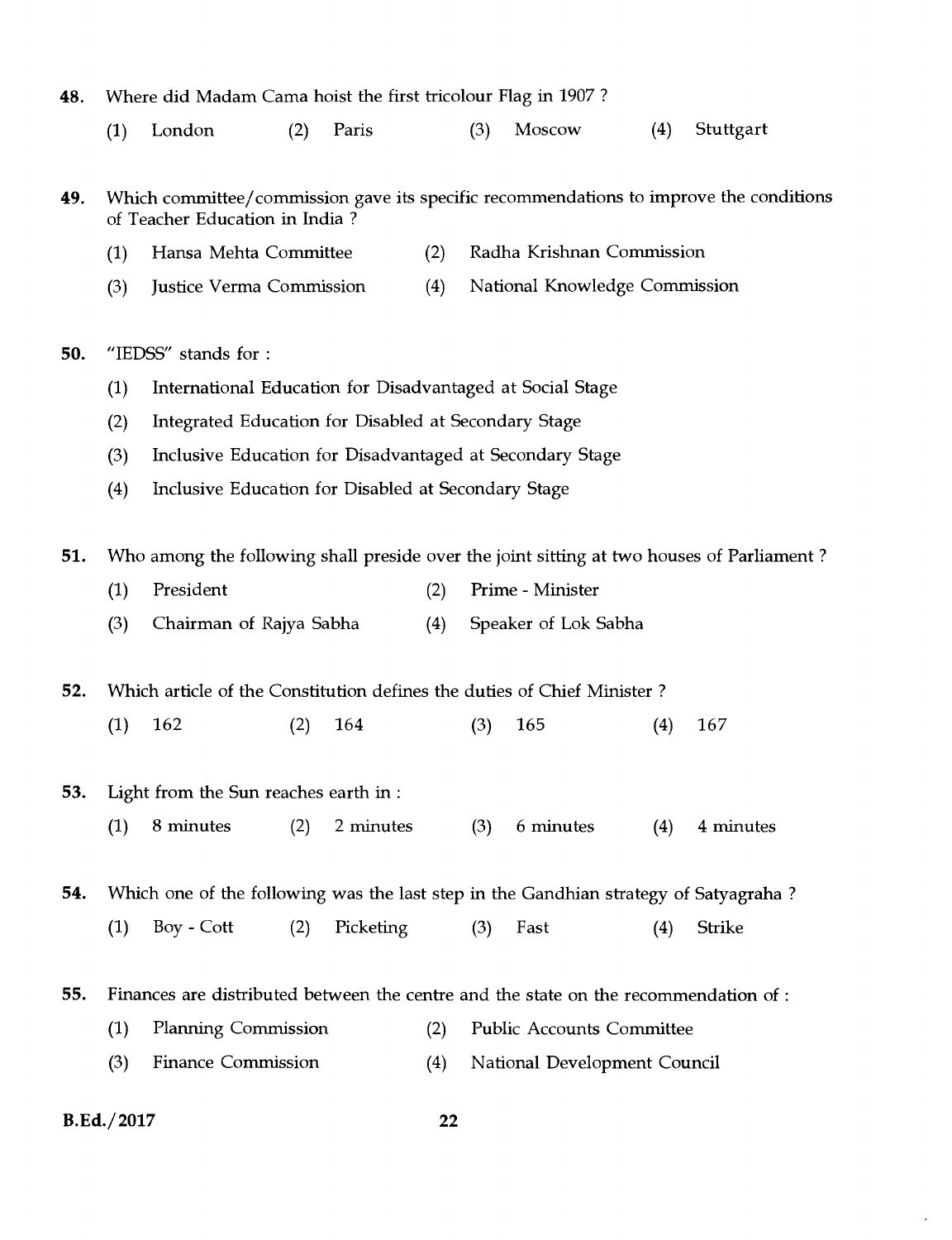| 48. |     | 1907 में मैडम कामा ने कहाँ पहलीबार तिरंगा लहराया था ?                                |     |                |     |              |                          |     |            |
|-----|-----|--------------------------------------------------------------------------------------|-----|----------------|-----|--------------|--------------------------|-----|------------|
|     | (1) | लन्दन                                                                                | (2) | पेरिस          |     | (3)          | मॉस्को                   | (4) | स्टूटगार्ट |
|     |     |                                                                                      |     |                |     |              |                          |     |            |
| 49. |     | भारत में शिक्षक शिक्षा में सुधार हेतु किस समिति/आयोग ने विशिष्ट प्रतिवेदन दिये हैं ? |     |                |     |              |                          |     |            |
|     | (1) | हंसा मेहता समिति                                                                     |     |                | (2) |              | राधा कृष्णन आयोग         |     |            |
|     | (3) | न्यायमूर्ति वर्मा आयोग                                                               |     |                |     |              | (4) राष्ट्रीय ज्ञान आयोग |     |            |
| 50. |     | "IEDSS" का विस्तृत रूप है :                                                          |     |                |     |              |                          |     |            |
|     | (1) | इन्टरनेशनल एजूकेशन फॉर डिसएडवान्टेज्ड् एट सोशल स्टेज                                 |     |                |     |              |                          |     |            |
|     | (2) | इंटीग्रेटेड एजूकेशन फॉर डिसएब्लड एट सेकेन्डरी स्टेज                                  |     |                |     |              |                          |     |            |
|     | (3) | इन्क्लूसिव एजूकेशन फॉर डिसएडवान्टेज्ड् एट सेकन्डरी स्टेज                             |     |                |     |              |                          |     |            |
|     | (4) | इन्क्लूसिव एजूकेशन फॉर डिसएब्लड एट सेकेन्डरी स्टेज                                   |     |                |     |              |                          |     |            |
|     |     |                                                                                      |     |                |     |              |                          |     |            |
| 51. |     | संसद के दोनों सदनों के संयुक्त सत्र की अध्यक्षता कौन करता है ?                       |     |                |     |              |                          |     |            |
|     | (1) | राष्ट्रपति                                                                           |     |                | (2) | प्रधानमंत्री |                          |     |            |
|     | (3) | राज्यसभा अध्यक्ष                                                                     |     |                | (4) |              | लोकसभा अध्यक्ष           |     |            |
| 52. |     | संविधान को कौन-सी धारा मुख्यमंत्री के कर्तव्यों को परिभाषित करती है?                 |     |                |     |              |                          |     |            |
|     | (1) | धारा 162                                                                             | (2) | धारा 164       |     | (3)          | धारा 165                 | (4) | धारा 167   |
|     |     |                                                                                      |     |                |     |              |                          |     |            |
|     |     | 53.    सूर्य से पृथ्वी तक प्रकाश पहुँचता है ?                                        |     |                |     |              |                          |     |            |
|     | (1) | 8 मिनट में                                                                           |     | (2) 2 मिनट में |     |              | (3) 6 मिनट में           | (4) | 4 मिनट में |
|     |     |                                                                                      |     |                |     |              |                          |     |            |
| 54. |     | गांधी की सत्याग्रह युक्ति में अन्तिम पद क्या था?                                     |     |                |     |              |                          |     |            |
|     | (1) | बहिष्कार                                                                             | (2) | घेराव          |     | (3)          | त्रत                     | (4) | हड़ताल     |
|     |     |                                                                                      |     |                |     |              |                          |     |            |
| 55. |     | केन्द्र तथा राज्य के बीच वित्त का बटवारा किसकी सलाह पर होता है ?                     |     |                |     |              |                          |     |            |
|     | (1) | योजना आयोग                                                                           |     |                | (2) |              | जन लेखा समिति            |     |            |
|     | (3) | वित्त आयोग                                                                           |     |                | (4) |              | राष्ट्रीय विकास परिषद    |     |            |
|     |     |                                                                                      |     |                |     |              |                          |     |            |

**B.Ed./2017** 

 $\hat{\mathbf{I}}$ 

23

P.T.O.

 $\hat{\mathcal{A}}$ 

 $\mathcal{L}$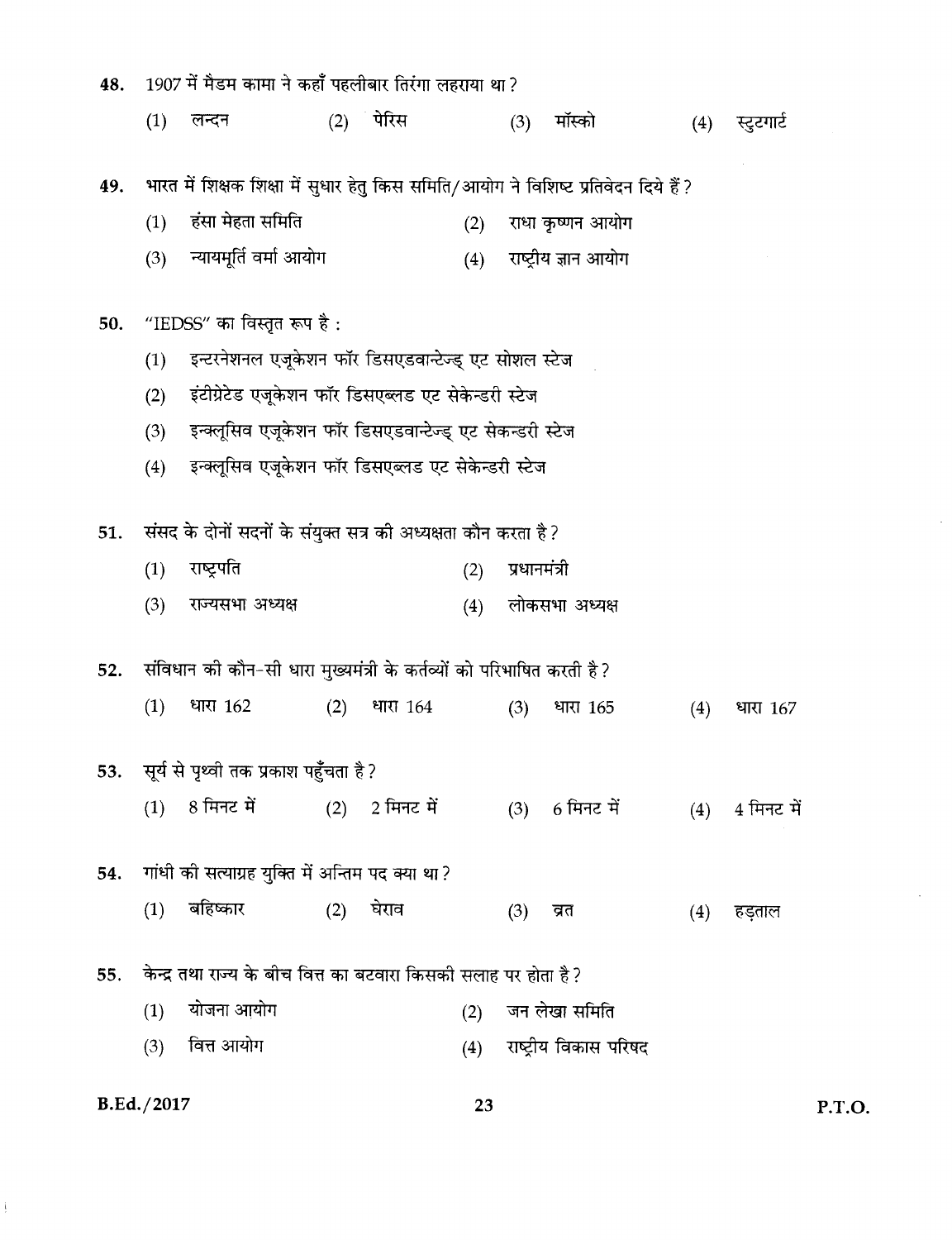# **PART-A SECTION-IV : TEACHING-LEARNING AND THE SCHOOL**

| 56. | Determining the aim of education is the responsibility of : |                                                                            |     |          |     |     |                                                                       |     |         |
|-----|-------------------------------------------------------------|----------------------------------------------------------------------------|-----|----------|-----|-----|-----------------------------------------------------------------------|-----|---------|
|     | (1)                                                         | Parents                                                                    | (2) | Teachers |     | (3) | Students                                                              | (4) | Society |
|     |                                                             |                                                                            |     |          |     |     |                                                                       |     |         |
| 57. |                                                             | The schools through its programmes help students to:                       |     |          |     |     |                                                                       |     |         |
|     | (1)                                                         | Assimilate culture                                                         |     |          | (2) |     | Protest culture                                                       |     |         |
|     | (3)                                                         | Ignore other cultures                                                      |     |          | (4) |     | Make them cultured                                                    |     |         |
| 58. |                                                             | To make all students interested in home work, it should be:                |     |          |     |     |                                                                       |     |         |
|     | (1)                                                         | Of equal level                                                             |     |          | (2) |     | According to the ability of student                                   |     |         |
|     | (3)                                                         | Only from the book                                                         |     |          | (4) |     | Out of the book                                                       |     |         |
|     |                                                             |                                                                            |     |          |     |     |                                                                       |     |         |
| 59. |                                                             | Navodaya schools has been established to:                                  |     |          |     |     |                                                                       |     |         |
|     | (1)                                                         | Increase number of schools in rural areas                                  |     |          |     |     |                                                                       |     |         |
|     | (2)                                                         | Provide good education in rural areas                                      |     |          |     |     |                                                                       |     |         |
|     | (3)                                                         | Complete "Sarva Shiksha Abhiyan"                                           |     |          |     |     |                                                                       |     |         |
|     | (4)                                                         | Check wastage of education in rural areas                                  |     |          |     |     |                                                                       |     |         |
| 60. |                                                             | The most important quality of an effective teacher is :                    |     |          |     |     |                                                                       |     |         |
|     | (1)                                                         | Deep Knowledge about the subject taught                                    |     |          |     |     |                                                                       |     |         |
|     | (2)                                                         | A strict disciplinarian                                                    |     |          |     |     |                                                                       |     |         |
|     | (3)                                                         | Good rap port with the students                                            |     |          |     |     |                                                                       |     |         |
|     | (4)                                                         | A good motivator                                                           |     |          |     |     |                                                                       |     |         |
| 61. |                                                             | The idea of basic education was propounded by:                             |     |          |     |     |                                                                       |     |         |
|     | (1)                                                         | Dr. Zakir Hussain                                                          |     |          | (2) |     | Dr. Rajendra Prasad                                                   |     |         |
|     | (3)                                                         | Mahatma Gandhi                                                             |     |          | (4) |     | Rabindra Nath Tagore                                                  |     |         |
|     |                                                             |                                                                            |     |          |     |     |                                                                       |     |         |
| 62. |                                                             | Individual attention is important in Teaching - learning process because : |     |          |     |     |                                                                       |     |         |
|     | (1)                                                         | Learners always learn better in group                                      |     |          |     |     |                                                                       |     |         |
|     | (2)                                                         | Teacher training programmes prescribed it                                  |     |          |     |     |                                                                       |     |         |
|     | (3)                                                         |                                                                            |     |          |     |     | It offers better opportunities to teachers to discipline each learner |     |         |
|     | (4)                                                         | Children develop at different rates and learn differently                  |     |          |     |     |                                                                       |     |         |

**B.Ed./ 2017 24** 

 $\bar{1}$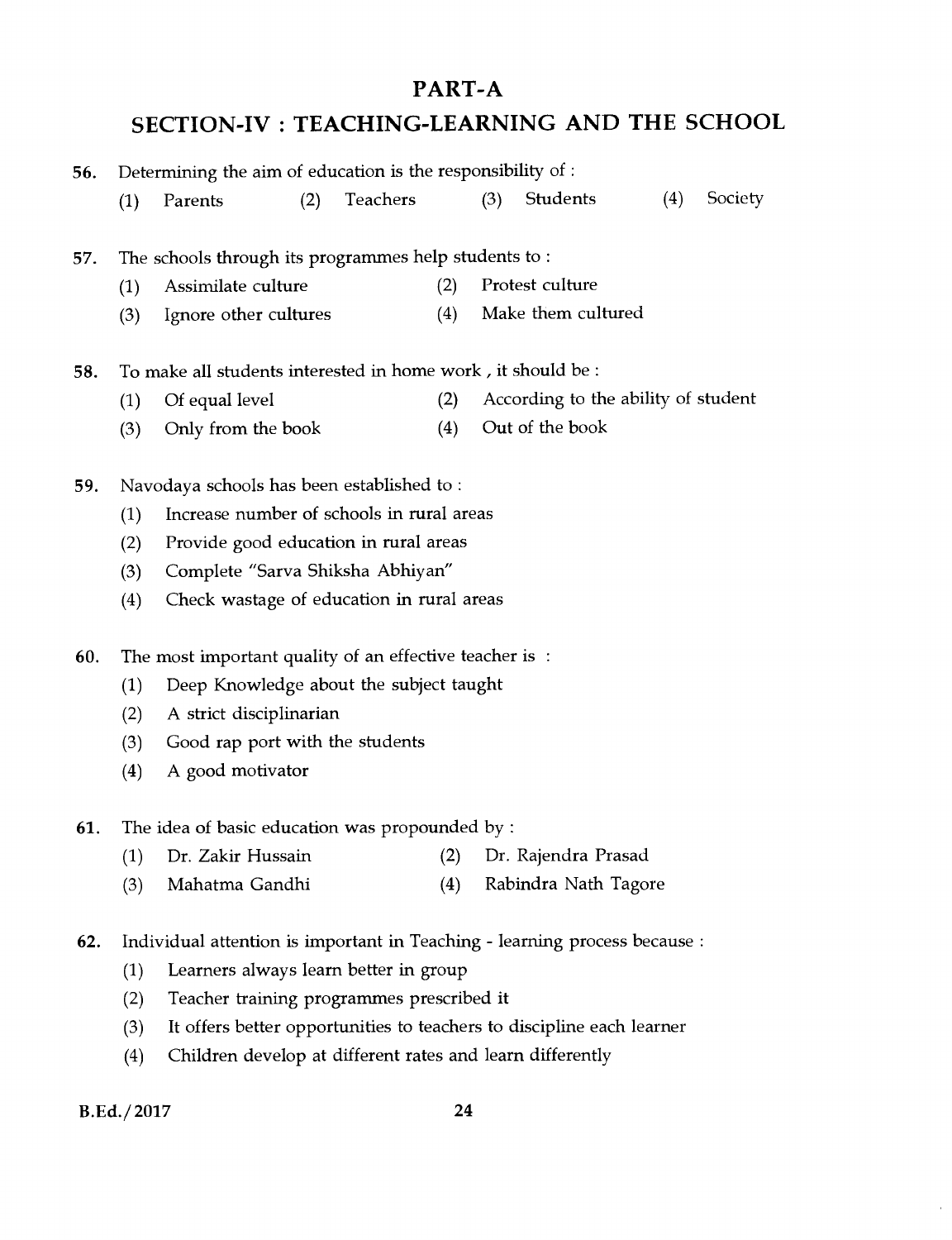## भाग-अ

खण्ड - IV : शिक्षण-अधिगम एवं विद्यालय

| 56. |     | शिक्षा के उद्देश्यों का निर्धारण दायित्व है :                               |                                                                   |  |     |     |                                                                                        |     |         |  |  |  |
|-----|-----|-----------------------------------------------------------------------------|-------------------------------------------------------------------|--|-----|-----|----------------------------------------------------------------------------------------|-----|---------|--|--|--|
|     | (1) | अभिभावकों का      (2)    अध्यापकों का                                       |                                                                   |  |     | (3) | शिक्षार्थियों का                                                                       | (4) | समाज का |  |  |  |
|     |     |                                                                             |                                                                   |  |     |     |                                                                                        |     |         |  |  |  |
| 57. |     | विद्यालय अपने कार्यक्रमों की सहायता से शिक्षार्थियों की मदद करता है:        |                                                                   |  |     |     |                                                                                        |     |         |  |  |  |
|     | (1) | संस्कृति ग्रहण करने में                                                     |                                                                   |  | (2) |     | संस्कृति का विरोध करने में                                                             |     |         |  |  |  |
|     | (3) | अन्य संस्कृतियों की उपेक्षा करने में                                        |                                                                   |  |     |     | (4) उन्हें संस्कृति सम्पन्न करने में                                                   |     |         |  |  |  |
| 58. |     | सभी शिक्षार्थियों को गृहकार्य में रूचि उत्पन्न करने के लिए, वे होने चाहिए : |                                                                   |  |     |     |                                                                                        |     |         |  |  |  |
|     | (1) | एक समान स्तर के।                                                            |                                                                   |  | (2) |     | शिक्षार्थियों की योग्यता के अनुसार।                                                    |     |         |  |  |  |
|     |     | (3) केवल पुस्तक में से।                                                     |                                                                   |  |     |     | (4) पुस्तक के बाहर से।                                                                 |     |         |  |  |  |
| 59. |     | नवोदय विद्यालयों की स्थापना की गई है __________ के लिए।                     |                                                                   |  |     |     |                                                                                        |     |         |  |  |  |
|     | (1) | ग्रामीण क्षेत्रों में विद्यालयों की संख्या बढ़ाने हेतु।                     |                                                                   |  |     |     |                                                                                        |     |         |  |  |  |
|     | (2) | ग्रामीण क्षेत्रों में अच्छी शिक्षा प्रदान करने के लिए।                      |                                                                   |  |     |     |                                                                                        |     |         |  |  |  |
|     | (3) | सर्व शिक्षा अभियान की पूर्ति हेतु।                                          |                                                                   |  |     |     |                                                                                        |     |         |  |  |  |
|     | (4) | ग्रामीण क्षेत्रों में शिक्षा में अपव्यय रोकने हेतु।                         |                                                                   |  |     |     |                                                                                        |     |         |  |  |  |
| 60. |     | एक प्रभावी शिक्षक की गुणवत्ता का सबसे महत्वपूर्ण गुण है :                   |                                                                   |  |     |     |                                                                                        |     |         |  |  |  |
|     | (1) | पढ़ाए जाने विषय का गहन ज्ञान                                                |                                                                   |  |     |     |                                                                                        |     |         |  |  |  |
|     | (2) | एक सख्त अनुशासक                                                             |                                                                   |  |     |     |                                                                                        |     |         |  |  |  |
|     | (3) | शिक्षार्थियों के साथ अच्छा समन्वय                                           |                                                                   |  |     |     |                                                                                        |     |         |  |  |  |
|     |     | (4) एक अच्छा प्रेरक होना                                                    |                                                                   |  |     |     |                                                                                        |     |         |  |  |  |
|     |     |                                                                             |                                                                   |  |     |     |                                                                                        |     |         |  |  |  |
| 61. |     | 'बेसिक शिक्षा' को धारणा का प्रतिपादन किया गया :                             |                                                                   |  |     |     |                                                                                        |     |         |  |  |  |
|     | (1) | डॉ. जाकिर हुसैन द्वारा।                                                     |                                                                   |  |     |     | (2) डॉ. राजेन्द्र प्रसाद द्वारा।                                                       |     |         |  |  |  |
|     | (3) | महात्मा गांधी द्वारा।                                                       |                                                                   |  | (4) |     | रबिन्द्रनाथ टैगोर द्वारा।                                                              |     |         |  |  |  |
| 62. |     |                                                                             | शिक्षण-अधिगम प्रक्रिया में व्यक्तिगत ध्यान महत्वपूर्ण है क्योंकि: |  |     |     |                                                                                        |     |         |  |  |  |
|     | (1) | शिक्षार्थी समूह में हमेशा अच्छा सीखता है।                                   |                                                                   |  |     |     |                                                                                        |     |         |  |  |  |
|     | (2) | अध्यापक प्रशिक्षण कार्यक्रमों द्वारा ऐसा कहा गया।                           |                                                                   |  |     |     |                                                                                        |     |         |  |  |  |
|     | (3) |                                                                             |                                                                   |  |     |     | इससे अध्यापकों द्रारा प्रत्येक शिक्षार्थी को अनशासित करने का अच्छे मौके पटान होते हैं। |     |         |  |  |  |

(3) इससे अध्यापकों द्वारा प्रत्येक शिक्षार्थी को अनुशासित करने का अच्छे मौके प्रदान होते हैं।<br>(4) बालकों का विकास भिन्न–भिन्न दरों से होता है और भिन्न–भिन्न प्रकार से सीखते हैं।

**B.Ed./2017**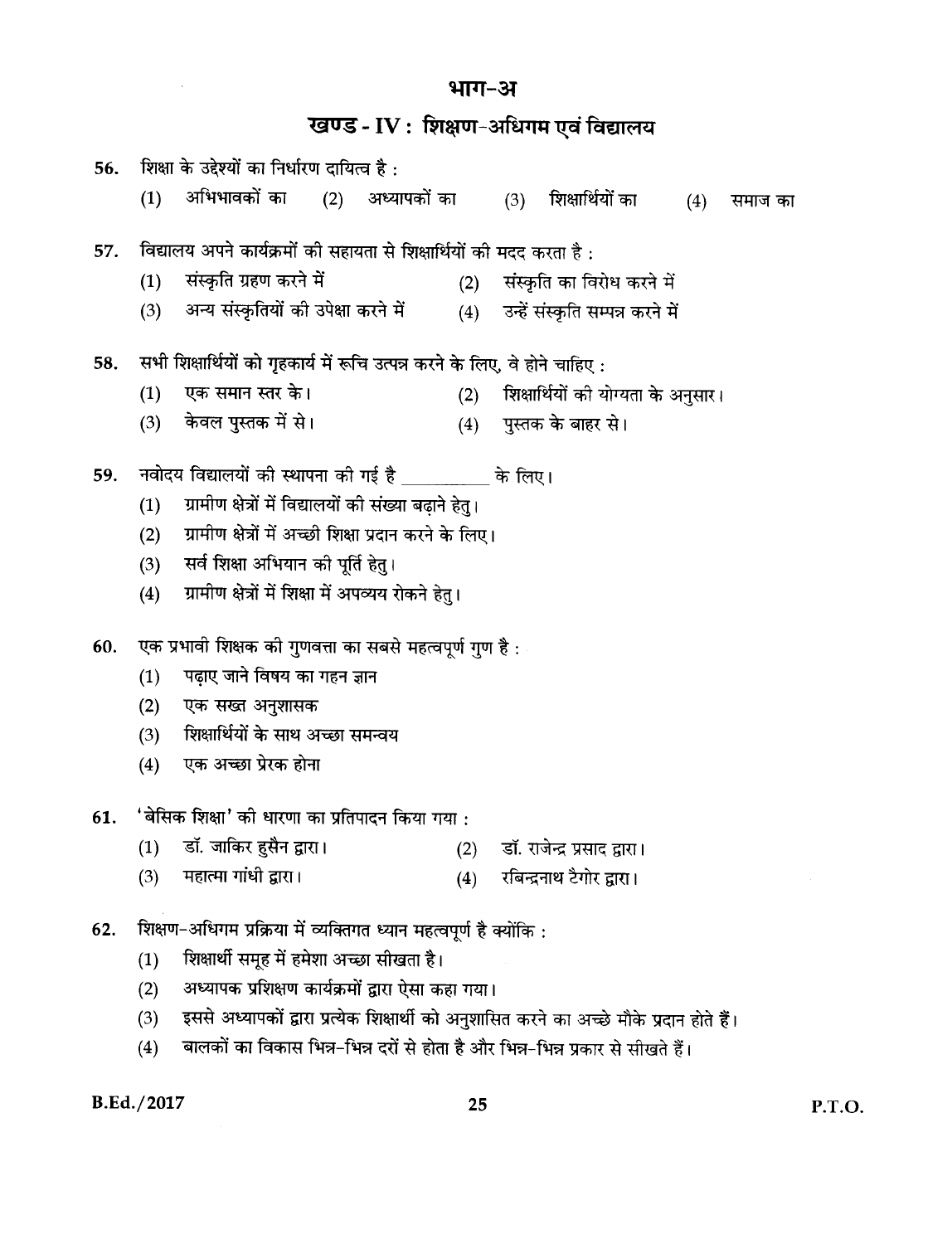- 63. If a child writes with his/her left hand and is comfortable doing things with it, she/he should be :
	- (1) Discouraged
	- (2) Made to write with left hand
	- (3) Allowed his preference
	- (4) Sent to seek medical help
- 64. Which of the following statements is true about "Learning" ?
	- (1) Errors made by children indicate that no learning has taken place
	- (2) Learning is effective in an environment that is emotionally positive and satisfying for learners
	- (3) Learning is not affected by emotional factors at any stage of learning
	- (4) Learning is fundamentally a mental activity
- 65. It is advantage of giving home work that students :
	- (1) Remain busy at home
	- (2) Study at home
	- (3) May be checked for their progress
	- (4) May develop habit of self study

#### 66. A field trip is arranged for :

- (1) Making an excursion (2) See other people doing things
- (3) Note the meaning of action (4) All of the above

#### 67. Students are passive in :

- (1) Project method (2) Discovery method
- $(3)$ Lecture method (4) Inquiry method
- 68. Demonstration effect means :
	- (1) Effect of advertisement (2) Imitating effect of consumption
	- (3) Effect of entertainment (4) Effect of an experiment
- B.Ed./2017 26
	-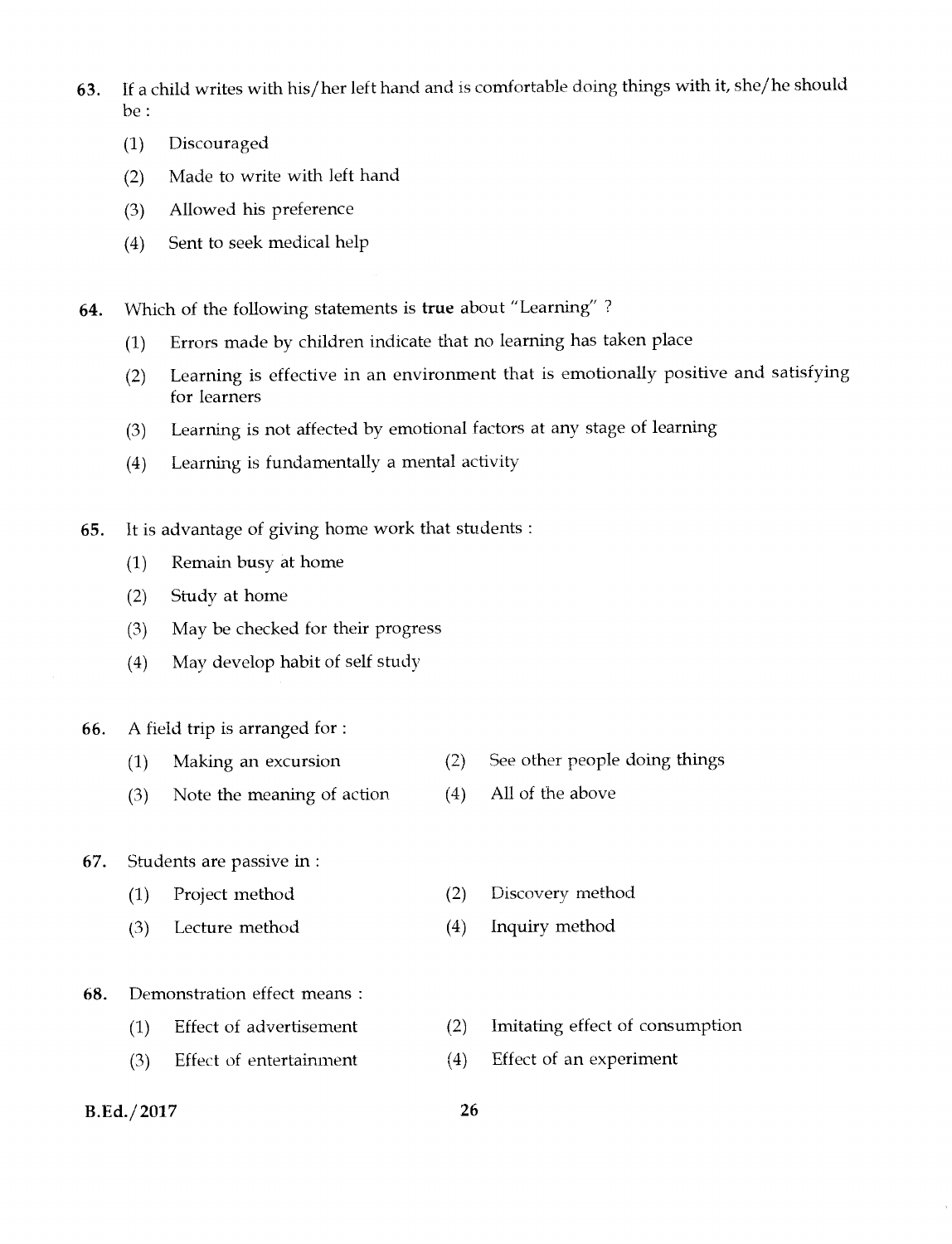- यदि कोई बच्चा बाऐं हाथ से लिखता है और इससे काम करने में सुगम है, तो उसे : 63.
	- हतोत्साहित करना चाहिए।  $(1)$
	- बाऐं हाथ से लिखवाना चाहिए।  $(2)$
	- उसकी प्राथमिकता को अनुमति देनी चाहिए।  $(3)$
	- चिकित्सा सहायता लेने हेतु भेजा जाना चाहिए।  $(4)$
- अधिगम के विषय में निम्न में से कौन-सा कथन सही है? 64.
	- बच्चों द्वारा गलतियाँ करना दर्शाता है कि कोई अधिगम नहीं हुआ है।  $(1)$
	- अधिगम उसी वातावरण में प्रभावशाली होता है जो शिक्षार्थियों के लिए संवेगात्मक सकारात्मक और उन्हें संतुष्ट  $(2)$ करने वाला हो।
	- अधिगम, अधिगम के किसी भी स्तर पर संवेगात्मक कारकों से प्रभावित नहीं होता।  $(3)$
	- अधिगम मूलभूत रूप से एक मानसिक गतिविधि है।  $(4)$
- गृह कार्य देने का लाभ यह है कि शिक्षार्थी \_\_\_\_\_\_\_\_\_\_\_\_। 65.
	- घर पर व्यस्त रहते हैं।  $(1)$
	- घर पर पढ़ते हैं।  $(2)$
	- उनकी तरक्की का आकलन किया जा सके।  $(3)$
	- स्वअध्ययन की आदत विकसित हो सके।  $(4)$

#### एक क्षेत्र भ्रमण का आयोजन किया जाता है : 66.

- (2) अन्य लोगों को कार्य करते हुए देखने हेतु एक भ्रमण हेतु  $(1)$
- $(4)$  उपरोक्त सभी क्रिया का अर्थ जानने हेतु  $(3)$
- शिक्षार्थी सुस्त होते हैं : 67.
	- प्रोजेक्ट विधि में खोज विधि में  $(2)$  $(1)$
	- प्रश्नात्मक (अन्वेषण) विधि में व्याख्यान विधि में  $(4)$  $(3)$
- प्रदर्शन प्रभाव का अर्थ है: 68.
	- विज्ञापनों का प्रभाव उपयोग की नकल का प्रभाव  $(1)$  $(2)$ 
		- मनोरंजन का प्रभाव
- 27

 $(4)$ 

प्रयोग का प्रभाव

B.Ed./2017

 $(3)$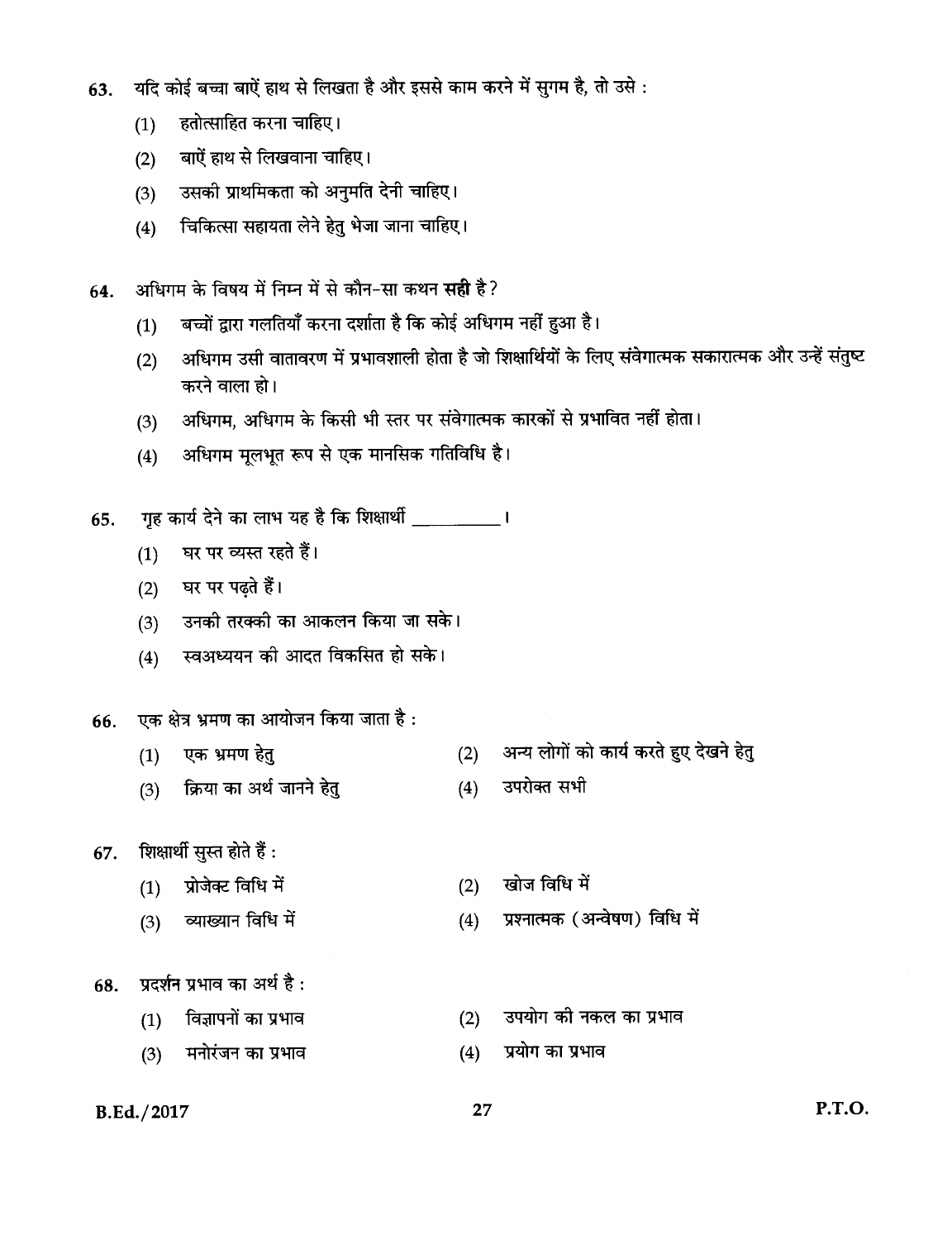- 69. Dyslexia is a :
	- (1) Physical disability in which the ability to write is affected by dysfunctional fingers
	- (2) Form of reading disability linked with weak vision
	- (3) Learning difficulty to read fluently and with accurate comprehension despite average intelligence
	- (4) Language based learning difficulty associated with impaired hearing
- 70. If you find a student wearing some odd dress in your class, you will :
	- (1) Ask the student not to attend the class
	- (2) Make a joke on him
	- (3) Counsel him not to wear such clothes in a class
	- (4) Not pay any attention

71. Some students are backward in studies. What will be your attitude towards, them :

- (1) Harsh (2) Sympathetic (3) Liberal (4) Lovable
- 72. Play therapy is adopted in the study of children in order to :
	- (1) Make the educational process joyful
	- (2) To understand the inner motives and complexes of children
	- (3) Make education more activity centred
	- (4) Highlight the importance of play activities in education
- **73.** The best remedy of the student's problems related with learning is :
	- (1) Suggestion for hard work (2) Supervised study in library
	- (3) Suggestion for private tuition (4) Diagnostic teaching
- **74. In** a democratic country like India, schools should concentrate on :
	- (1) Development of traits to face the hurdles of daily life
	- (2) Development of traits of a good citizenship
	- (3) Preparation for academic excellence
	- (4) Inculcation of values cherished by country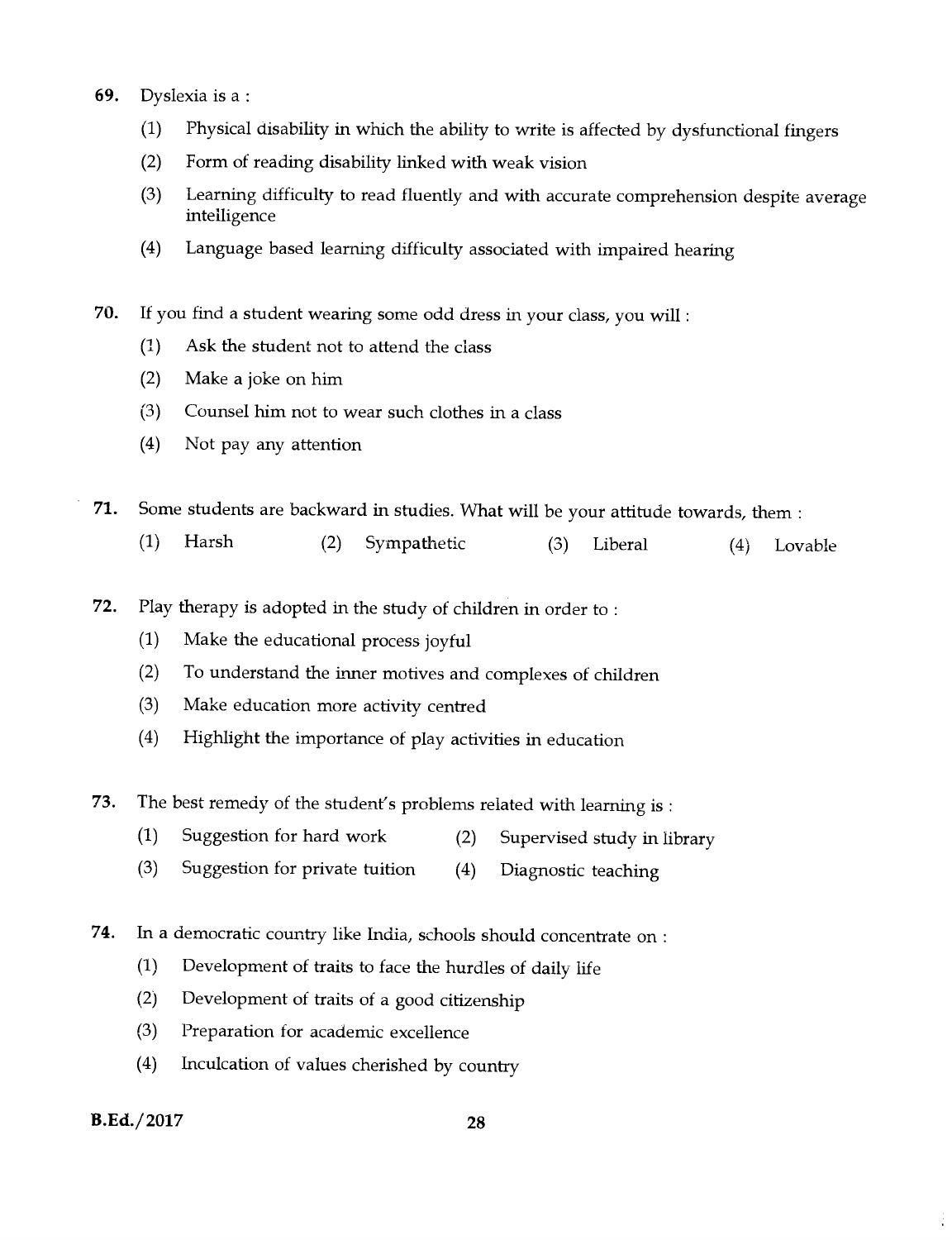- डिसलैक्सिया है: 69.
	- शारीरिक अक्षमता जिसमें अक्षम उंगलियों से लिखने की योग्यता प्रभावित होती है।  $(1)$
	- कम दिखाई देने से सम्बन्धित पढ़ने की अक्षमता का प्रकार।  $(2)$
	- सामान्य बोध (बुद्धि) के बावजूद तीव्र गति एवं उचित संप्रेषण से पढने में कठिनाई।  $(3)$
	- श्रवण दोष से सम्बन्धित भाषा आधारित अधिगम कठिनाई।  $(4)$

यदि अपनी कक्षा में किसी शिक्षार्थी को खराब कपडे पहने पाते हैं तो आप करेंगे : 70.

- शिक्षार्थी को कक्षा में उपस्थित न रहने को कहेंगे।  $(1)$
- उसका मजाक उड़ाएँगे।  $(2)$
- उसको कक्षा में ऐसे कपड़े नहीं पहनने के लिए परामर्श देंगे।  $(3)$
- उसकी ओर ध्यान नहीं देंगे।  $(4)$

कुछ शिक्षार्थी अध्ययन में पिछड़े हैं। उनकी ओर आपका रवैया कैसा रहेगा? 71.

- कठोर (2) सहानुभूतिपूर्ण (4) प्रेम पूर्ण  $(1)$ उदारतापूर्ण  $(3)$
- खेल थैरेपी बालकों के अध्ययन में अपनाई जाती है क्योंकि: 72.
	- शैक्षिक प्रक्रिया मनोरंजक बनाने हेतु  $(1)$
	- बालक की आन्तरिक रुझान एवं अन्तर्द्वंद समझने हेत्  $(2)$
	- शिक्षा को अधिक गतिविधि आधारित बनाने हेतु  $(3)$
	- शिक्षा में खेल गतिविधियों के महत्व को उजागर करने हेतु  $(4)$
- अधिगम सम्बन्धी विद्यार्थियों की समस्याओं का सबसे अच्छा समाधान है: 73.
	- पुस्तकालय में निर्देशित अध्ययन कठोर परिश्रम का सुझाव  $(1)$  $(2)$
	- प्राईवेट ट्यूशन का सुझाव  $(3)$ निदानात्मक अध्यापन  $(4)$
- भारत जैसे लोकतान्त्रिक देश में, विद्यालयों को ध्यान देना चाहिए: 74.
	- व्यक्तिगत जीवन में कठिनाईयों का सामना करने के लिए गुण विकसित करने में  $(1)$
	- एक अच्छे नागरिक के गुण विकसित करने में  $(2)$
	- शैक्षिक गुणवत्ता की तैयारी करने में  $(3)$
	- देश द्वारा पोषित विभिन्न मूल्य विकास में  $(4)$

#### B.Ed./2017

 $\frac{\pi}{2}$ 

A,

۱.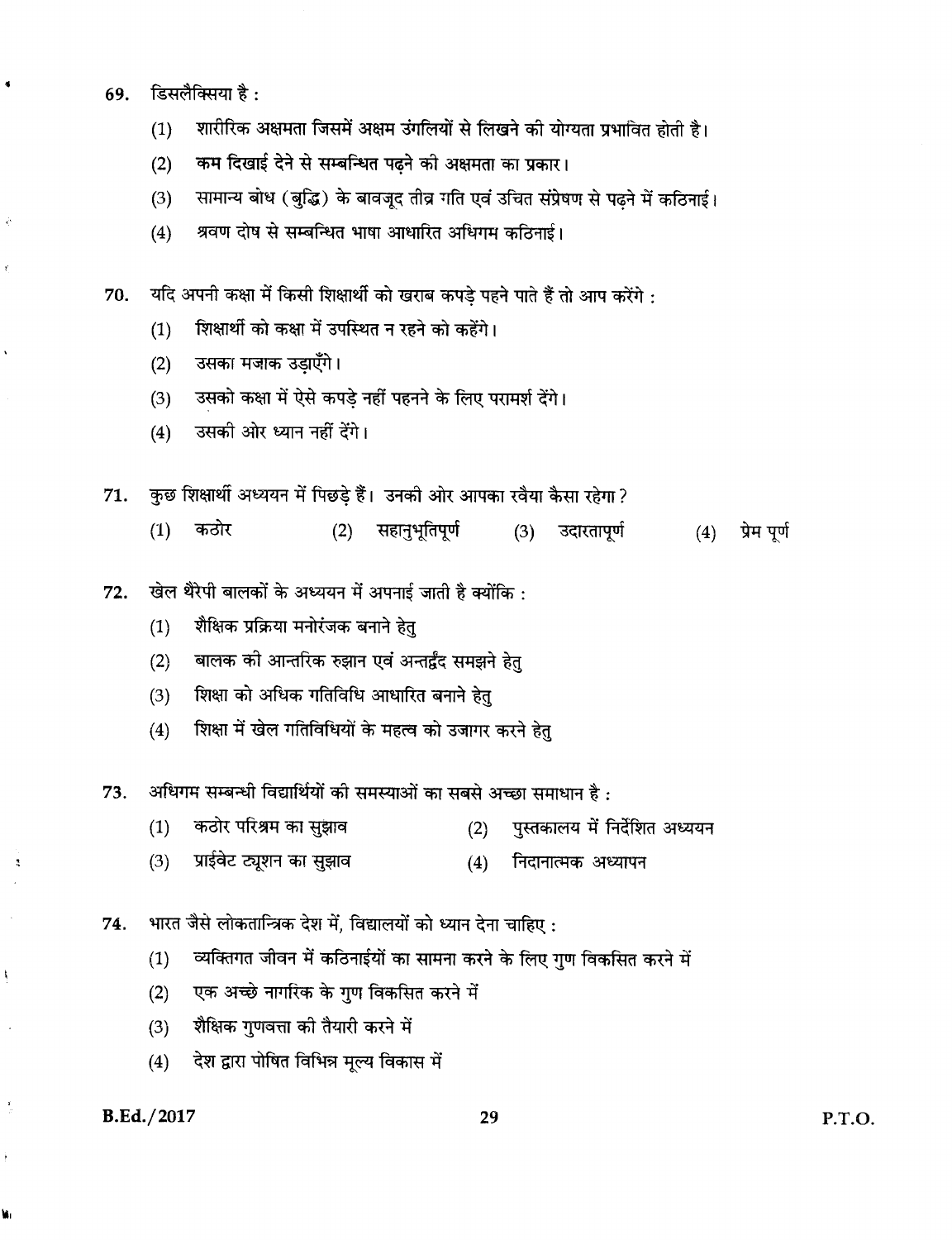- **75.** It can safely be assumed that a student understands a principle when He/She can :
	- (1) Give more examples of it
	- (2) Use it in solving problems to which it applies
	- (3) Recognise it again when He/She encounters it again
	- (4) Recall the principles as and when asked
- **76.** Despite of your requests as an incharge of time table in the school, A teacher always comes late. In this situation, you will :
	- (1) Insult him in the presence of other teachers
	- (2) Advise him to come in time
	- (3) Report to the principal
	- (4) Remain indifferent to it
- 77. Every learner is unique means that :
	- (1) No two learners are alike in their abilities, interests and talents
	- (2) Learners do not have any common qualities, nor do they share common goals
	- (3) A common curriculum for all learners is not possible
	- (4) It is impossible to develop the potentials of learners in a heterogeneous class
- **78.** The in service teacher training can be made more effective by :
	- (1) Using training package which is well prepared in advance
	- (2) Making it residential programme
	- (3) Using co-operative approach
	- (4) Practicing training follow up procedures
- **79.** In NCTE the B.Ed curriculum frame work -2014 which of the following is emphasised in education.
	- (1) IT (Information Technology)
	- (2) ICT (Information and Communication Technology)
	- (3) ET (Educational Technology)
	- (4) CT (Communication Technology)
- **80.** How many senses a person uses while watching a film ?
	- $(1)$  $\mathbf{1}$ (2) 2 (3) 3 (4) 4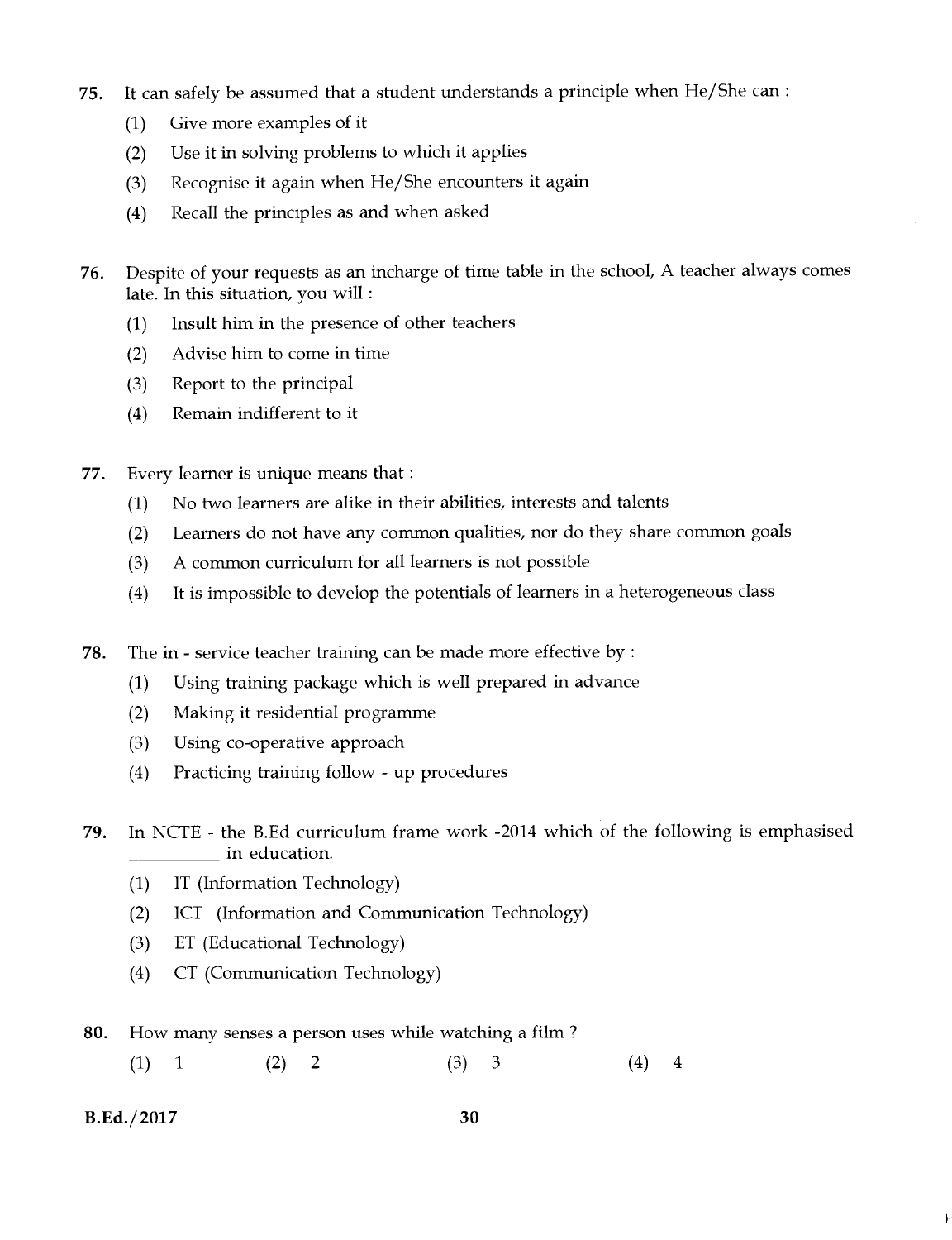- यह स्पष्ट रूप में माना जा सकता है कि एक शिक्षार्थी नियम समझता/समझती है यदि वह: 75.
	- इसके और उदाहरण दे पाए।  $(1)$
	- जिन समस्याओं के समाधान में इसका उपयोग हो सकता है उसमें उपयोग करे।  $(2)$
	- इसे पुन: पहचान पाय यदि वह फिरसे सामना करता है।  $(3)$
	- जब पूछा जाय इन नियमों को पुन: याद कर पाय।  $(4)$
- आपके समय सारिणी के कार्यवाहक होने के नाते आपके द्वारा निवेदन के बावजूद एक शिक्षक हमेशा देर से आता है। 76. ऐसी स्थिति में आप करोगे:
	- अन्य शिक्षकों की उपस्थिति में उसकी बदनामी करोगे।  $(1)$
	- उसे समय पर आने का परामर्श दोगे।  $(2)$
	- प्रधानाध्यापक को सूचित करोगे।  $(3)$
	- उससे बेखबर रहोगे।  $(4)$
- 'प्रत्येक शिक्षार्थी अपने आप में अनोखा है' का अर्थ है: 77.
	- कोई भी दो शिक्षार्थी अपनी योग्यता, रूचि और गुणों में एक जैसे नहीं है।  $(1)$
	- शिक्षार्थियों में न ही कोई समान गुण होते हैं, न ही वे समान लक्ष्य साझा करते हैं।  $(2)$
	- सभी शिक्षार्थियों के लिए एक समान पाठ्यचर्या संभव नहीं है।  $(3)$
	- एक भिन्नता वाली कक्षा में शिक्षार्थियों की प्रतिभाओं का विकास असंभव है।  $(4)$
- अन्त: सेवा शिक्षक प्रशिक्षण को और प्रभावी बनाया जा सकता है \_\_\_\_\_\_\_\_\_\_\_ द्वारा। 78.
	- पहले से उच्चित रूप में तैयार किया गया प्रशिक्षण पैकेज का उपयोग करके।  $(1)$
	- $(2)$ इसे रिहायशी कार्यक्रम बना कर।
	- सहयोगी रूख अपना कर।  $(3)$
	- प्रशिक्षण के अनुवर्तन क्रियाकलाप अपना कर।  $(4)$

एन.सी.टी.ई. की बी.एड. पाठ्यक्रम की रूपरेखा 2014 में निम्नलिखित में से किस पर बल दिया गया है : 79.

- $(1)$ आई.टी. (सूचना तकनीकी)
- आई.सी.टी. (सूचना और संप्रेषण तकनीकी)  $(2)$
- $(3)$ ई.टी. (शैक्षिक तकनीकी)
- सी.टी. (संप्रेषण तकनीकी)  $(4)$
- फिल्म देखते समय एक मानव कितनी इंद्रियों का उपयोग करता है ? 80.
	- $(1) 1$  $(2) 2$  $(3)$  $\mathfrak{Z}$  $(4) 4$

#### B.Ed./2017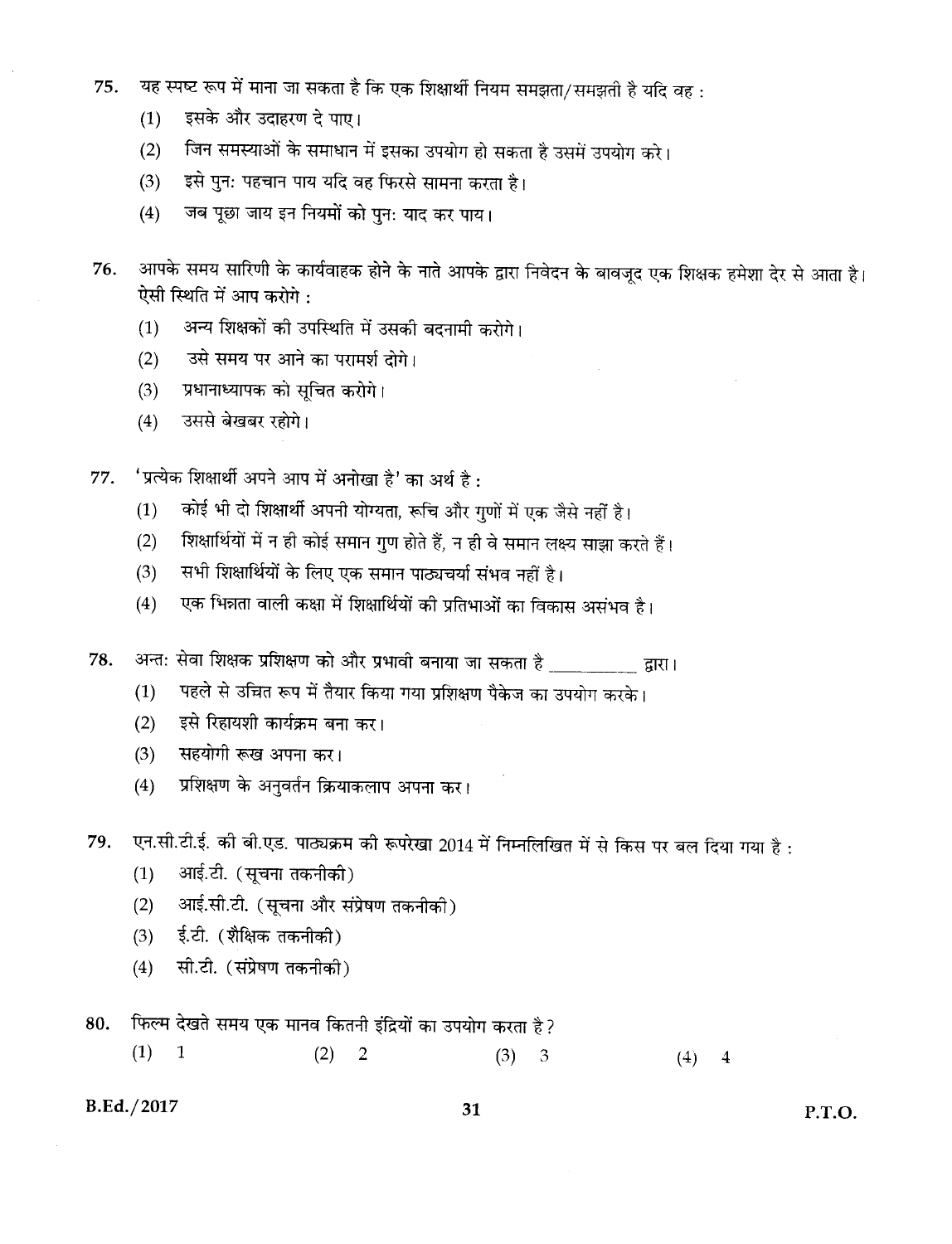## **PART-B**

**SECTION-V (i) : SCIENCE** 

| 81. | According to laws of refracation ( $i =$ Angle of incidence, $r =$ Angle of refraction) : |                                                                                                                                                                         |     |       |     |        |                             |     |              |  |  |
|-----|-------------------------------------------------------------------------------------------|-------------------------------------------------------------------------------------------------------------------------------------------------------------------------|-----|-------|-----|--------|-----------------------------|-----|--------------|--|--|
|     | (1)                                                                                       | $\frac{1}{2}$ = constant                                                                                                                                                |     |       | (2) |        | $\frac{\sin i}{i}$ = constt |     |              |  |  |
|     | (3)                                                                                       | $sini = sinr$                                                                                                                                                           |     |       | (4) |        | i and r are not related     |     |              |  |  |
| 82. |                                                                                           | For photosynthesis, the green plant needs :                                                                                                                             |     |       |     |        |                             |     |              |  |  |
|     | (1)                                                                                       | CO <sub>2</sub>                                                                                                                                                         | (2) | light |     | (3)    | chlorophyll                 | (4) | All of these |  |  |
| 83. |                                                                                           | In aquatic plant Hydrilla, stomata are :                                                                                                                                |     |       |     |        |                             |     |              |  |  |
|     | (1)                                                                                       | Present on leaves                                                                                                                                                       |     |       | (2) |        | Present on stem             |     |              |  |  |
|     | (3)                                                                                       | Present on roots                                                                                                                                                        |     |       | (4) | Absent |                             |     |              |  |  |
| 84. |                                                                                           | Convex mirror can from :                                                                                                                                                |     |       |     |        |                             |     |              |  |  |
|     | (1)                                                                                       | Only real image                                                                                                                                                         |     |       |     |        |                             |     |              |  |  |
|     | (2)                                                                                       | Only virtual image                                                                                                                                                      |     |       |     |        |                             |     |              |  |  |
|     | (3)                                                                                       | Both real as well as virtual images                                                                                                                                     |     |       |     |        |                             |     |              |  |  |
|     | (4)                                                                                       | Only magnified images                                                                                                                                                   |     |       |     |        |                             |     |              |  |  |
| 85. |                                                                                           | The unit of Pressure is:                                                                                                                                                |     |       |     |        |                             |     |              |  |  |
|     | (1)                                                                                       | Newton                                                                                                                                                                  |     |       | (2) |        | Newton per sq.m             |     |              |  |  |
|     | (3)                                                                                       | Per sq.m                                                                                                                                                                |     |       | (4) | Joule  |                             |     |              |  |  |
| 86. |                                                                                           | Polio is:                                                                                                                                                               |     |       |     |        |                             |     |              |  |  |
|     | (1)                                                                                       | Food borne disease                                                                                                                                                      |     |       | (2) |        | Water borne disease         |     |              |  |  |
|     | (3)                                                                                       | Air borne disease                                                                                                                                                       |     |       | (4) |        | None of the above           |     |              |  |  |
| 87. |                                                                                           | Two wires A and B are made of the same metal and are of equal lengths but their diameters<br>are in the ratio 1 : 2. Their resistances $R_A$ and $R_B$ have the ratio : |     |       |     |        |                             |     |              |  |  |
|     | (1)                                                                                       | 1:4                                                                                                                                                                     | (2) | 1:2   |     | (3)    | 2:1                         | (4) | 4:1          |  |  |
|     |                                                                                           |                                                                                                                                                                         |     |       |     |        |                             |     |              |  |  |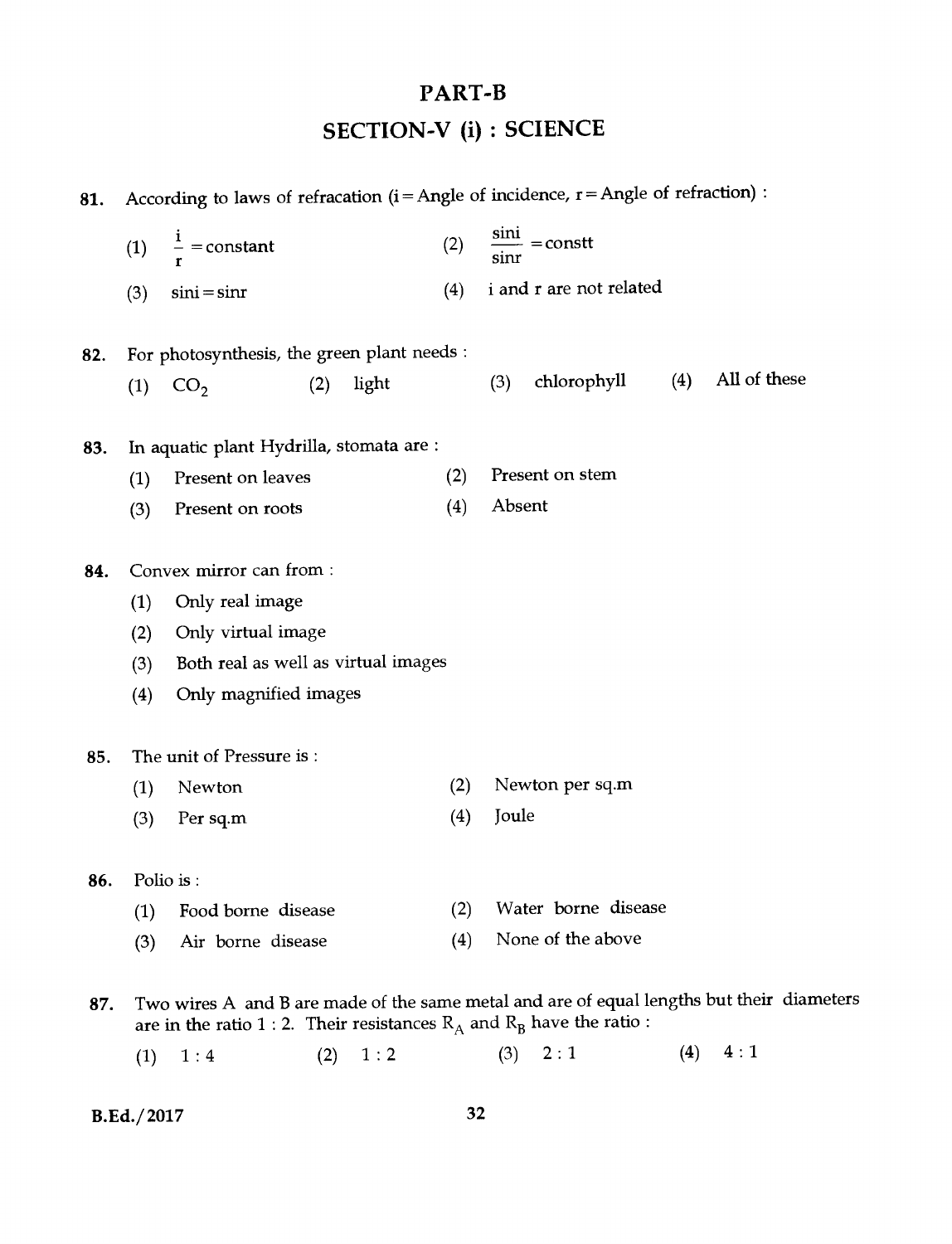#### खण्ड - V (i) : विज्ञान अपवर्तन के नियम के अनुसार (i = आगमन कोण, r = अपवर्तन कोण) : 81. (1)  $\frac{i}{r} = \overline{v}$ क स्थिरांक (2)  $\frac{\sin i}{\sin r}$  = एक स्थिरांक  $(4)$  i एवं r आपस में संबंधित नहीं हैं  $(3)$   $\sin i = \sin r$ प्रकाश संश्लेषण हेतु एक हरे पौधे को निम्न की आवश्यकता होती है : 82.  $(1)$ (3) क्लोरोफिल (4) उपर्युक्त सभी  $CO<sub>2</sub>$  $(2)$ प्रकाश जलीय पौधे हाइड्रिला में स्टोमेटा : 83. पत्तियों पर होते हैं  $(1)$ (2) तने पर होते हैं जड़ों पर स्थित हैं (4) अनुपस्थित होते हैं  $(3)$ उत्तल दर्पण द्वारा बन सकते हैं : 84. केवल वास्तविक प्रतिबिम्ब  $(1)$ केवल आभासी प्रतिबिम्ब  $(2)$ वास्तविक एवं आभासी दोनों प्रकार के प्रतिबिम्ब  $(3)$ केवल आवर्धित प्रतिबिम्ब  $(4)$ दाब की इकाई है : 85.  $(1)$ न्यूटन न्यूटन प्रति वर्ग मीटर  $(2)$ प्रति वर्ग मीटर  $(3)$  $(4)$ जूल लकवा (Polio) है : 86. भोजन से फैलने वाली बीमारी (2) जल से फैलने वाली बीमारी  $(1)$ (3) वायु से फैलने वाली बीमारी (4) उपर्युक्त में कोई नहीं दो तार A तथा B एक ही धातु के बने हुये तथा एक ही लम्बाई के हैं परन्तु उनके व्यास 1 : 2 के अनुपात में हैं। उनके 87. प्रतिरोधों  $\rm R_A$  तथा  $\rm R_B$ में संबंध होगा :  $(1) \quad 1:4$  $(2) 1:2$  $(3) 2:1$  $(4)$  $4:1$

भाग-ब

B.Ed./2017

33

P.T.O.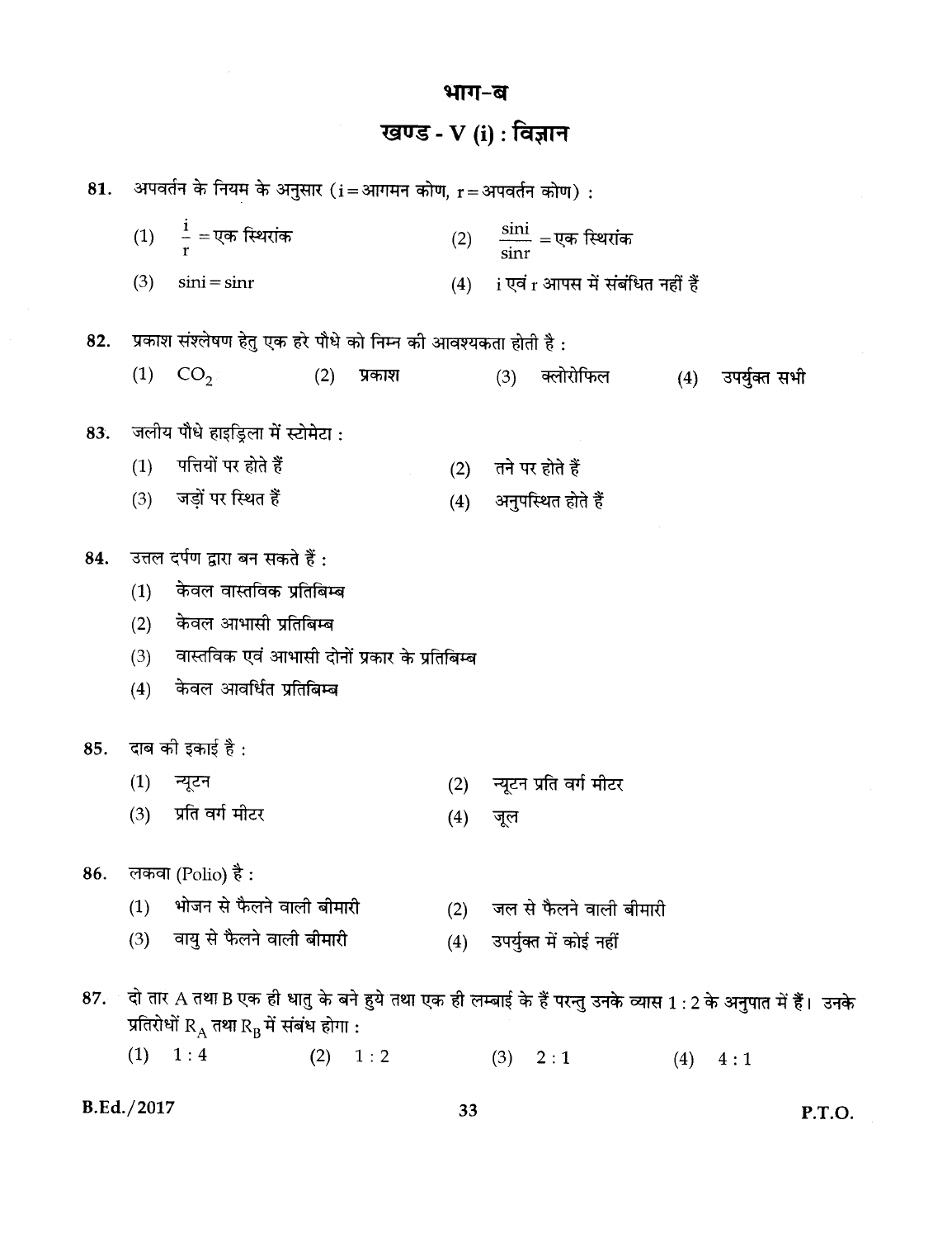- 88. According to Einstein the Energy (E) Mass (M) and Velocity of light *(C)* are related by the equation :
	- (1)  $E = M \times C$  (2)  $E = MC^2$  (3)  $E = M + C^2$  (4)  $E + M = C$
- 89. Plant cell can do :
	- (1) Breathing and Respiration (2) Respiration and Photosynthesis
	- (3) Breathing and Photosynthesis (4) All of these

90. The wave length of  $X$  - rays is smaller than that of visible light and :

- (1) Its speed is more than that of visible light
- (2) Its frequency is more than that of visible light
- (3) Its speed is less than that of visible light
- (4) Its frequency is less than that of visible light

91. The two colours seen at the extreme ends of the pH chart are :

- (1) Red and Blue (2) Red and Green (3) Green and blue (4) Yellow and green
- 92. HIV is a :
	- (1) Disease (2) Vaccine (3) Virus (4) Injection
- 93. A body is weighed in several liquids of relative densities 1.1 , 1.2, 1.3 and 1.4. Its weight will be the least in the liquid of relative density :
	- (1)  $1.1$  (2)  $1.2$  (3)  $1.3$  (4)  $1.4$

94. A concave lens produces :

- (1) Virtual image (2) Diminished image
- $(3)$ Erect image (4) All of these
- 95. When two wires of resistances 2 Ohms and 1 Ohm respectively are joined in parallel, their equivalent resistance is :
	- (1) < 1 Ohm (2) 1 Ohm (3) 2 Ohm (4) > 2 Ohm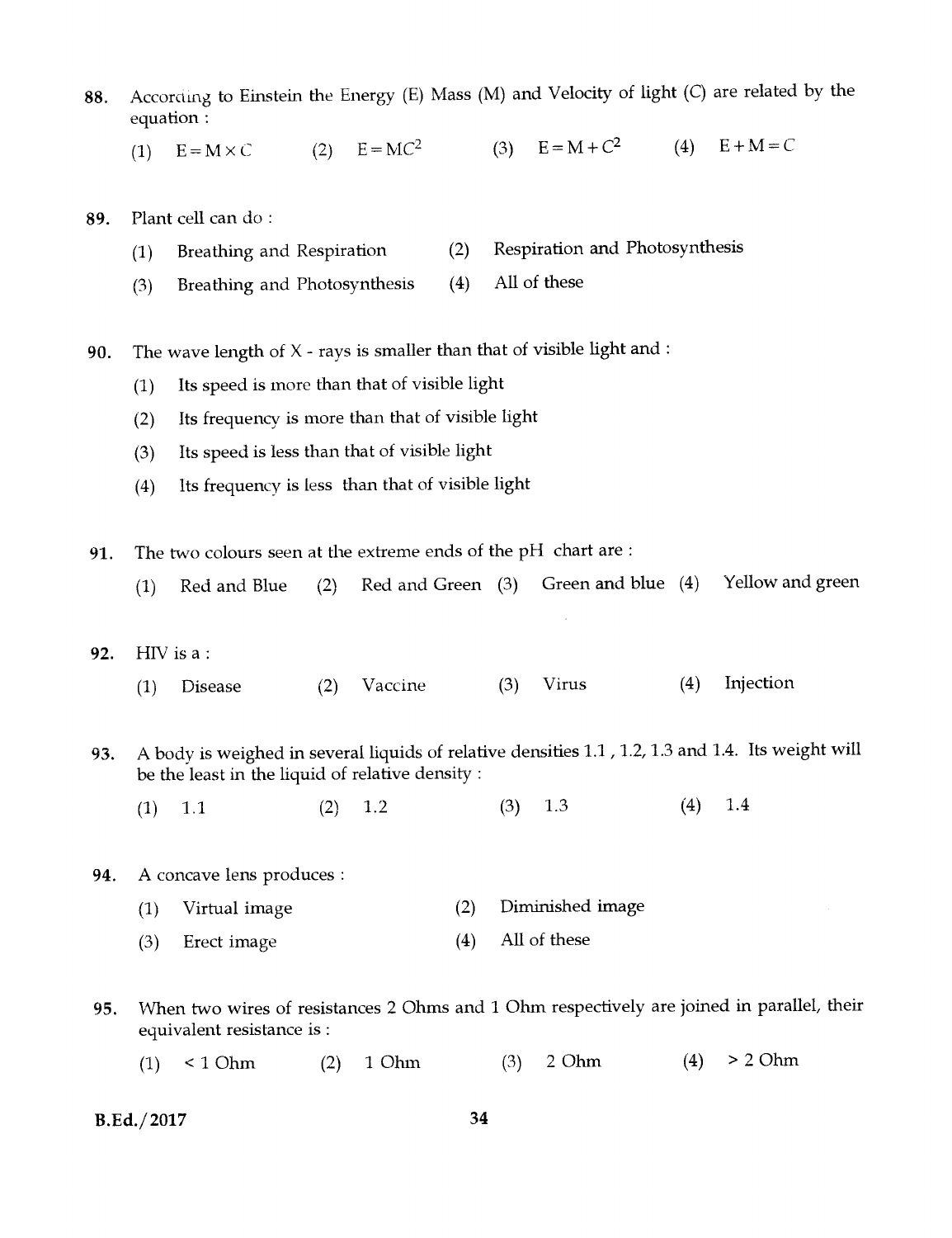| 88. |         | आइंसटीन के अनुसार ऊर्जा (E), संहति (M) एवं प्रकाश के वेग (C) में निम्न संबंध है :                      |     |                 |     |     |                                    |     |                                                                                                              |
|-----|---------|--------------------------------------------------------------------------------------------------------|-----|-----------------|-----|-----|------------------------------------|-----|--------------------------------------------------------------------------------------------------------------|
|     | (1)     | $E = M \times C$                                                                                       | (2) |                 |     |     | $E = MC^2$ (3) $E = M + C^2$       | (4) | $E+M=C$                                                                                                      |
| 89. |         | पौधों की कोशिकायें निम्न कर सकती हैं :                                                                 |     |                 |     |     |                                    |     |                                                                                                              |
|     | (1)     | साँस लेना (Breathing) तथा श्वसन                                                                        |     |                 | (2) |     | श्वसन एवं प्रकाश संश्लेषण          |     |                                                                                                              |
|     | (3)     | साँस लेना व प्रकाश संश्लेषण                                                                            |     |                 | (4) |     | उपर्युक्त सभी                      |     |                                                                                                              |
| 90. |         | $X$ - किरणों की तरंगदैर्घ्य दृश्य प्रकाश की तरंगदैर्घ्य से कम है एवं :                                 |     |                 |     |     |                                    |     |                                                                                                              |
|     | (1)     | इसका वेग दृश्य प्रकाश के वेग से ज्यादा है                                                              |     |                 |     |     |                                    |     |                                                                                                              |
|     | (2)     | इसकी आवृति दृश्य प्रकाश की आवृति से ज्यादा है                                                          |     |                 |     |     |                                    |     |                                                                                                              |
|     | (3)     | इसकी गति दृश्य प्रकाश की गति से कम है                                                                  |     |                 |     |     |                                    |     |                                                                                                              |
|     | (4)     | इसकी आवृति दृश्य प्रकाश की आवृति से कम है                                                              |     |                 |     |     |                                    |     |                                                                                                              |
|     |         | 91. pH चार्ट के अंतिम सिरों पर दिखने वाले रंग हैं:                                                     |     |                 |     |     |                                    |     |                                                                                                              |
|     | (1)     | लाल एवं नीला                                                                                           |     | (2) लाल एवं हरा |     | (3) | हरा एवं नीला                       | (4) | पीला एवं हरा                                                                                                 |
| 92. | HIV है: |                                                                                                        |     |                 |     |     |                                    |     |                                                                                                              |
|     | (1)     | एक बीमारी                                                                                              | (2) | एक टीका         |     | (3) | विषाणु                             | (4) | एक इंजेक्सन                                                                                                  |
| 93. |         | आपेक्षिक घनत्व के द्रव में सबसे कम होगा :                                                              |     |                 |     |     |                                    |     | एक वस्तु को कई द्रवों में तौला जाता है जिनके आपेक्षिक घनत्व क्रमश: 1.1, 1.2, 1.3 एवं 1.4 हैं। इसका भार निम्न |
|     | (1)     | 1.1                                                                                                    | (2) | 1.2             |     | (3) | 1.3                                | (4) | 1.4                                                                                                          |
| 94. |         | एक अवतल लेन्स निम्न प्रकार के प्रतिबिम्ब बनाता है :                                                    |     |                 |     |     |                                    |     |                                                                                                              |
|     | (1)     | आभाषी प्रतिबिम्ब                                                                                       |     |                 | (2) |     | छोटा प्रतिबिम्ब                    |     |                                                                                                              |
|     | (3)     | सीधा प्रतिबिम्ब                                                                                        |     |                 | (4) |     | उपर्युक्त सभी प्रकार के प्रतिबिम्ब |     |                                                                                                              |
| 95. |         | यदि 2 Ohm तथा 1 Ohm प्रतिरोध वाले दो तार समान्तर क्रम में जोड़ दिये जायँ तो उनका तुल्य प्रतिरोध होगा : |     |                 |     |     |                                    |     |                                                                                                              |
|     | (1)     | < 1 Ohm                                                                                                | (2) | 1 Ohm           |     | (3) | 2 Ohm                              | (4) | > 2 Ohm                                                                                                      |

35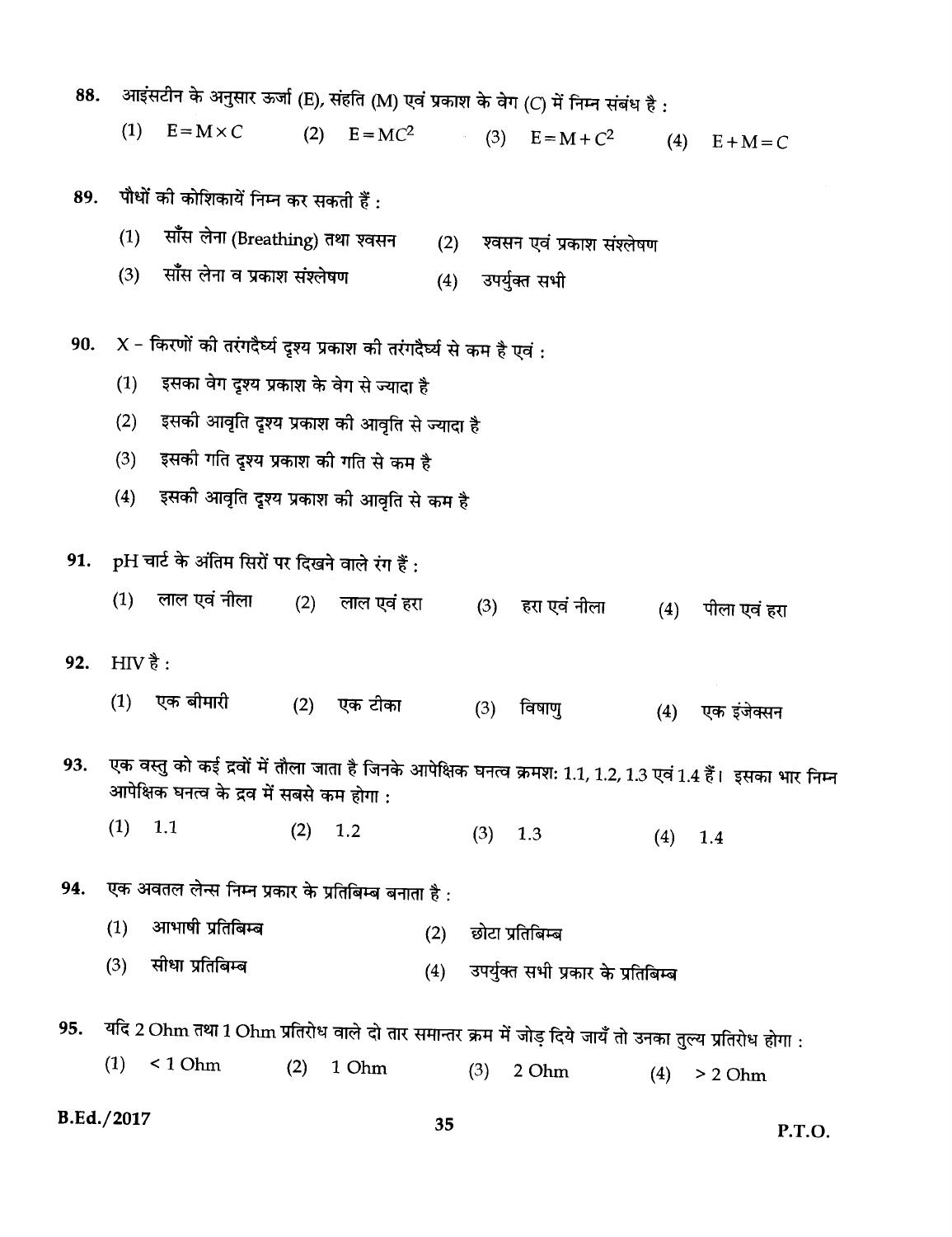**96.** If red litmus is added to acetic acid solution : (1) **It** changes to green (2) It becomes blue (3) It remains red (4) It becomes colourless **97.** Ultimate main source of energy on the earth is : (1) Coal (2) Fossil oil (3) Sun (4) Air **98.** The Commercial unit of electric energy is : (1) Horse Power (2) Kilo Watt Hour (3) Joule (4) Watt hour 99. Destruction of forests have resulted in : (1) Shortage of Rain (2) Shortage of Natural Resources (3) Danger to the lives of wild animals and birds (4) All of the above **100.** Use of Chlorofluorocarbons : (1) Strengthnes Ozone layer in the atmosphere (2) Depletes Ozone layer

- (3) Does not affect ozone layer
- (4) Is not a harmful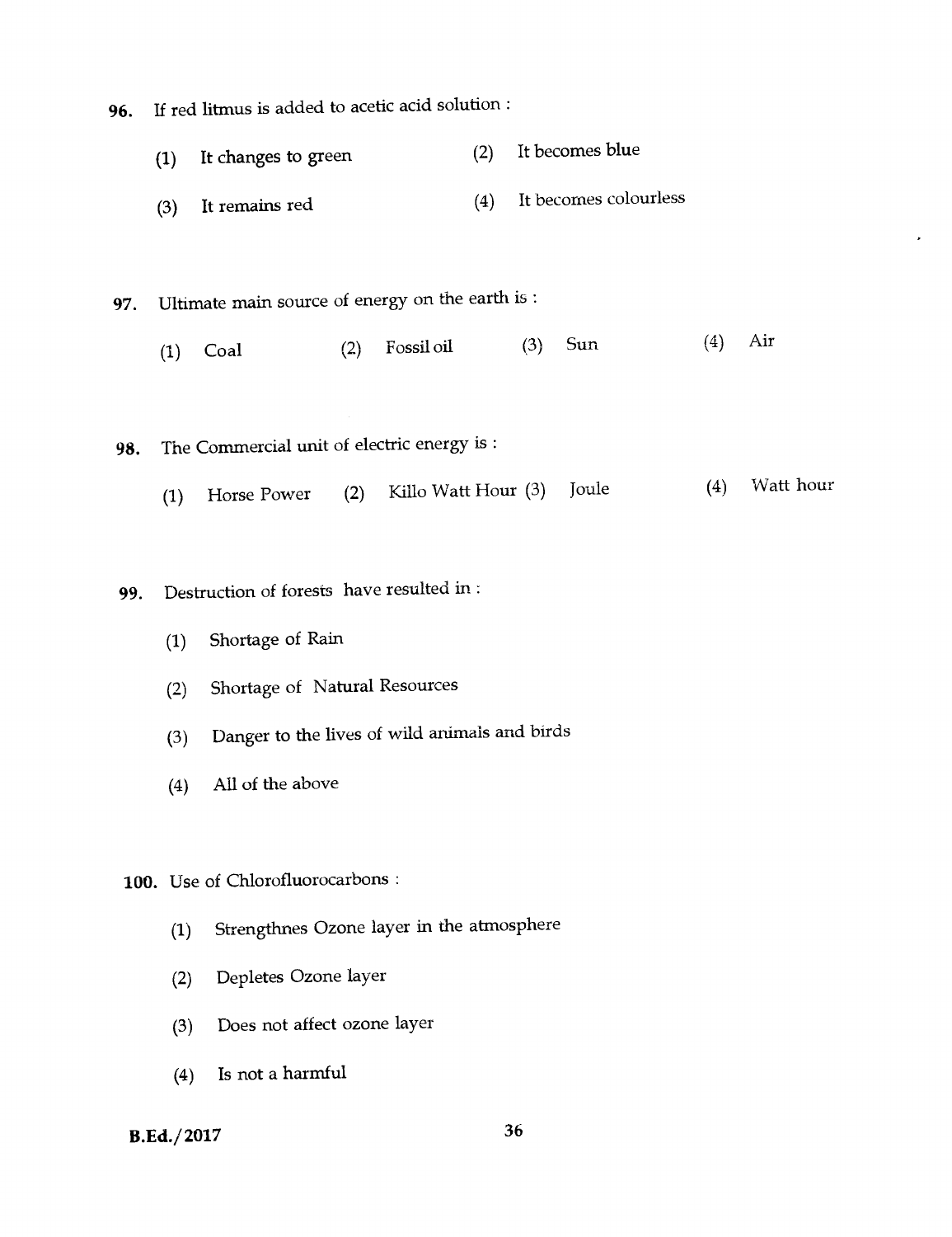|     |            | 96. यदि लाल लिटमस एसिटिक एसिड घोल में डाला जाये तो : |                   |     |     |                         |     |          |    |
|-----|------------|------------------------------------------------------|-------------------|-----|-----|-------------------------|-----|----------|----|
|     | (1)        | यह हरा हो जायेगा                                     |                   | (2) |     | यह नीला हो जायेगा       |     |          |    |
|     | (3)        | यह लाल रहेगा                                         |                   |     |     | (4) यह रंगहीन हो जायेगा |     |          |    |
|     |            | 97. पृथ्वी पर ऊर्जा का अन्तिम मुख्य स्रोत है:        |                   |     |     |                         |     |          |    |
|     | (1)        | कोयला                                                | (2) जीवाश्म तेल   |     |     | (3) सूर्य               | (4) | वायु     |    |
| 98. |            | विद्युत ऊर्जा की व्यापारिक इकाई है :                 |                   |     |     |                         |     |          |    |
|     |            | (1) हार्स पावर                                       | (2) किलो-वाट-घंटा |     | (3) | जूल                     | (4) | वाट घंटा |    |
| 99. |            | वनों के काटने का परिणाम हुआ है :                     |                   |     |     |                         |     |          |    |
|     | (1)        | वर्षा को कमी                                         |                   |     |     |                         |     |          |    |
|     | (2)        | प्राकृतिक संसाधनों को कमी                            |                   |     |     |                         |     |          |    |
|     | (3)        | जंगली पशु पक्षियों के जीवन को संकट                   |                   |     |     |                         |     |          |    |
|     | (4)        | उपर्युक्त सभी                                        |                   |     |     |                         |     |          |    |
|     |            | 100. क्लोरोफ्लोरोकार्बन का उपयोग:                    |                   |     |     |                         |     |          |    |
|     | (1)        | वायुमण्डल में ओजोन परत को सुदृढ़ करता है             |                   |     |     |                         |     |          |    |
|     | (2)        | ओजोन परत को घटाता है                                 |                   |     |     |                         |     |          |    |
|     | (3)        | ओजोन परत को प्रभावित नहीं करता                       |                   |     |     |                         |     |          |    |
|     |            | (4) नुकसान दायक नहीं है                              |                   |     |     |                         |     |          |    |
|     | B.Ed./2017 |                                                      |                   | 37  |     |                         |     |          | PТ |

ia.<br>Prim

**P.T.O.** 

 $\sim$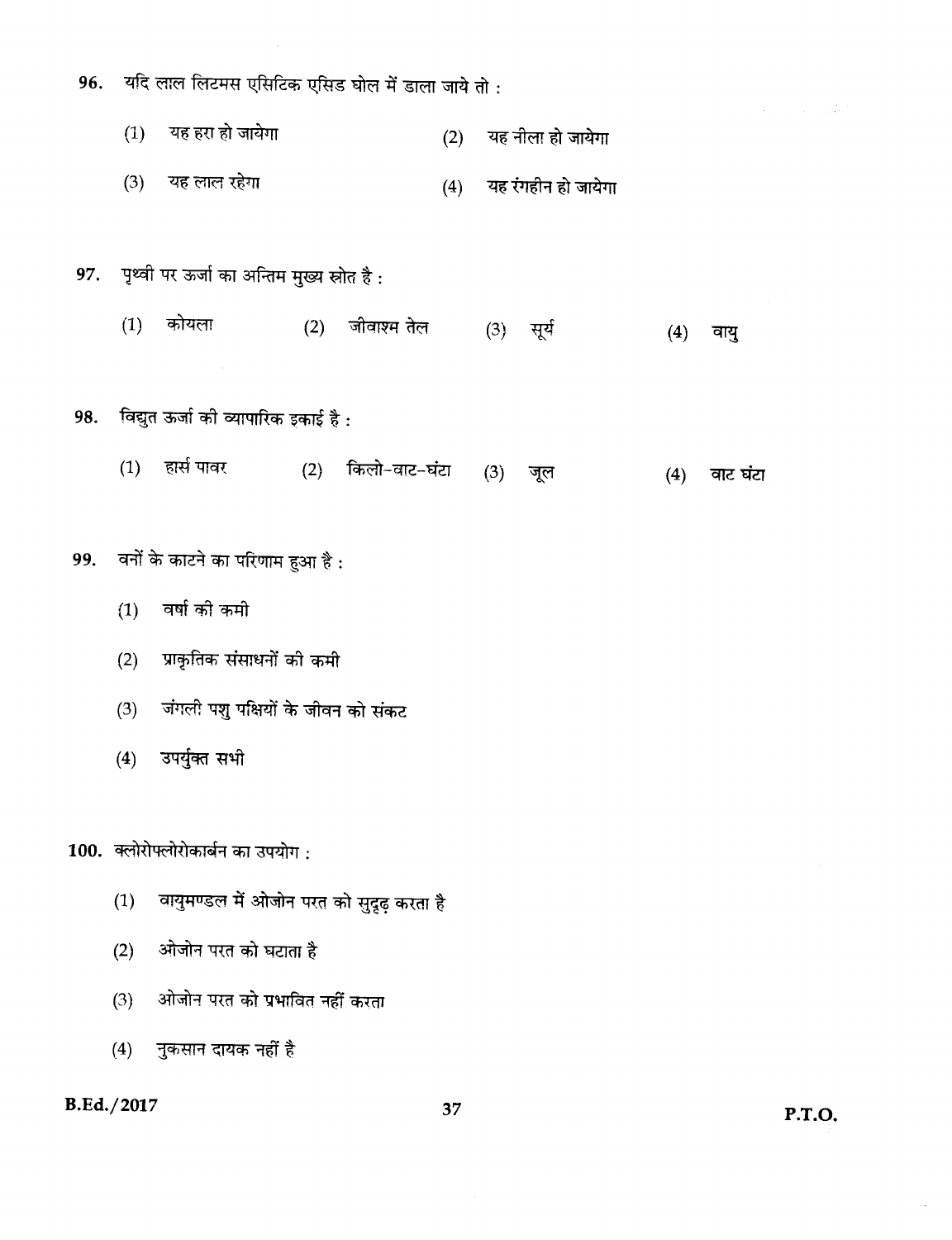## **PART-B**

## **SECTION-V (ii) : MATHEMATICS**

**101.** The Value of  $sin60^\circ cos30^\circ + sin30^\circ cos60^\circ$  is :

(1)  $\frac{1}{2}$ (2)  $1$  (3)  $-1$  (4) 2 102. The value of 9  $sec<sup>2</sup>A - 9 tan<sup>2</sup>A$  is :  $(1)$  0  $(2)$  1  $(3)$  8  $(4)$  9

103. From the top of a 7 m high building, the angle of elevation of the top of a cable tower is 60° and angle of depression of its foot is 45°. The height of tower is :

- (1)  $5(\sqrt{3} + 1)$ m (2)  $5(\sqrt{3} 1)$ m (3)  $7(\sqrt{3} 1)$ m (4)  $7(\sqrt{3} + 1)$ m
- 104. The sum of odd numbers between 0 and 50 is :
	- (1) 425 (2) 525 (3) 625 (4) 725
- **105.** The value of  $\frac{\sqrt{441}}{3} \times \frac{\sqrt{225}}{5} \times \frac{64}{\sqrt{256}}$  is :  $(1)$  21  $(2)$  28 (3) 48 (4) 84

106. The value of 
$$
\frac{6^{2/3} \times \sqrt[3]{6^{7}}}{\sqrt[3]{6^{6}}}
$$
 is:  
\n(1) 6 (2) 36 (3) 216 (4) 18

- **107.** A jar contains 24 marbles, Some are green and others are blue. If a marble is drawn at random from the jar, that the probability that it is green is  $\frac{2}{3}$ . The number of blue marbles in the jar is :
	- (1) 4 (2) 6 (3) 8 (4) 10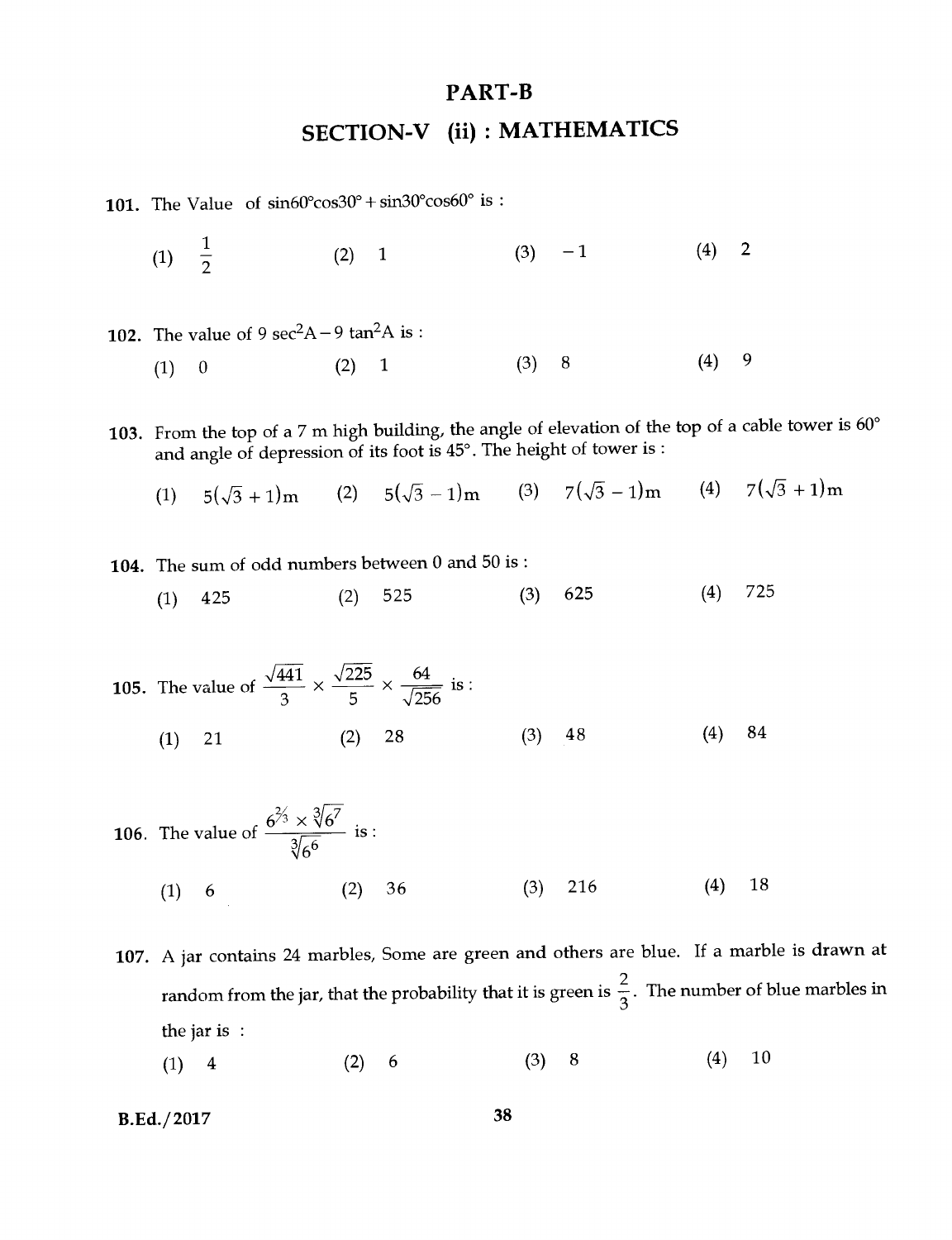#### भाग-ब

खण्ड - V (ii) : गणित

101.  $\sin 60^{\circ} \cos 30^{\circ} + \sin 30^{\circ} \cos 60^{\circ}$  का मान होगा :

(1)  $\frac{1}{2}$  $(2) 1$  $(3) -1$  $(4)$  $\overline{2}$ 

102.  $9 \sec^2 A - 9 \tan^2 A$  का मान होगा:

 $(1) 0$  $(2) 1$  $(3) 8$  $(4)$ 9

 $103.$  एक 7 मी. ऊँची इमारत के शीर्ष का एक केबल टॉवर के शीर्ष का कोण 60° है तथा इसके तल का झुकाव कोण  $45^\circ$ है। टॉवर की ऊँचाई क्या है?

- (2)  $5(\sqrt{3}-1)\pi$  $(1)$   $5(\sqrt{3} + 1)\pi$ . (3)  $7(\sqrt{3}-1)$ मी. (4)  $7(\sqrt{3}+1)$ मी.
- 104. 0 से 50 के बीच के विषम अंकों का योग होगा:
	- $(1)$  425  $(2)$ 525  $(3)$ 625  $(4)$ 725
- 105.  $\frac{\sqrt{441}}{3} \times \frac{\sqrt{225}}{5} \times \frac{64}{\sqrt{256}}$  का मान है:  $(1)$  21  $(2)$  28  $(3)$ 48  $(4)$ 84
- 106.  $\frac{6^{2/3} \times \sqrt[3]{6^{7}}}{\sqrt[3]{6}}$  का मान है :  $(1) 6$  $(2)$ - 36  $(3)$ 216  $(4)$  18

107. एक जार में 24 रंगीन कंचे हैं। कुछ हरे हैं और शेष नीले। यदि यादृच्छिक रूप से एक कंचा चुना जाए तो हरे कंचे के होने की संभाव्यता  $\frac{2}{3}$  है, जार में कितने नीले कंचे हैं?  $(1)$  $\overline{\mathbf{4}}$  $(2)$  $6\overline{6}$  $(3) 8$  $(4)$ 10

B.Ed./2017

 $\bar{\star}$ 

P.T.O.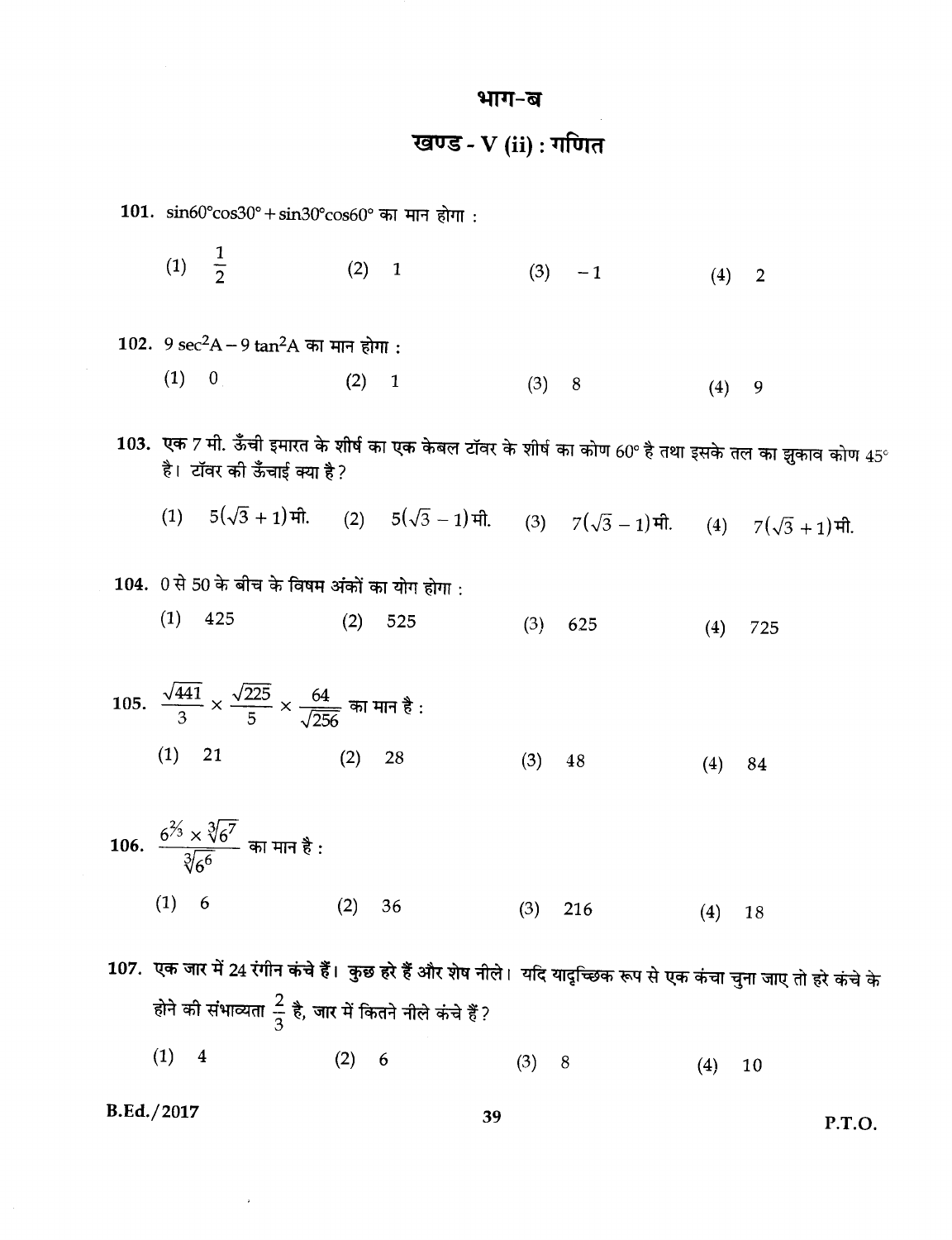**108.** A die is thrown twice. The probability that 5 will come up at least one would be

- (1)  $\frac{25}{36}$  (2)  $\frac{11}{36}$  $\sim$  5 36  $\frac{10}{36}$  $(4)$
- 109. Sides of two similar triangles are in the ratio 4 : 9. Areas of these triangles would be in the ratio
	- (1)  $2:3$  (2)  $4:9$  (3)  $81:16$  (4)  $16:81$
- 110. The wheels of a car are of diameter 80 cm each. The car runs at a speed of 66 km per hour for 10 minutes. The number of complete revolutions made by each wheel is \_\_\_\_\_\_\_\_\_.
	- (1) 2640 (2) 3960 (3) 4375 (4) 4875
- 111. Metallic spheres of radii 6 cm, 8 cm and 10 cm, respectively, are melted to form a single solid sphere the radius of this sphere would be
	- (1) 8 cm (2) 12 cm (3) 14 cm (4) 16 cm
- 112. The curved surface area of a right circular cylinder of height 14 cm is 88 cm<sup>2</sup>. The diameter of the base of cylinder is :
	- (1) 4 cm (2) 3 cm (3) 2 cm (4) 1 cm
- 113. A train which is 500 meter long crosses a 800 meter long platform in one minute five seconds. The speed of the train is \_\_\_\_\_\_\_\_\_.
	- (1) 55 km/hr (2) 65 km/hr (3) 70 km/hr (4) 72 km/hr
- 114. The ratio of fathers age to his son's age is 7 : 3. The product of their ages is 756. The ratio of their ages after 6 years will be
	- (1)  $2:1$  (2)  $5:2$  (3)  $11:7$  (4)  $13:9$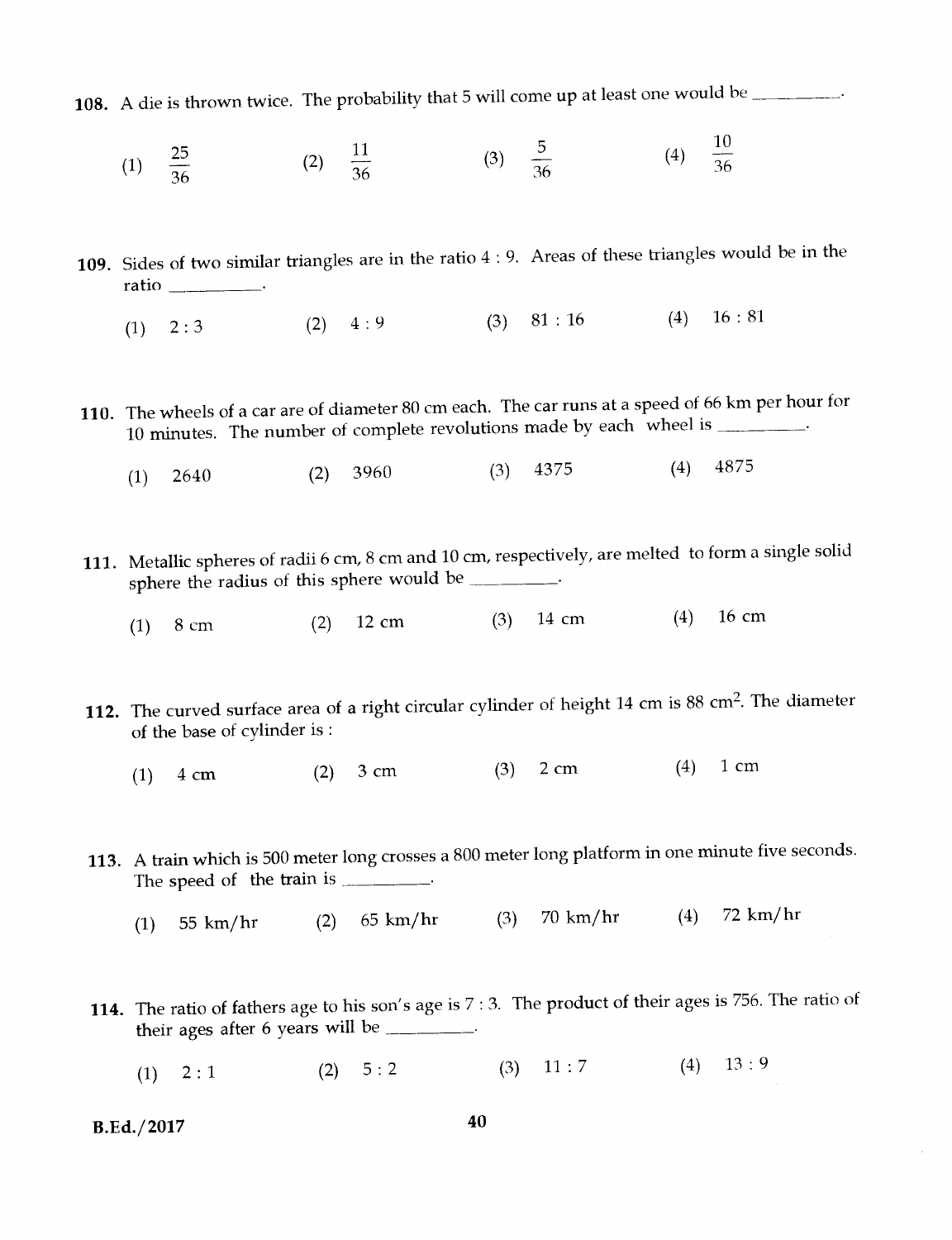108. एक पाँसा दो बार फेंका गया। कम से कम एक बार 5 (पाँच) आने की संभाव्यता है:

 $\frac{25}{36}$  $\frac{11}{36}$  $\frac{5}{36}$  $\frac{10}{36}$  $(1)$  $(2)$  $(3)$  $(4)$ 

109. दो समान त्रिभुजों की भुजाओं का अनुपात  $4:9$  है। दोनों त्रिभुजों के क्षेत्रफलों में अनुपात होगा :

- $(1)$  $2:3$  $(2) \quad 4:9$  $(3)$  81 : 16  $(4)$  16:81
- 110. एक कार के प्रत्येक पहिए का व्यास 80 से.मी. है। कार 10 मिनट तक 66 कि.मी. प्रति घंटा की दर से दौड़ती है। प्रत्येक पहिए द्वारा लगाए गए चक्करों की संख्या होगी ?
	- $(1)$ 2640 3960  $(2)$  $(3)$  4375  $(4)$ 4875
- 111. 6 से.मी., 8 से.मी. तथा 10 से.मी. त्रिज्या वाले धात्विक गोलों को पिघलाकर एक ठोस गोलाभ बनाया गया तो इसकी त्रिज्या होगी :
	- 8 से.मी.  $(1)$  $(2)$  12 से.मी.  $(3)$  14 से.मी.  $(4)$  16 से.मी.
- 112. 14 से.मी. ऊँँचाई वाले गोलाकार बेलन का वक्राकार धरातल क्षेत्रफल 88 वर्ग से.मी. है। इस बेलन के आधार का व्यास होगा :
	- $(1)$  4 से.मी.  $(2)$  3 से.मी.  $(3)$  2 से.मी.  $(4)$  1 से.मी.
- 113. 500 मी. लम्बी एक रेलगाड़ी, 800 मी. लम्बे प्लेटफार्म को 1 मि. 5 से. में पार करती है। रेलगाड़ी की गति है:
	- 55 कि.मी./घं.  $(1)$ (2)  $65 \overline{65.} \overline{41.} / \overline{41.}$  $(3)$  70 कि.मी./घं. (4) 72 कि.मी./घं.
- 114. पिता-पुत्र की आयु का अनुपात 7 : 3 है। उनकी आयु का गुणनफल 756 है। 6 वर्ष बाद उनकी आयु का अनुपात होगा :
	- $(1) 2:1$  $(2) 5:2$  $(3)$  $11:7$  $(4)$  $13:9$

B.Ed./2017

 $\mathbf{I}$ 

P.T.O.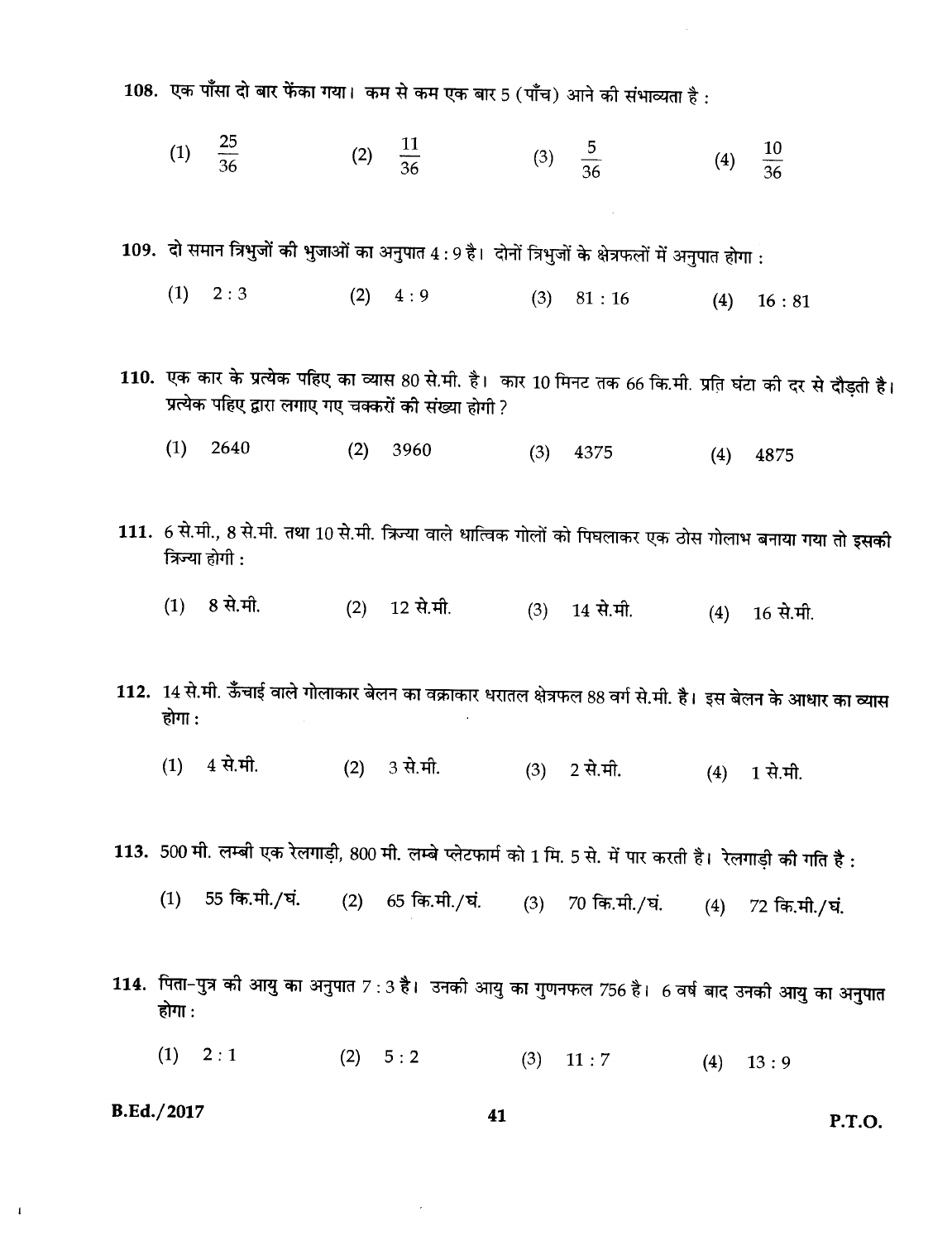- 115. Two numbers are in the ratio of 7 : 4. If 12 is added to the smaller number, The ratio becomes  $7:5$ , the bigger number is  $\frac{1}{2}$ .
	- (1) 77 (2) 84 (3) 91 (4) 98

 $\mathcal{A}^{\mathcal{A}}$ 

- 116. In order to pass an examination, a minimum of 33% marks are required. A candidate obtaining 210 marks fails by 21 marks. The total marks for examination was
	- (1) 700 (2) 600 (3) 550 (4) 500
- 117. A shopkeeper has marked selling price 20% above the cost price and allows some discount to the customers, the profit he earns is  $8\%$ . The rate of discount is \_\_\_\_\_\_\_\_.
	- (1)  $5\%$  (2)  $6\%$  (3)  $10\%$  (4)  $12\%$
- 118. A conical tent 14 meter in diameter and 4.5 meter high is to be eracted with lateral side 6 meter in length the cloth required will be
	- (1)  $108 \text{ m}^2$  (2)  $132 \text{ m}^2$  (3)  $224 \text{ m}^2$  (4)  $264 \text{ m}^2$
- 119. Two sides of triangle are 8 cm and 11 cm and the perimeter is 32 cm. Its area is \_\_\_\_\_\_\_\_.
	- (1)  $3\sqrt{40}$  cm<sup>2</sup> (2)  $5\sqrt{48}$  cm<sup>2</sup> (3)  $8\sqrt{30}$  cm<sup>2</sup> (4) 50 cm<sup>2</sup>
- 120. The length of a tangent from a point A at a distance of 5 cm from the center of the circle is 4 cm. The radius of the circle is
	- (1) 2 cm (2) 3 cm (3) 4 cm (4) 4.5 cm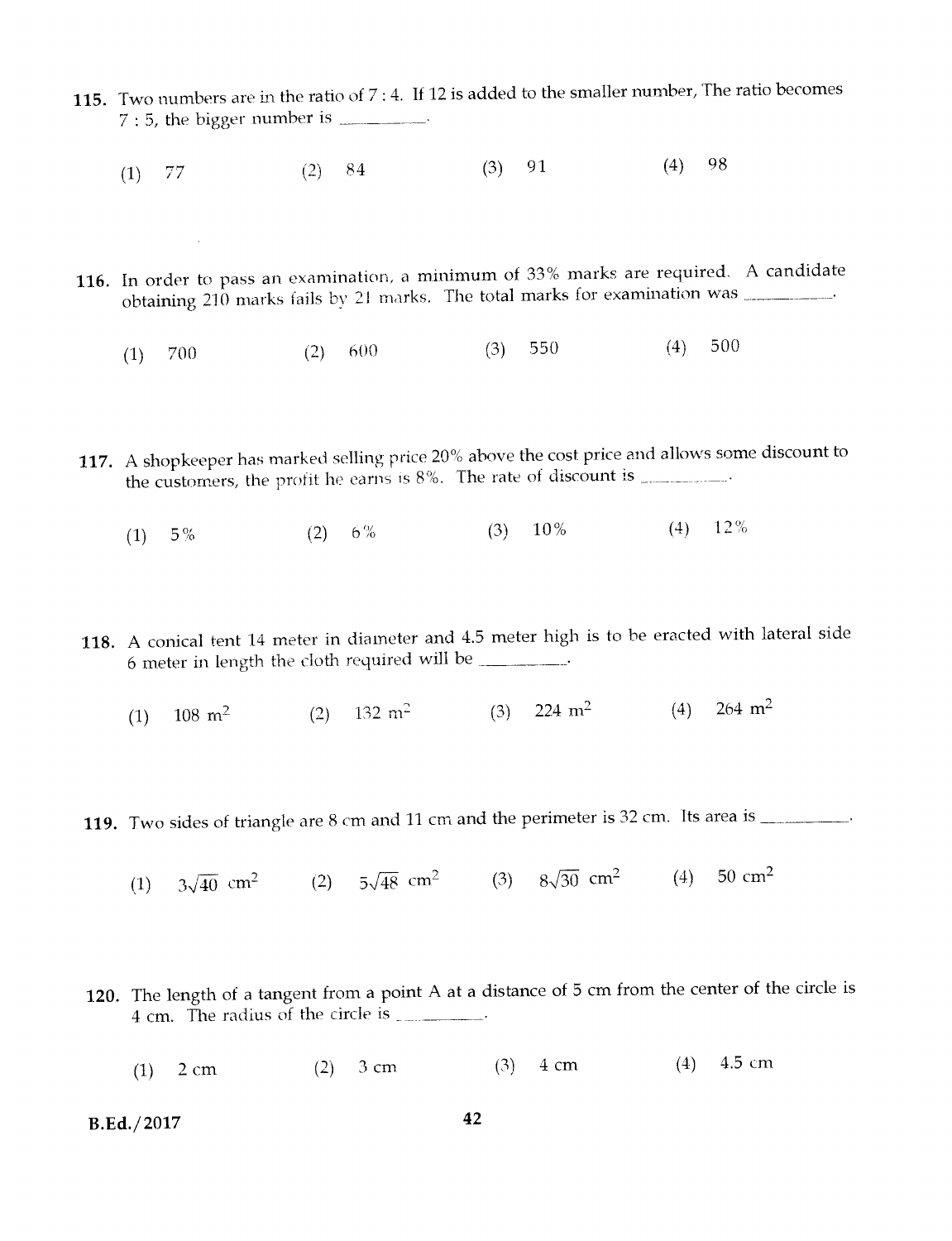115. दो अंक 7:4 के अनुपात में हैं। यदि छोटे अंक में 12 जोड़ा जाए तो अनुपात 7:5 हो जाता है, बड़ी संख्या है:

- $(1)$  77  $(2)$ 84  $(3)$ 91  $(4)$ 98
- 116. किसी परीक्षा को उत्तीर्ण करने के लिए न्यूनतम 33% अंक चाहिए। एक विद्यार्थी को 210 अंक मिले और वह 21 अंकों से अनुत्तीर्ण हो गया। परीक्षा के कुल अंक हैं:
	- $(1)$ 700  $(2)$ 600  $(3)$ 550  $(4)$ 500

117. एक दुकानदार ने किसी वस्तु का विक्रय मूल्य, क्रय मूल्य से 20% अधिक रखा तथा ग्राहक को कुछ छूट प्रदान की। यदि उसे 8% का लाभ हुआ तो छूट की दर है \_\_\_\_\_\_\_\_\_।

- $(1) 5%$  $(2) 6%$  $(3)$  10%  $(4)$  12%
- 118. एक शंक्वाकार टेंट का व्यास 14 मी. तथा ऊँचाई 4.5 मी. है और पार्श्व रेखा 6 मी. है। टेंट के लिए आवश्यक कपड़ा चाहिए:
	- $(1)$ 108 वर्ग मी.  $(2)$  132 वर्ग मी. (3) 224 वर्ग मी. 264 वर्ग मी.  $(4)$

119. एक त्रिभुज को दो भुजाएँ 8 से.मी. तथा 11 से.मी. है, और परिमाप 32 से.मी., इसका क्षेत्रफल क्या होगा ?

 $3\sqrt{40}$  वर्ग से.मी. (2)  $5\sqrt{48}$  वर्ग से.मी. (3)  $8\sqrt{30}$  वर्ग से.मी. (4) 50 वर्ग से.मी.  $(1)$ 

120. एक वृत्त के केन्द्र से 5 से.मी. दूर स्थित एक त्रिज्य खंड की बिन्दु A से लम्बाई 4 से.मी. है। वृत्त की त्रिज्या है :

2 से.मी.  $(1)$  $(2)$ 3 से.मी.  $(3)$  4 से.मी.  $(4)$  4.5 से.मी.

B.Ed./2017

P.T.O.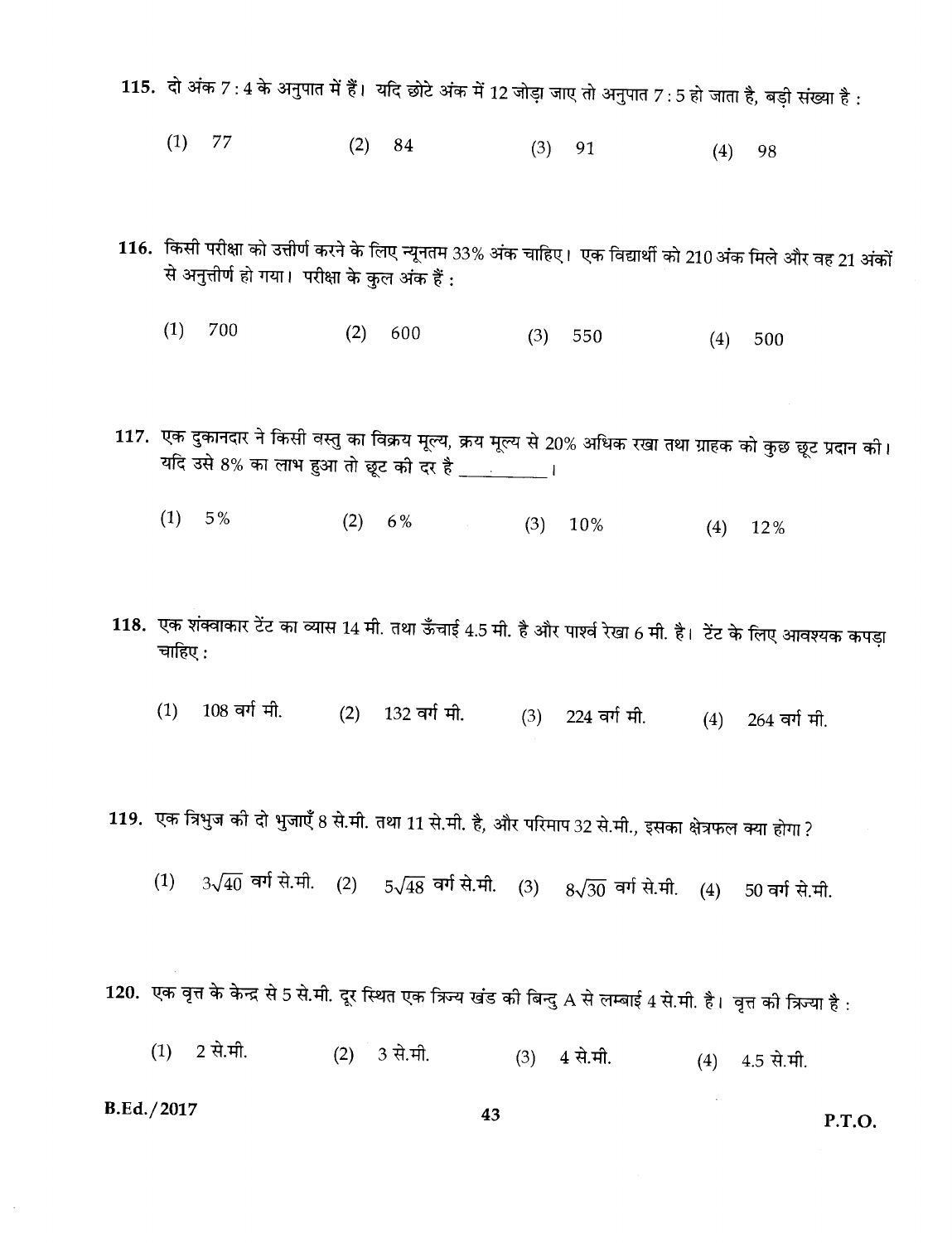# PART-B SECTION-V (iii) : SOCIAL SCIENCE

|     | 121. Who was the last ruler of Sayyid Dynasty?                   |     |                |     |     |                                                                    |     |                   |
|-----|------------------------------------------------------------------|-----|----------------|-----|-----|--------------------------------------------------------------------|-----|-------------------|
| (1) | Mubarak Shah                                                     |     |                | (2) |     | Muhammad Shah                                                      |     |                   |
| (3) | Amir Khusrau                                                     |     |                | (4) |     | Alam Shah                                                          |     |                   |
|     | 122. Which Article of the constitution abolishes untouchability? |     |                |     |     |                                                                    |     |                   |
| (1) | Article 16                                                       | (2) | Article 22     |     | (3) | Article 29                                                         | (4) | Article 17        |
|     |                                                                  |     |                |     |     |                                                                    |     |                   |
|     | 123. What is the deepest point on the earth?                     |     |                |     |     |                                                                    |     |                   |
| (1) | Java Trench                                                      | (2) | Puerto Rice    |     | (3) | Mariana Trench (4)                                                 |     | Lipke deep        |
|     | 124. What is the currency of Malaysia?                           |     |                |     |     |                                                                    |     |                   |
| (1) | Dollar                                                           | (2) | Pesco          |     | (3) | Ringgit                                                            | (4) | Baht              |
|     |                                                                  |     |                |     |     |                                                                    |     |                   |
|     | 125. Who wrote the play Malavikagni mitra?                       |     | Kalidasa       |     | (3) | Kanishka                                                           | (4) | Harisena          |
| (1) | Vishakhadutta (2)                                                |     |                |     |     |                                                                    |     |                   |
|     | 126. Who established the regional party Shiv Sena?               |     |                |     |     |                                                                    |     |                   |
| (1) | Devendra Fadnavis                                                |     |                | (2) |     | <b>Bal Thackeray</b>                                               |     |                   |
| (3) | Sharad Yadav                                                     |     |                | (4) |     | Sushil Kumar Modi                                                  |     |                   |
|     |                                                                  |     |                |     |     | 127. Which country came under the influence of the Hudhud Cyclone? |     |                   |
| (1) | Indonesia                                                        | (2) | Singapore      |     | (3) | Malaysia                                                           | (4) | India             |
|     |                                                                  |     |                |     |     |                                                                    |     |                   |
|     | 128. Who is the Chairman of the Niti Ayog of India?              |     |                |     |     |                                                                    |     |                   |
| (1) | President                                                        | (2) | Vice President |     | (3) | Prime minister                                                     | (4) | Finance minister  |
|     | 129. Which of the following taxes is a progressive tax?          |     |                |     |     |                                                                    |     |                   |
| (1) | Income tax                                                       | (2) | Custom tax     |     | (3) | Sales tax                                                          | (4) | Capital Gains tax |
|     |                                                                  |     |                |     |     |                                                                    |     |                   |
|     | 130. What is the currency of Bhutan?                             |     |                |     |     |                                                                    |     |                   |
| (1) | Rupee                                                            | (2) | Dinar          |     | (3) | Taka                                                               | (4) | Ngultrum          |
|     |                                                                  |     |                |     |     |                                                                    |     |                   |

B.Ed.; 2017 **44**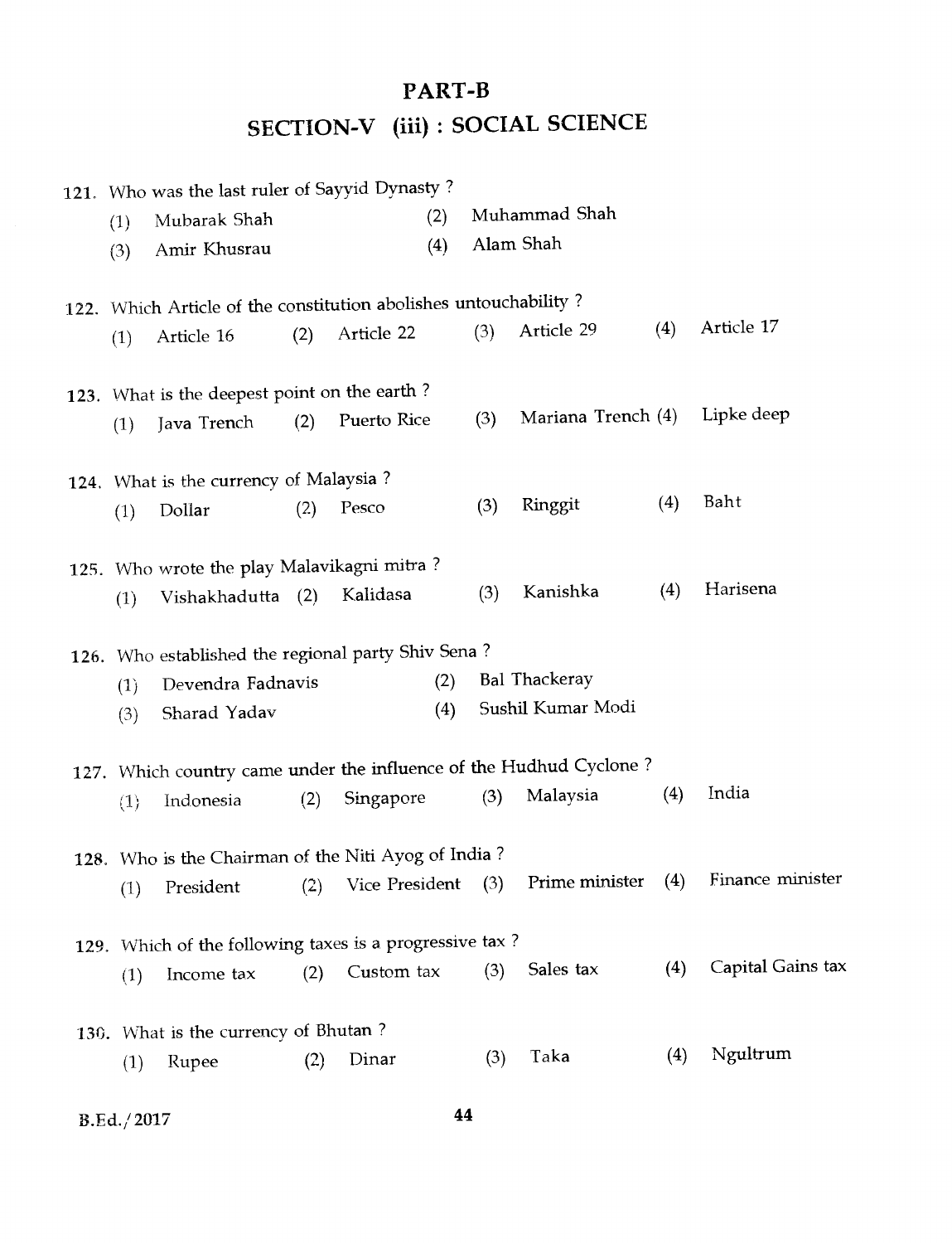भाग-ब

 $\bar{\bar{z}}$ 

खण्ड - V (iii) : सामाजिक विज्ञान

|            |     | 121. सैय्यद वंश का अंतिम शासक कौन था?                                   |     |                   |     |     |                  |     |                  |
|------------|-----|-------------------------------------------------------------------------|-----|-------------------|-----|-----|------------------|-----|------------------|
|            | (1) | मुबारक शाह                                                              |     |                   | (2) |     | मौहम्मद शाह      |     |                  |
|            |     | (3) अमीर खुशरो                                                          |     |                   | (4) |     | आलम शाह          |     |                  |
|            |     | 122.  अस्पृश्यता को समाप्त करने के लिये संविधान में कौन सा आर्टिकल है ? |     |                   |     |     |                  |     |                  |
|            | (1) | आर्टिकल 16                                                              |     | (2) आर्टिकल 22    |     |     | (3) आर्टिकल 29   | (4) | आर्टिकल 17       |
|            |     | 123. पृथ्वी पर सबसे गहरा बिंदु कौन-सा है ?                              |     |                   |     |     |                  |     |                  |
|            | (1) | जावा ट्रेन्च (2) पुरतो राइस                                             |     |                   |     | (3) | मेरीआना ट्रेन्च  | (4) | लिपके दीप        |
|            |     | 124. मलेशिया की मुद्रा क्या है?                                         |     |                   |     |     |                  |     |                  |
|            |     | $(1)$ डॉलर                                                              | (2) | पेसको             |     | (3) | रिनगिट           | (4) | भाट              |
|            |     | 125. नाटक मालविकाग्निमित्रा किसके द्वारा लिखा गया?                      |     |                   |     |     |                  |     |                  |
|            | (1) | विशाखादत्ता (2) कालीदास                                                 |     |                   |     | (3) | कनिष्का          | (4) | हरिसेना          |
|            |     | 126.  क्षेत्रीय पार्टी 'शिव सेना' को स्थापना किसके द्वारा को गई ?       |     |                   |     |     |                  |     |                  |
|            | (1) | देवेन्द्र फडणवीस                                                        |     |                   | (2) |     | बाल ठाकरे        |     |                  |
|            | (3) | शरद यादव                                                                |     |                   | (4) |     | शुशील कुमार मोदी |     |                  |
|            |     | 127. हुदहुद चक्रवात से कौन-सा देश प्रभावित हुआ था ?                     |     |                   |     |     |                  |     |                  |
|            | (1) | इन्डोनेशिया                                                             | (2) | सिंगापुर          |     | (3) | मलेशिया          | (4) | इंडिया (भारत)    |
|            |     | 128. भारत में निति आयोग के अध्यक्ष कौन है?                              |     |                   |     |     |                  |     |                  |
|            | (1) | राष्ट्रपति                                                              |     | (2) उप राष्ट्रपति |     | (3) | प्रधान मंत्री    | (4) | वित्त मंत्री     |
|            |     | 129. निम्नलिखित में से कौन-सा बढ़ा हुआ कर है?                           |     |                   |     |     |                  |     |                  |
|            | (1) | आयकर                                                                    |     | (2) कस्टम टेक्स   |     | (3) | बिक्री कर        |     | (4) पूँजी लाभ कर |
|            |     | 130. भूटान को मुद्रा कौन-सी है?                                         |     |                   |     |     |                  |     |                  |
|            | (1) | रुपया                                                                   | (2) | दिनार             |     | (3) | टका              | (4) | नगुलट्रम         |
| B.Ed./2017 |     |                                                                         |     |                   | 45  |     |                  |     | P.               |

P.T.O.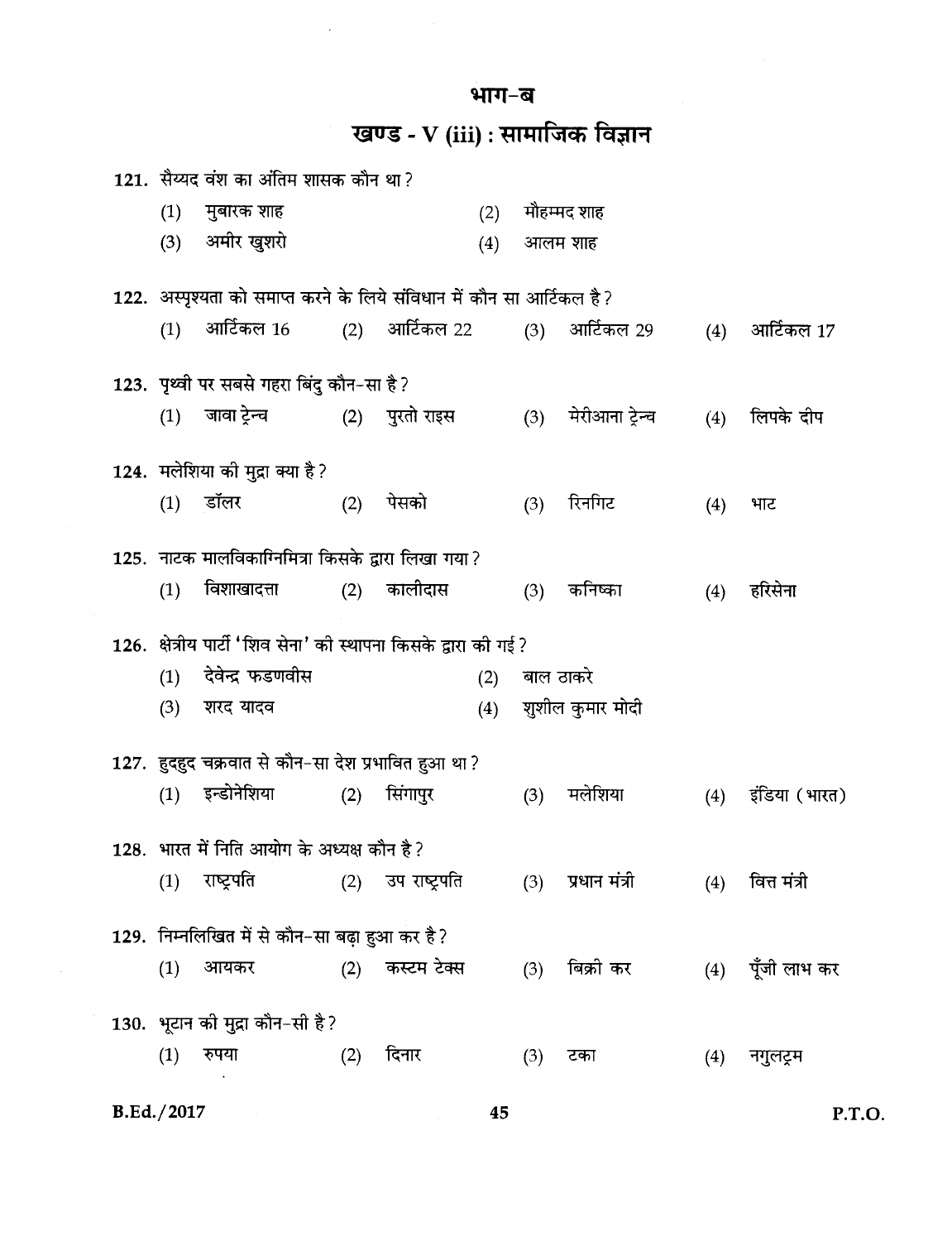|     | 131. Who wrote the famous Tamil literary work Kalingattuparani?                                                    |     |          |     |               |                          |     |            |         |  |
|-----|--------------------------------------------------------------------------------------------------------------------|-----|----------|-----|---------------|--------------------------|-----|------------|---------|--|
| (1) | Kalladanar                                                                                                         |     |          | (2) |               | Amarbhujanga             |     |            |         |  |
| (3) | Gangaikanda                                                                                                        |     |          | (4) |               | Jayagondan               |     |            |         |  |
|     | 132. Who wrote the Famous work Surya Siddhanta?                                                                    |     |          |     |               |                          |     |            |         |  |
| (1) | Varahamihira                                                                                                       |     |          | (2) |               | Aryabhatta               |     |            |         |  |
| (3) | Vriddha - Vagabhatta                                                                                               |     |          | (4) |               | Meghaduta                |     |            |         |  |
|     | 133. How much is the security deposit for Lok Sabha election?                                                      |     |          |     |               |                          |     |            |         |  |
| (1) | ₹ 25,000                                                                                                           | (2) | ₹ 50,000 |     | (3)           | ₹ 10,000                 |     | (4)        | ₹ 5,000 |  |
|     | 134. Who was the First Female President of Indian National Congress?                                               |     |          |     |               |                          |     |            |         |  |
| (1) | Sarojini Naidu                                                                                                     |     |          | (2) |               | Indira Gandhi            |     |            |         |  |
| (3) | Pratibha Patil                                                                                                     |     |          | (4) |               | Rajkumari Amrit Kaur     |     |            |         |  |
|     | 135. Who is the present governor of the Reserve Bank of India?                                                     |     |          |     |               |                          |     |            |         |  |
| (1) | Raghuram Rajan                                                                                                     |     |          | (2) |               | Manmahon Singh           |     |            |         |  |
| (3) | Arun Jetly                                                                                                         |     |          | (4) |               | Rajnath Singh            |     |            |         |  |
|     | 136. Which gas was released during the Bhopal Gas Tragedy?                                                         |     |          |     |               |                          |     |            |         |  |
| (1) | Methane                                                                                                            |     |          | (2) |               | Methyl Isocyanate        |     |            |         |  |
| (3) | Acetylene                                                                                                          |     |          | (4) |               | Ammonia                  |     |            |         |  |
|     | 137. When was IGNOU established?                                                                                   |     |          |     |               |                          |     |            |         |  |
| (1) | 1971                                                                                                               | (2) | 1977     |     | (3)           | 1985                     |     | (4)        | 1989    |  |
|     | 138. Through which ocean is most of the world trade carried out.                                                   |     |          |     |               |                          |     |            |         |  |
| (1) | Pacific Ocean                                                                                                      |     |          | (2) |               | Arctic Ocean             |     |            |         |  |
| (3) | Atlantic Ocean                                                                                                     |     |          | (4) |               | Indian Ocean             |     |            |         |  |
|     | 139. Which is the third largest country in the world?                                                              |     |          |     |               |                          |     |            |         |  |
| (1) | Canada                                                                                                             |     |          | (2) |               | United States of America |     |            |         |  |
| (3) | China                                                                                                              |     |          | (4) | <b>Brazil</b> |                          |     |            |         |  |
|     | 140. Which certificate indicates a guarantee of quality for agricultural food products like ghee,<br>honey, etc. ? |     |          |     |               |                          |     |            |         |  |
| (1) | <b>ISI</b>                                                                                                         | (2) | Agmark   |     | (3)           | <b>BIS</b>               | (4) | <b>DPT</b> |         |  |
|     |                                                                                                                    |     |          |     |               |                          |     |            |         |  |

**B.Ed./2017 46** 

 $\bar{1}$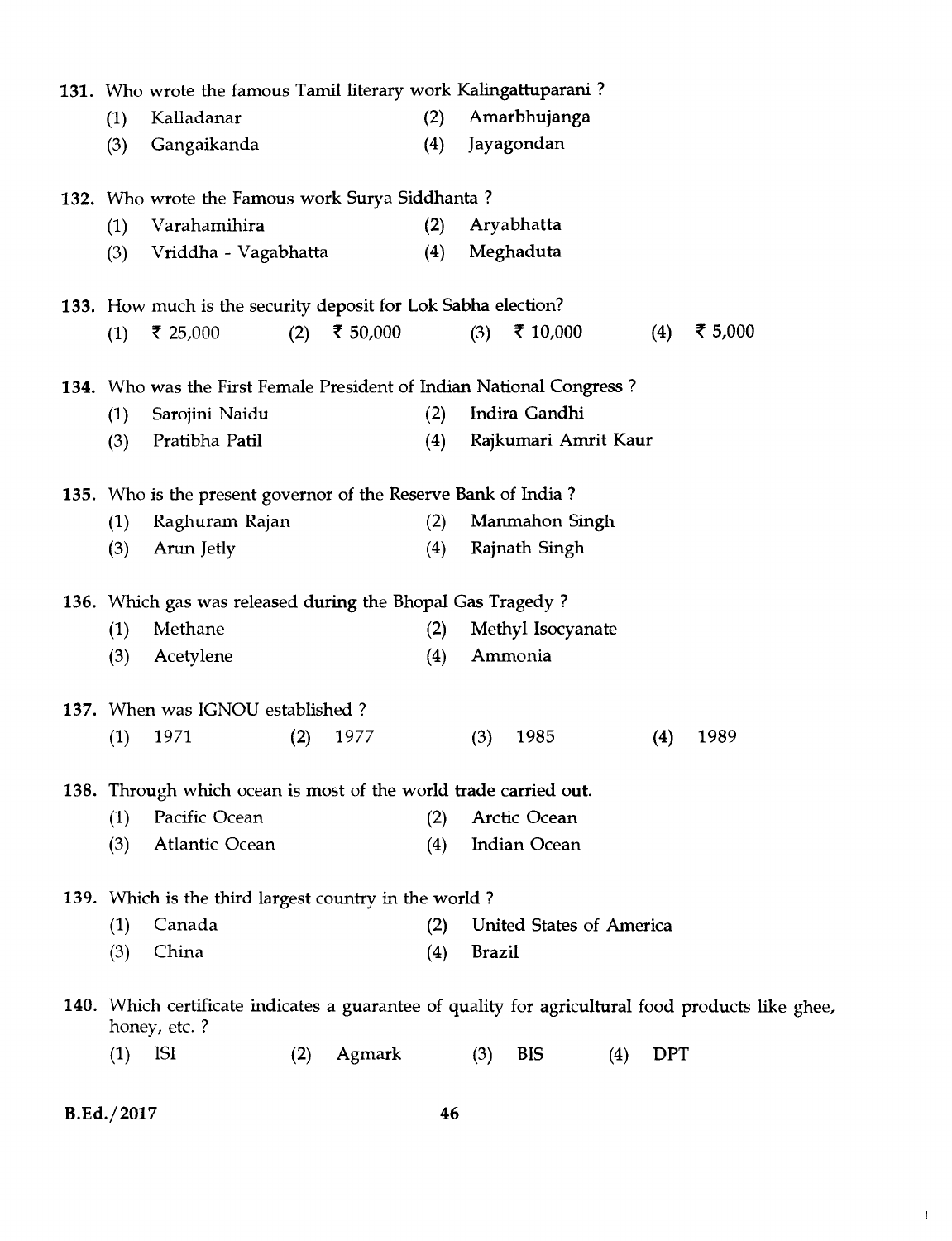| 175. अनुपस्थित शब्द में किस उपसर्ग का प्रयोग हुआ है ? |                                                          |     |                                                                                                                                     |     |     |                          |     |            |  |  |
|-------------------------------------------------------|----------------------------------------------------------|-----|-------------------------------------------------------------------------------------------------------------------------------------|-----|-----|--------------------------|-----|------------|--|--|
| (1)                                                   | अनु                                                      |     | (2) अन्                                                                                                                             |     | (3) | अ                        | (4) | अनुप       |  |  |
|                                                       | $176.$ उष्ण वर्ण हैं :                                   |     | $\mathcal{I}^{\mathcal{A}}$ , where $\mathcal{I}^{\mathcal{A}}$ , and $\mathcal{I}^{\mathcal{A}}$ , and $\mathcal{I}^{\mathcal{A}}$ |     |     |                          |     |            |  |  |
|                                                       | (1) ट, ठ, ड, ढ (2) श, ष, स, ह                            |     |                                                                                                                                     |     |     | $(3)$ प, फ, ब, भ         | (4) | च, छ, ज, झ |  |  |
|                                                       | 177. 'अक्ल के पीछे लट्ठ लिए फिरना' मुहावरे का अर्थ है:   |     |                                                                                                                                     |     |     |                          |     |            |  |  |
| (1)                                                   | मूर्खतापूर्ण कार्य करना                                  |     |                                                                                                                                     | (2) |     | झगड़ालू प्रवृति का होना  |     |            |  |  |
| (3)                                                   | मनमानी करना                                              |     |                                                                                                                                     | (4) |     | उद्दंडतापूर्ण कार्य करना |     |            |  |  |
| 178. सदैव में है:                                     |                                                          |     |                                                                                                                                     |     |     |                          |     |            |  |  |
|                                                       | (1) दीर्घ संधि                                           | (2) | वृद्धि संधि                                                                                                                         |     |     | (3) यण संधि              | (4) | गुण संधि   |  |  |
|                                                       | 179. अनारदाना है:                                        |     |                                                                                                                                     |     |     |                          |     |            |  |  |
| (1)                                                   | अधिकरण तत्पुरुष                                          |     |                                                                                                                                     | (2) |     | अपादान तत्पुरुष          |     |            |  |  |
| (3)                                                   | सम्बन्ध तत्पुरुष                                         |     |                                                                                                                                     | (4) |     | संप्रदान तत्पुरुष        |     |            |  |  |
|                                                       | 180. 'कौआ चला हंस की चाल' कहावत का अर्थ है :             |     |                                                                                                                                     |     |     |                          |     |            |  |  |
| (1)                                                   | किसी दुष्ट व्यक्ति द्वारा अच्छे व्यवहार का प्रदर्शन करना |     |                                                                                                                                     |     |     |                          |     |            |  |  |
| (2)                                                   | कौआ चालाक होता है                                        |     |                                                                                                                                     |     |     |                          |     |            |  |  |

सभ्य व्यक्ति द्वारा चालाको का प्रदर्शन  $(3)$ 

(4) अच्छे-बुरे का भेद न होना

 $\sim$  0 0 o  $\sim$ 

**B.Ed./2017** 

 $\ddot{\phantom{0}}$ 

 $\hat{\mathcal{L}}$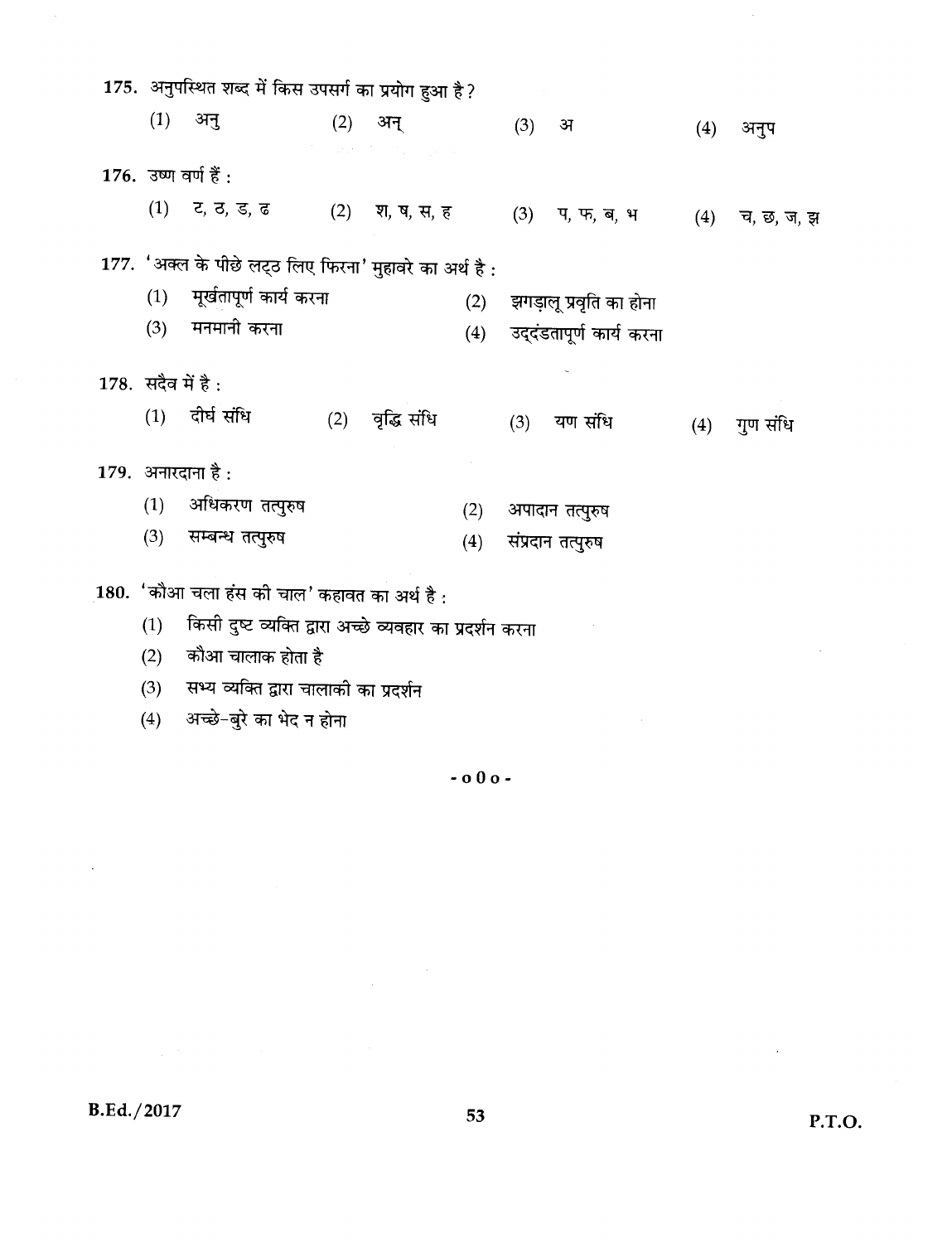|                                          | 147. $(1)$ | Hygeine                                                                                               | (2) | Higeine     | (3) | Hygiene      | (4) | Hygien      |  |  |
|------------------------------------------|------------|-------------------------------------------------------------------------------------------------------|-----|-------------|-----|--------------|-----|-------------|--|--|
| 148. $(1)$                               |            | Harrassment                                                                                           | (2) | Harasment   | (3) | Harrasment   | (4) | Harassment  |  |  |
|                                          | 149. $(1)$ | Spontanity                                                                                            | (2) | Spontaneity | (3) | Spontaniety  | (4) | Sponteneity |  |  |
| 150. $(1)$                               |            | Museam                                                                                                | (2) | Muzeum      | (3) | Museum       | (4) | Musium      |  |  |
|                                          |            | Directions (Q.Nos. 151-154) :<br>Choose the word which is opposite in meaning to the underlined word. |     |             |     |              |     |             |  |  |
| 151. The culprit acknowledged his guilt. |            |                                                                                                       |     |             |     |              |     |             |  |  |
|                                          | (1)        | Accepted                                                                                              | (2) | Avoided     | (3) | Repulsed     | (4) | Denied      |  |  |
|                                          |            | 152. Though an <i>amateur</i> , he is a first class player.                                           |     |             |     |              |     |             |  |  |
|                                          | (1)        | Renowned                                                                                              | (2) | Seasoned    | (3) | Professional | (4) | Mature      |  |  |
|                                          |            | 153. The <i>initial</i> estimate of the project was very high.                                        |     |             |     |              |     |             |  |  |
|                                          | (1)        | Final                                                                                                 | (2) | Full        | (3) | Total        | (4) | Rough       |  |  |
|                                          |            | 154. She found his behaviour towards her distinctly hostile.                                          |     |             |     |              |     |             |  |  |
|                                          | (1)        | Graceful                                                                                              | (2) | Friendly    | (3) | Cheerful     | (4) | Sweet       |  |  |
| B.Ed./2017                               |            |                                                                                                       |     | 49          |     |              |     | P.T.O.      |  |  |

 $\sim$   $\sim$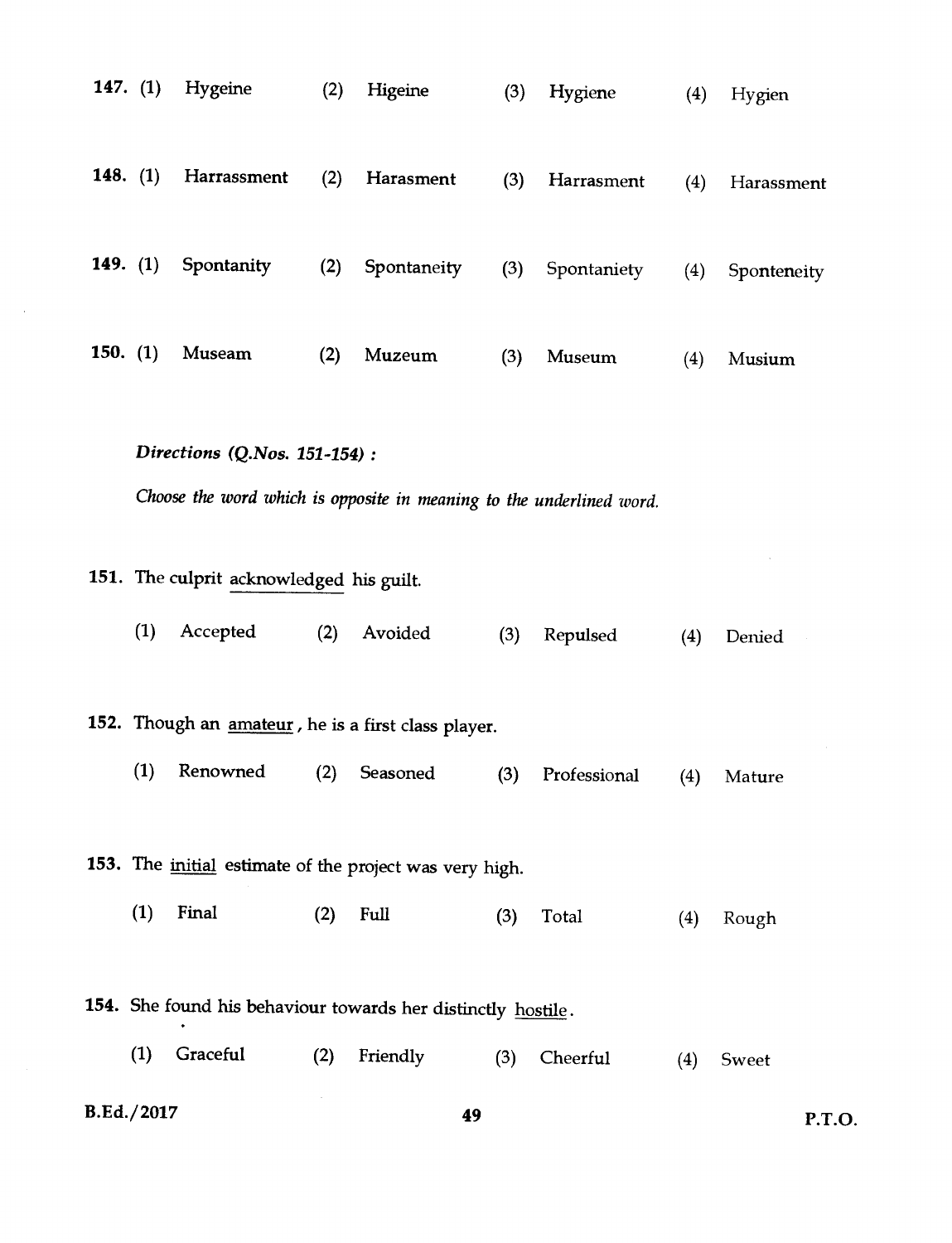*Directions (Q.Nos.* 155 *and 156) :* 

*Select the word in each group which does not properly belong to it.* 

| 155. (1) Conspicuous (2) Conscript |                |     | $(3)$ Clear | (4) | Visible           |
|------------------------------------|----------------|-----|-------------|-----|-------------------|
| 156. $(1)$ Perfection              | (2) Reflection | (3) | Inspection  |     | (4) Retrospection |

*Directions (Q.Nos. 157-160) :* 

*Pick out the most appropriate word from the given alternatives to fill in the blank to complete the sentence.* 

157. We \_\_\_\_\_\_\_\_\_\_\_ trouble on our borders.

*(1)* Comprehend (2) Apprehend (3) Supplement (4) Complement

158. The police \_\_\_\_\_\_\_\_\_\_ the mob.

- (1) Scattered (2) Disbanded (3) Drove (4) Dispersed
- 159. His tutor went \_\_\_\_\_\_\_\_\_\_ endless trouble to prepare him \_\_\_\_\_\_\_\_\_ the test.
	- (1) over : before (2) over : against (3) through : in (4) through : for
- 160. He went \_\_\_\_\_\_\_ the room and sat down \_\_\_\_\_\_\_\_ the sofa.
	- (1) to : in (2) into : on (3) from : upto (4) in : on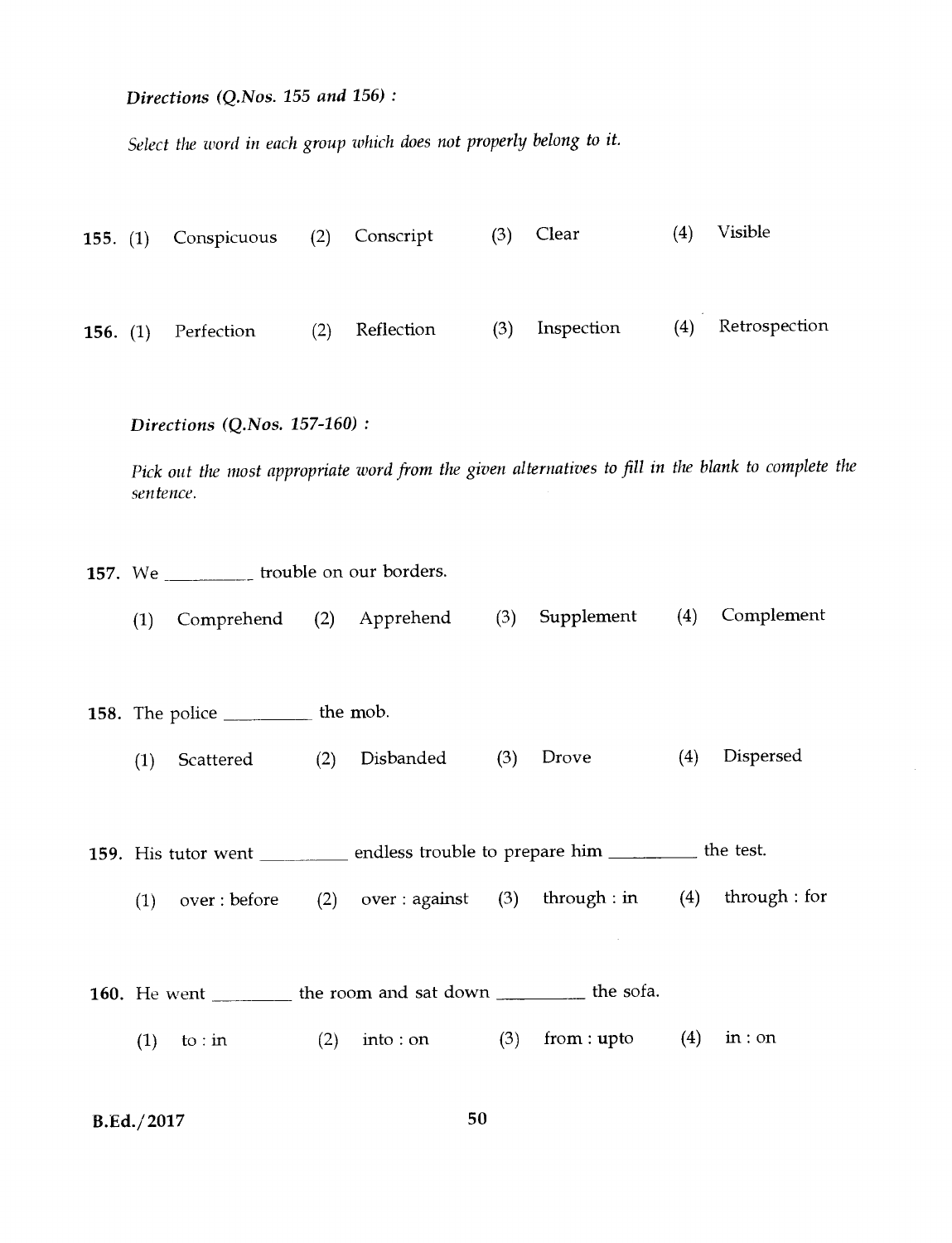#### भाग-ब

## खण्ड- $V$  (v) : हिन्दी

निर्देश (प्रश्न संख्या 161 से 165 ) :

निम्नलिखित गद्यांश को ध्यानपूर्वक पढ़कर उसके आधार पर पूछे गये प्रश्नों के उत्तर दीजिये।

''सुधार जिस अवस्था में हो, उससे अच्छी अवस्था आने की प्रेरणा हर आदमी में मौजूद रहती है। हममें जो कमजोरियाँ हैं, वह मर्ज की तरह हमसे चिपटी हुई हैं जैसे शारीरिक स्वास्थ्य एक प्राकृतिक बात है और रोग उसका उल्टा, उसी तरह नैतिक और मानसिक स्वास्थ्य भी प्राकृतिक बात है और हम मानसिक तथा नैतिक गिरावट से उसी तरह संतुष्ट नहीं रहते, जैसे कोई रोगी अपने रोग से संतुष्ट नहीं रहता'' जैसे वह किसी चिकित्सक की तलाश में रहता है। उसी तरह हम भी इस फिक्र में रहते हैं कि किसी तरह अपनी कमजोरियों को दूर फेंककर अधिक अच्छे मनुष्य बनें। इसीलिए हम साधु-फ़कीरों की खोज में रहते हैं। पूजा पाठ करते हैं, बड़े-बूढ़ों के पास बैठते हैं, विद्वानों के व्याख्यान सुनते हैं और साहित्य का अध्ययन करते हैं।

हमारी सारी कमजोरियों की जिम्मेदारी हमारी कुरुचि और प्रेम भाव से वंचित होने पर है। जहाँ सच्चा सौन्दर्य–प्रेम है, जहाँ प्रेम की विस्तृति है, वहाँ कमजोरियाँ कहाँ रह सकती हैं ? प्रेम ही तो आध्यात्मिक भोजन है और सारी कमजोरियाँ इसी भोजन के न मिलने अथवा दूषित भोजन के मिलने से पैदा होती है। कलाकार हममें सौन्दर्य की अनुभूति उत्पन्न करता है और प्रेम की उष्णता। उसका एक वाक्य, एक शब्द, एक संकेत इस तरह हमारे अन्दर जा बैठता है कि हमारा अंत:करण प्रकाशित हो जाता है। पर जब तक कलाकार खुद सौन्दर्य–प्रेम से छककर मस्त न हो और उसकी आत्मा स्वयं इस ज्योति से प्रकाशित न हो, वह हमें प्रकाश कैसे दे सकता है?

161. उपर्युक्त गद्यांश के माध्यम से लेखक ने पाठकों को क्या बताया है?

- प्रत्येक मनुष्य की कमजोरियाँ  $(1)$  $(2)$ प्रत्येक मनुष्य की अच्छाइयाँ
- शारीरिक स्वास्थ्य  $(3)$  $(4)$ जीवन में प्रेम का महत्त्व

162. लेखक के अनुसार सत्संग, पूजा-पाठ करने, व्याख्यान सुनने और साहित्य का अध्ययन करने का प्रमुख उद्देश्य क्या है?

- $(1)$ निर्वाण प्राप्ति अपनी कमजोरियों को दूर कर अच्छा मनुष्य बनना  $(2)$
- (3) मनोकामनाएँ पूरी करना  $(4)$ धनवान बनाना

163. गद्यांश के अनुसार हमारी सारी कमजोरियों का कारण क्या है?

- काम और क्रोध  $(1)$ लोभ और मोह  $(2)$
- कुरुचि और प्रेमभाव से वंचित होना  $(3)$ उपर्युक्त में से कोई नहीं  $(4)$

## 164. लेखक के अनुसार आध्यात्मिक भोजन क्या है?

- $(1)$ प्रेम पूजा और उपवास  $(2)$
- $(3)$ कठोर तप  $(4)$ प्रवचन सुनना व नाचना

#### B.Ed./2017

P.T.O.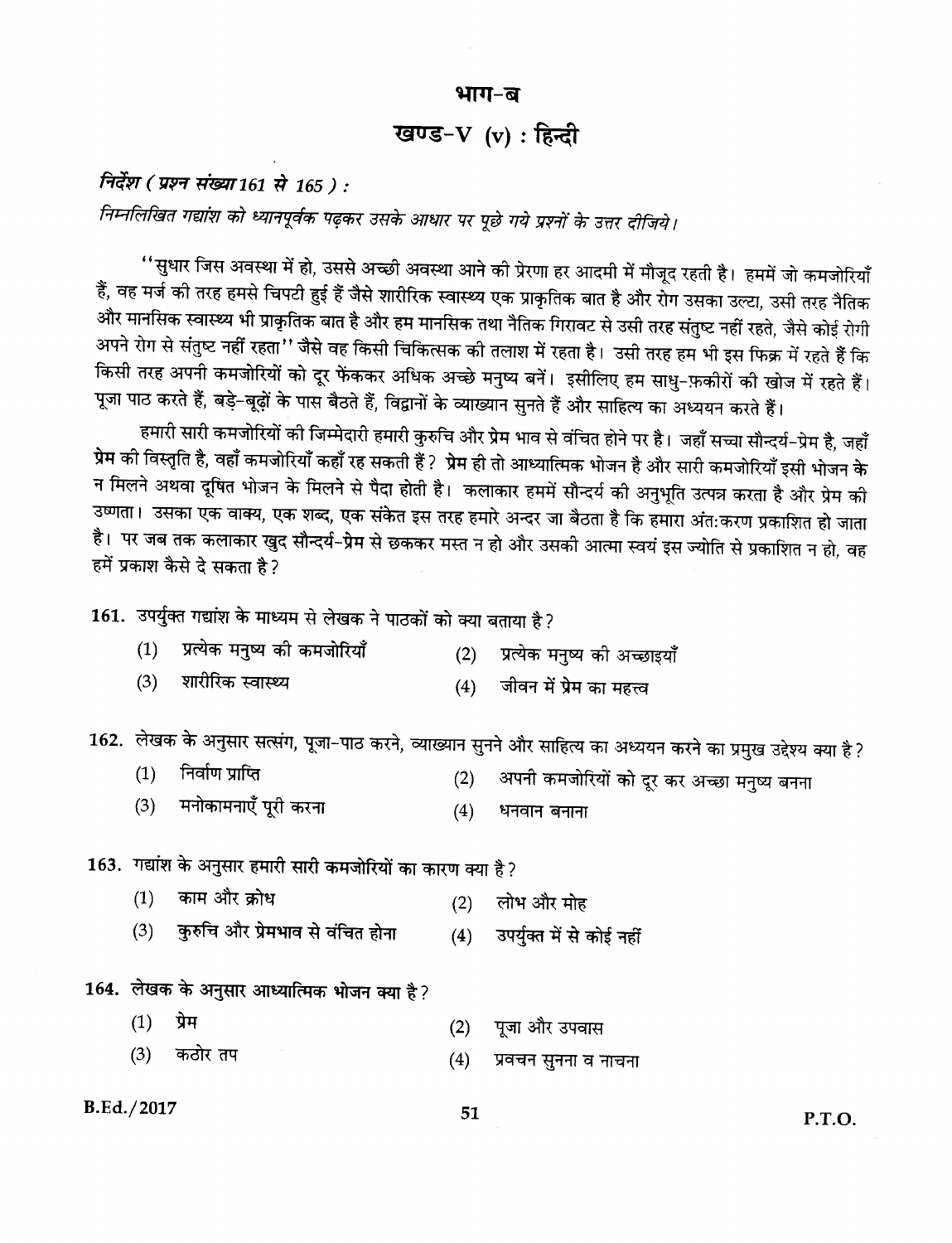|                                                                     | 165.  लेखक के अनुसार हमें कलाकार से क्या प्राप्त होता है ? |                                                                                                                                       |          |                |     |     |                                        |     |                   |  |  |
|---------------------------------------------------------------------|------------------------------------------------------------|---------------------------------------------------------------------------------------------------------------------------------------|----------|----------------|-----|-----|----------------------------------------|-----|-------------------|--|--|
|                                                                     | (1)                                                        | मनोरंजन                                                                                                                               |          |                | (2) |     | उमंग और आनन्द                          |     |                   |  |  |
|                                                                     | (3)                                                        | अभिनय कला                                                                                                                             |          |                | (4) |     | सौन्दर्य की अनुभूति और प्रेम की उष्णता |     |                   |  |  |
|                                                                     |                                                            |                                                                                                                                       |          |                |     |     |                                        |     |                   |  |  |
|                                                                     |                                                            | निर्देश ( प्रश्न संख्या 166 - 180 ) :<br>निम्नलिखित प्रत्येक प्रश्न के चार-चार विकल्प दिये गये हैं। उनमें से <b>सही</b> विकल्प चुनिए। |          |                |     |     |                                        |     |                   |  |  |
|                                                                     |                                                            |                                                                                                                                       |          |                |     |     |                                        |     |                   |  |  |
|                                                                     |                                                            | 166. आक का तत्सम शब्द है :                                                                                                            |          |                |     |     |                                        |     |                   |  |  |
|                                                                     | (1)                                                        | अकउआ                                                                                                                                  | (2) अर्क |                |     |     | (3) अकर्ज                              | (4) | औक                |  |  |
|                                                                     |                                                            | $167.$ प्रतिक्षण में समास है:                                                                                                         |          |                |     |     |                                        |     |                   |  |  |
|                                                                     |                                                            | अव्ययीभाव                                                                                                                             |          | (2) कर्मधारय   |     | (3) | तत्पुरुष                               | (4) | द्वन्द्व          |  |  |
|                                                                     | (1)                                                        |                                                                                                                                       |          |                |     |     |                                        |     |                   |  |  |
|                                                                     |                                                            | 168. चन्द्रोदय में सन्धि है:                                                                                                          |          |                |     |     |                                        |     |                   |  |  |
|                                                                     | (1) दीर्घ                                                  |                                                                                                                                       | (2)      | गुण            |     | (3) | यण                                     | (4) | वृद्धि            |  |  |
|                                                                     |                                                            |                                                                                                                                       |          |                |     |     |                                        |     |                   |  |  |
|                                                                     |                                                            | 169. धूमिल में प्रत्यय है:                                                                                                            |          |                |     |     |                                        |     |                   |  |  |
|                                                                     | $(1)$ ल                                                    |                                                                                                                                       | (2)      | ्लु            |     | (3) | इल                                     | (4) | मिल               |  |  |
| 170. इनमें से कौन-सा शब्द जंगल का पर्यायवाची है:                    |                                                            |                                                                                                                                       |          |                |     |     |                                        |     |                   |  |  |
|                                                                     | (1)                                                        | विटप                                                                                                                                  | (2)      | द्रुम          |     | (3) | शून्य                                  | (4) | कान्तार           |  |  |
|                                                                     |                                                            |                                                                                                                                       |          |                |     |     |                                        |     |                   |  |  |
|                                                                     |                                                            | 171. गृहीत का विलोम है :                                                                                                              |          |                |     |     |                                        |     |                   |  |  |
|                                                                     | (1)                                                        | त्याज्य                                                                                                                               | (2)      | ग्रहण          |     | (3) | व्यक्त                                 | (4) | ग्राह्य           |  |  |
|                                                                     |                                                            |                                                                                                                                       |          |                |     |     |                                        |     |                   |  |  |
|                                                                     |                                                            | 172. या मुरलीधर की अधरान-धरी अधार न धरौंगी!                                                                                           |          |                |     |     |                                        |     |                   |  |  |
|                                                                     |                                                            | उपरोक्त पद्यांश में अलंकार है:                                                                                                        |          |                |     |     |                                        |     |                   |  |  |
|                                                                     | (1)                                                        | रूपक                                                                                                                                  |          | (2) यमक        |     | (3) | उपमा                                   |     | $(4)$ उत्प्रेक्षा |  |  |
| 173. ''सखीन सों देत उराहनो नित्य सो चित्त संकोच सने लहिए'' में है : |                                                            |                                                                                                                                       |          |                |     |     |                                        |     |                   |  |  |
|                                                                     |                                                            | $(1)$ बरवै                                                                                                                            | (2)      | छप्पय          |     | (3) | चौपाई                                  | (4) | सवैया             |  |  |
|                                                                     |                                                            |                                                                                                                                       |          |                |     |     |                                        |     |                   |  |  |
|                                                                     |                                                            | 174. 'सरस्वती कंठाभरण' के रचयिता है :                                                                                                 |          |                |     |     |                                        |     |                   |  |  |
|                                                                     | (1)                                                        | अप्पय दीक्षित                                                                                                                         |          | $(2)$ महिमभट्ट |     | (3) | भोजराज                                 | (4) | राजशेखर           |  |  |
|                                                                     |                                                            |                                                                                                                                       |          |                |     |     |                                        |     |                   |  |  |

 $52$ 

**B.Ed./2017**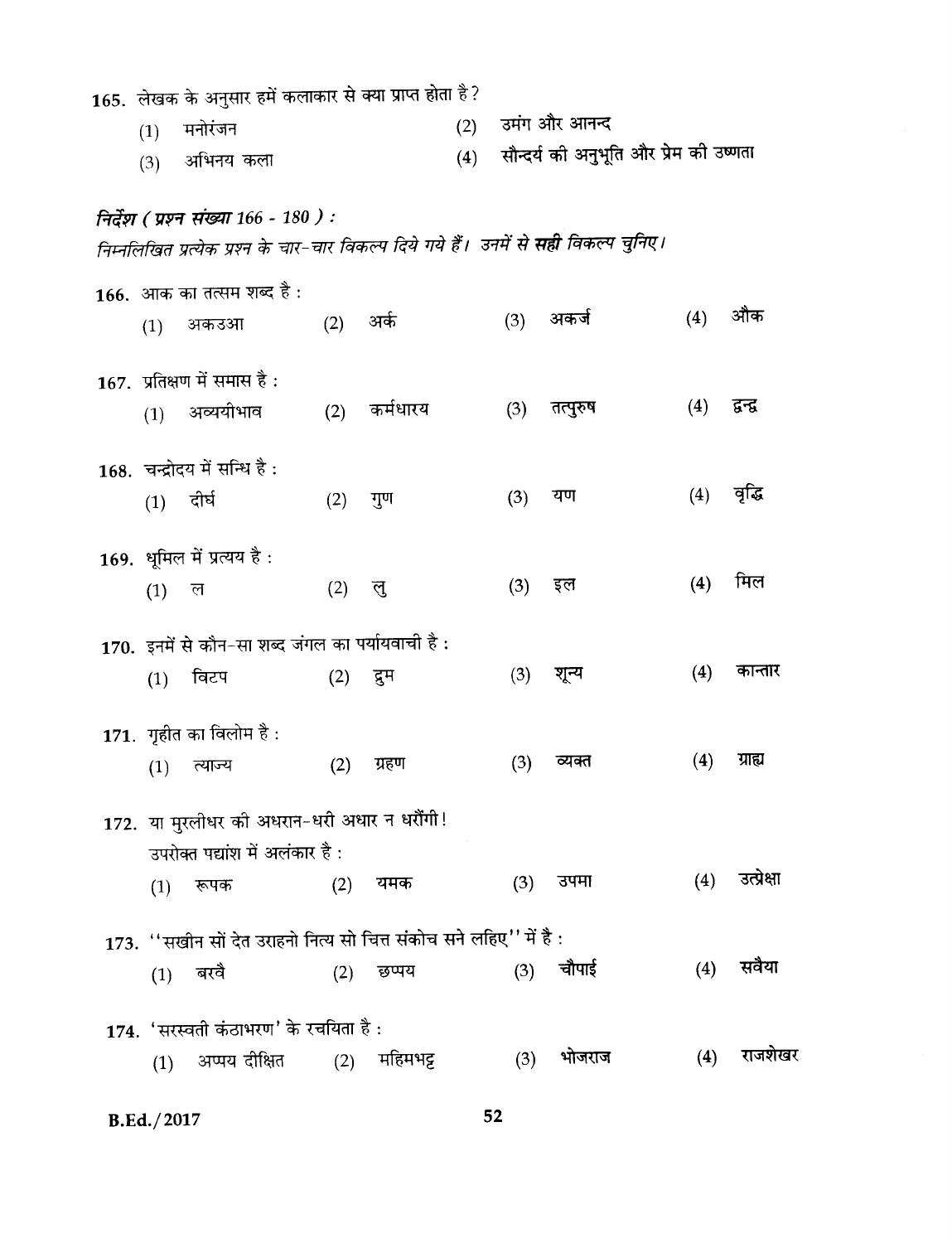|                                                                        | 131.  प्रसिद्ध तमिल साहित्यक कार्य कलिंगाट्टपारानी किसके द्वारा किया गया ? |     |                |     |          |                      |     |                                                                                                                |  |  |  |
|------------------------------------------------------------------------|----------------------------------------------------------------------------|-----|----------------|-----|----------|----------------------|-----|----------------------------------------------------------------------------------------------------------------|--|--|--|
| (1)                                                                    | कल्लाडानार                                                                 |     |                | (2) |          | अमरभूजंगा            |     |                                                                                                                |  |  |  |
| (3)                                                                    | गाँगेकंडा                                                                  |     |                | (4) |          | जयागोनडान            |     |                                                                                                                |  |  |  |
| 132.  प्रसिद्ध साहित्यक कार्य सूर्या सिद्धान्त किसके द्वारा लिखा गया ? |                                                                            |     |                |     |          |                      |     |                                                                                                                |  |  |  |
| (1)                                                                    | वाराहमिहिरा                                                                |     |                | (2) | आर्यभट्ट |                      |     |                                                                                                                |  |  |  |
| (3)                                                                    | वृद्धा वागाभट्टा                                                           |     |                | (4) | मेघदूत   |                      |     |                                                                                                                |  |  |  |
|                                                                        | 133.  लोक सभा निर्वाचन की वर्तमान सुरक्षा जमा राशी कितनी हैं ?             |     |                |     |          |                      |     |                                                                                                                |  |  |  |
| (1)                                                                    | ₹ 25,000                                                                   |     | $(2)$ ₹ 50,000 |     |          | $(3)$ ₹ 10,000       | (4) | ₹ 5,000                                                                                                        |  |  |  |
| 134. भारतीय राष्ट्रीय कांग्रेस की प्रथम महिला अध्यक्ष कौन थी ?         |                                                                            |     |                |     |          |                      |     |                                                                                                                |  |  |  |
| (1)                                                                    | सरोजनी नायडू                                                               |     |                |     |          | (2) इन्दिरा गाँधी    |     |                                                                                                                |  |  |  |
| (3)                                                                    | प्रतिभा पाटिल                                                              |     |                | (4) |          | राजकुमारी अमृत कौर   |     |                                                                                                                |  |  |  |
|                                                                        | 135. रिजर्व बैंक ऑफ इंण्डिया के वर्तमान शासक कौन हैं?                      |     |                |     |          |                      |     |                                                                                                                |  |  |  |
| (1)                                                                    | रघुराम राजन                                                                |     |                | (2) |          | मनमोहन सिंह          |     |                                                                                                                |  |  |  |
| (3)                                                                    | अरुण जेटली                                                                 |     |                | (4) |          | राजनाथ सिंह          |     |                                                                                                                |  |  |  |
|                                                                        |                                                                            |     |                |     |          |                      |     |                                                                                                                |  |  |  |
| (1)                                                                    | 136. भोपाल गैस त्रासदी के दौरान कौन-सी गैस का रिसाव हुआ था ?<br>मेथेन      |     |                |     |          |                      |     |                                                                                                                |  |  |  |
| (3)                                                                    | एसिटीलिन                                                                   |     |                | (2) |          | मिथाइल आइसोसायनेट    |     |                                                                                                                |  |  |  |
|                                                                        |                                                                            |     |                | (4) | अमोनिया  |                      |     |                                                                                                                |  |  |  |
|                                                                        | 137. IGNOU (इग्नू) की स्थापना कब हुई ?                                     |     |                |     |          |                      |     |                                                                                                                |  |  |  |
| (1)                                                                    | 1971                                                                       | (2) | 1977           |     | (3)      | 1985                 | (4) | 1989                                                                                                           |  |  |  |
|                                                                        | 138. विश्व के कौन-से महासागर से सबसे अधिक व्यापार किया जाता है?            |     |                |     |          |                      |     |                                                                                                                |  |  |  |
| (1)                                                                    | प्रशांत महासागर                                                            |     |                | (2) |          | आर्कटिक महासागर      |     |                                                                                                                |  |  |  |
| (3)                                                                    | अटलांटिक महासागर                                                           |     |                | (4) |          | हिन्द महासागर        |     |                                                                                                                |  |  |  |
|                                                                        | 139. विश्व में तीसरा सबसे बड़ा देश कौन-सा है?                              |     |                |     |          |                      |     |                                                                                                                |  |  |  |
| (1)                                                                    | कनाडा                                                                      |     |                | (2) |          | संयुक्त राज्य अमरिका |     |                                                                                                                |  |  |  |
| (3)                                                                    | चाइना                                                                      |     |                | (4) | ब्राजील  |                      |     |                                                                                                                |  |  |  |
|                                                                        |                                                                            |     |                |     |          |                      |     | 140. कृषिजनित खाद्य पदार्थों जैसे घी, शहद इत्यादि की गुणवत्ता के प्रमाणन के लिये मानक का निर्धारण कौन करता है? |  |  |  |
| (1)                                                                    | आई.एस.आई.                                                                  | (2) | एगमार्क        |     | (3)      | बी.आई.एस.            | (4) | डी.पी.टी.                                                                                                      |  |  |  |
|                                                                        |                                                                            |     |                |     |          |                      |     |                                                                                                                |  |  |  |

**B.Ed./2017** 

 $\mathcal{L}$ 

47

J.

P.T.O.